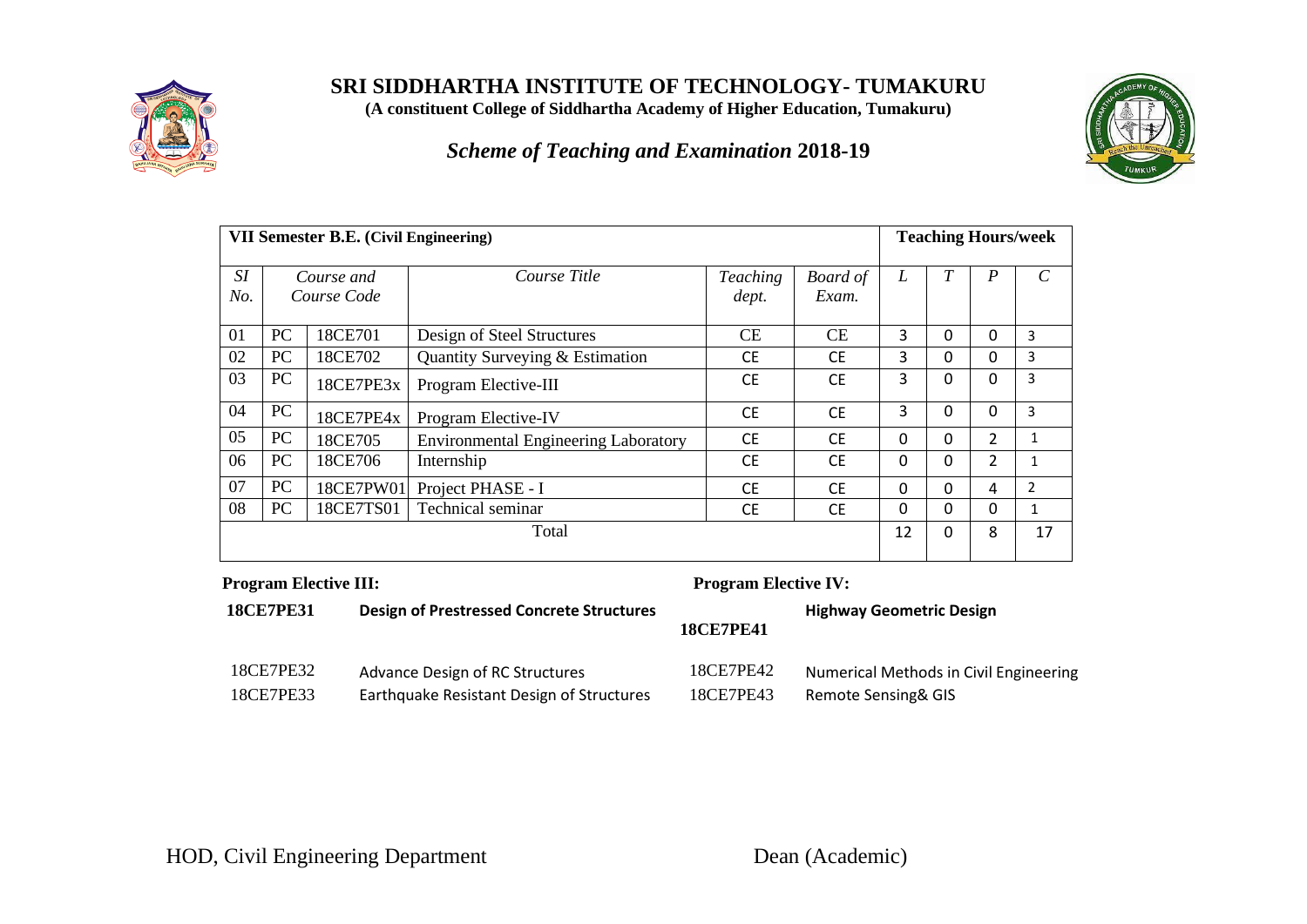

**SRI SIDDHARTHA INSTITUTE OF TECHNOLOGY- TUMAKURU**

**(A constituent College of Siddhartha Academy of Higher Education, Tumakuru)**

*Scheme of Teaching and Examination* **2018-19**



|           | <b>VIII Semester B.E.</b> (Civil Engineering) |                      |                          |                          |   | <b>Teaching Hours/week</b> |    |    |
|-----------|-----------------------------------------------|----------------------|--------------------------|--------------------------|---|----------------------------|----|----|
| SI<br>No. | Course and<br>Course Code                     | Course Title         | <b>Teaching</b><br>dept. | <b>Board</b> of<br>Exam. | L |                            | P  |    |
| 01        | 18CEBPE1x<br><b>PC</b>                        | Program Elective-V   | СE                       | <b>CE</b>                | 3 | 0                          | 0  | 3  |
| 02        | PC<br>18CE8PE2x                               | Program Elective-VI  | <b>CE</b>                | <b>CE</b>                | 3 | 0                          | 0  | 3  |
| 03        | PC<br>18CE8PE3x                               | Program Elective-VII | <b>CE</b>                | <b>CE</b>                | 3 | 0                          | 0  | 3  |
| 04        | PC<br>18CE8PW02                               | Project PHASE - II   | <b>CE</b>                | <b>CE</b>                | 0 | 0                          | 14 |    |
|           | Total                                         |                      |                          |                          |   |                            | 14 | 16 |

| <b>Program Elective-V:</b>                              |                                   | <b>Program Elective-VI:</b> |                                 | <b>Program Elective-VII:</b> |                                |
|---------------------------------------------------------|-----------------------------------|-----------------------------|---------------------------------|------------------------------|--------------------------------|
| Design and drawing of RCC and steel<br><b>18CE8PE11</b> |                                   | <b>18CE8PE21</b>            | <b>Bridge Engineering</b>       | <b>18CE8PE31</b>             | <b>Pavement Design</b>         |
|                                                         | structures                        |                             |                                 |                              |                                |
| 18CE8PE12                                               | <b>Advanced Foundation Design</b> | 18CE8PE22                   | <b>Structural Dynamics</b>      | 18CE8PE32                    | <b>Finite Element Analysis</b> |
| 18CE8PE13                                               | Solid Waste Management            | 18CE8PE23                   | <b>Urban Transport Planning</b> | 18CE8PE33                    | Air Pollution and Control      |
|                                                         |                                   |                             |                                 |                              |                                |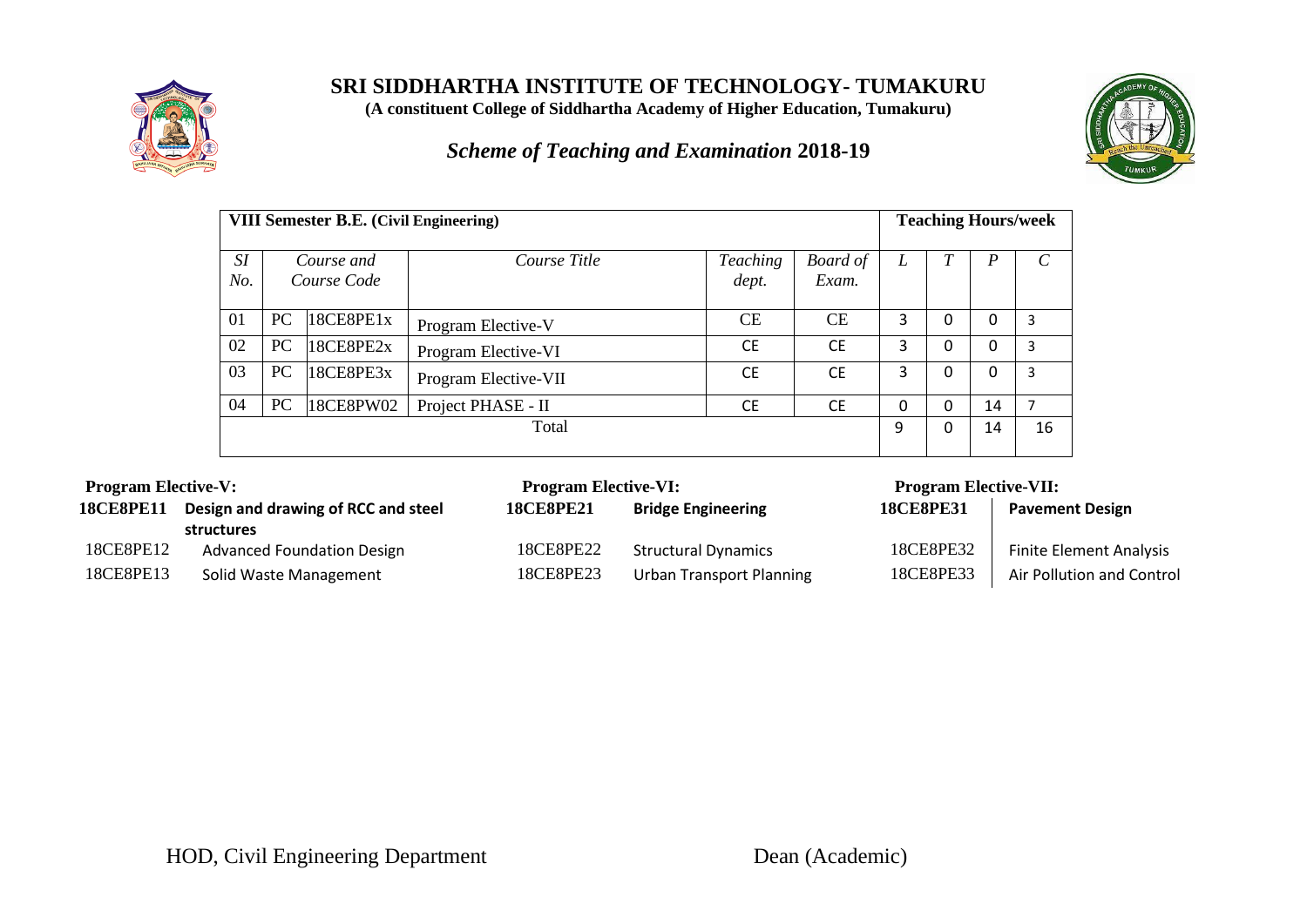



## Syllabus for the Academic Year – 2021 - 2022

#### **Department: CIVIL ENGINEERING Semester: VII**

#### **Subject Name: DESIGN OF STEEL STRUCTURES**

**Subject Code:18CE701 L-T-P-C: 3-0-0-3**

#### **Course Objectives :**

| Sl.No | <b>Course Objectives</b>                                                                                                            |
|-------|-------------------------------------------------------------------------------------------------------------------------------------|
| 1     | To provide an exposure on basic concepts of Steel structure, IS<br>steel code provisions, and plastic behavior of structural steel. |
| 2     | To understand the basics of Bolted connections and Welded<br>connections                                                            |
| 3     | To learn the design of tension members and design of<br>compression members                                                         |
| 4     | To learn the design of laterally supported and UN-supported<br>steel beams.                                                         |

Note: Study of this course should be based on IS: 800-2007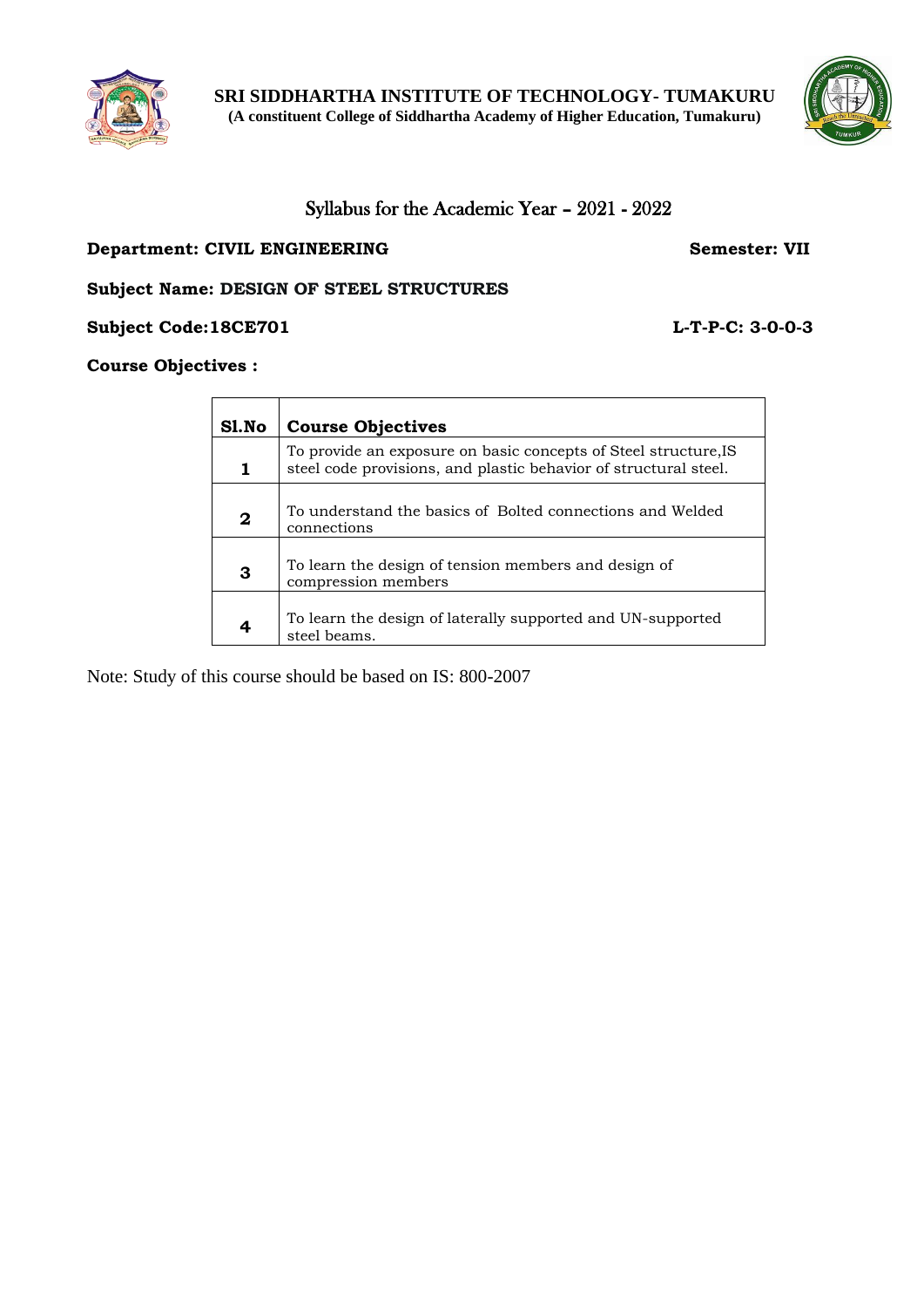



| <b>UNIT</b> | Description                                                                                                                                                                                                                                                                                                                                                                                                                                                                                                                                                                                | <b>Hours</b> |
|-------------|--------------------------------------------------------------------------------------------------------------------------------------------------------------------------------------------------------------------------------------------------------------------------------------------------------------------------------------------------------------------------------------------------------------------------------------------------------------------------------------------------------------------------------------------------------------------------------------------|--------------|
| $\rm I$     | <b>INTRODUCTION:</b> Advantages and Disadvantages of Steel structures, Loads and<br>Load combinations, Design considerations, Limit State Method (LSM) of design,<br>Codes, Specifications and section classification. (No Problems)<br>Plastic Behavior of Structural Steel: Introduction, Plastic theory, Plastic hinge concept,<br>Plastic collapse load, conditions of plastic analysis,                                                                                                                                                                                               | 7            |
| $\rm II$    | <b>BOLTED CONNECTIONS:</b> Introduction, Behavior of Bolted joints, Design strength<br>of ordinary Black Bolts, Design strength of High Strength Friction Grip bolts (HSFG),<br>Moment resistant eccentric connections,<br><b>WELDED CONNECTIONS:</b><br>Introduction, Welding<br>process,<br>Advantages of<br>Welding, Types and Properties of Welds, Types of joints, Weld symbols, Weld<br>specifications, Design of welds, Simple joints, Moment resistant eccentric connections,<br>Continuous Beam to Beam connections, Beam Column splices for both bolted and<br>welded connection | 8            |
| III         | <b>DESIGN OF TENSION MEMBERS:</b> Introduction, Types of tension members,<br>Modes of failure, Factors affecting the strength of tension members, Angles and Other<br>sections under tension, Design of tension member with Lug angles and Splices,                                                                                                                                                                                                                                                                                                                                        | 8            |
| IV          | <b>DESIGN OF COMPRESSION MEMBERS:</b> Introduction, Failure modes, Behaviour<br>of compression members, Sections used for compression members, Effective length of<br>compression members, Design of compression members with lacing and battens                                                                                                                                                                                                                                                                                                                                           | 8            |
| $\mathbf V$ | DESIGN OF BEAMS: Codal provisions, Lateral buckling, Web buckling and crippling,<br>Analysis of laterally restrained and unrestrained beams.                                                                                                                                                                                                                                                                                                                                                                                                                                               | 8            |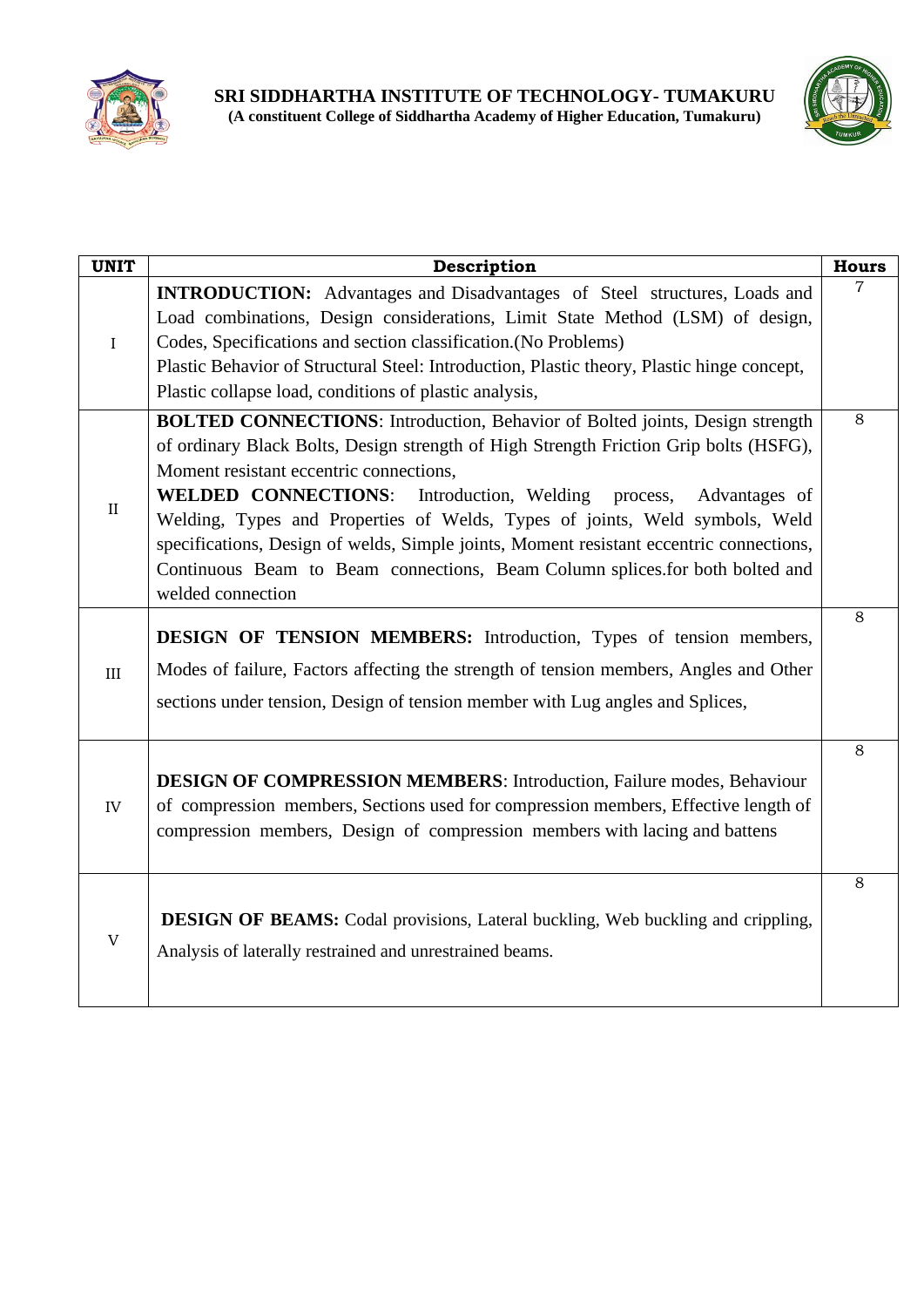



| Course<br>outcome | <b>Descriptions</b>                                                                             |
|-------------------|-------------------------------------------------------------------------------------------------|
| CO <sub>1</sub>   | Course gives an analysis on the basic concept of steel structure and plastic<br>analysis        |
| CO <sub>2</sub>   | Course gives the details how to design steel structures using welded and<br>bolted connections  |
| CO <sub>3</sub>   | Course gives information to design tension members, compression members<br>using steel sections |
| CO4               | Course gives information to design steel columns, beams                                         |

## **Question paper Pattern:**

- **1.** The question paper will have 5 units comprising of ten questions. Each full question carrying 20 marks.
- **2.** There will be two full questions with a maximum of three subdivisions from each unit.
- **3.** The students shall answer five full questions, selecting one full question from each unit.
- **4.** If more than one question is answered in unit, best answer will be considered for the award of marks limiting one full question answer in each unit

| S1 No | <b>Text Book title</b>                                     | Author           | Volume and Year of<br><b>Edition</b>                                               |
|-------|------------------------------------------------------------|------------------|------------------------------------------------------------------------------------|
|       | Design of Steel Structures By Limit<br><b>State Method</b> | S. S. Bhavikatti | Second Edition, I K<br><b>International Publishing</b><br>House, India, 2010       |
| 2     | Limit State Design of Steel<br><b>Structures</b>           | S. K. Duggal,    | Tata McGraw Hill<br><b>Education Private</b><br>Limited, New Delhi,<br>India, 2015 |
| 3     | Design of Steel Structures                                 | N. Subramanyam   | <b>Oxford University</b><br>Press, New Delhi, india,<br>2016. Third Edition        |

## **Text Books:**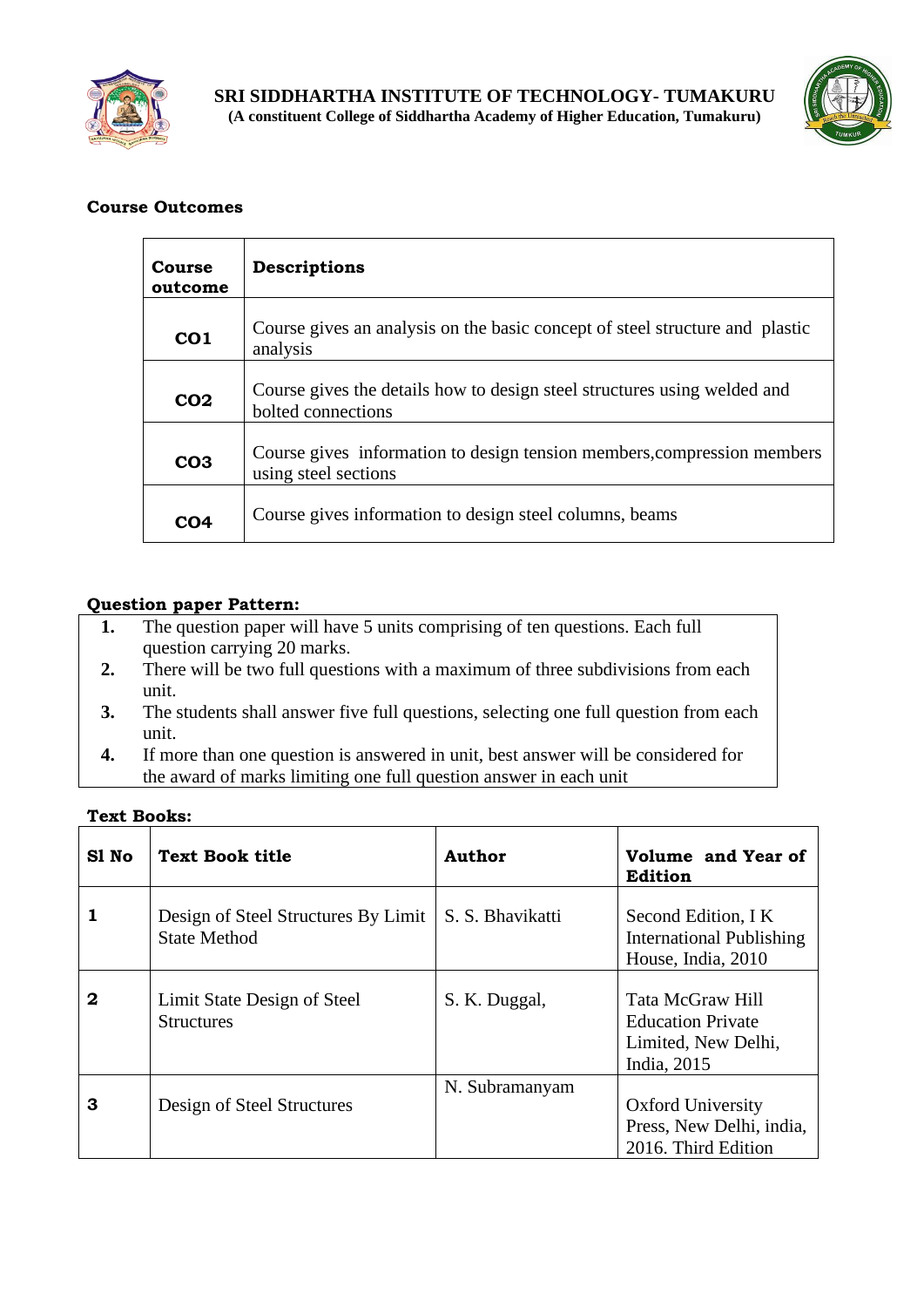



| S1 No | <b>Text Book title</b>       | Author                                    | Volume and Year of<br>Edition                                        |
|-------|------------------------------|-------------------------------------------|----------------------------------------------------------------------|
|       | Design of steel structures   | Dr N.Rama Chandra<br>and Virendra Gehlot, | Scientific Publishers,<br>india, 2009                                |
| 2     | Design of Steel Structures   | Dr N.Ramachandra.                         | Vol 2 2018 standarad<br>book house new Delhi                         |
| З     | Design of Steel Structures   | P. Dayarathnam                            | Prentice Hall India,<br>New Delhi, india,<br>edition $2,2011$        |
| 4     | IS800-2007, $&$ Steel tables | Bureau of Indian<br>Standards,            | <b>General Construction in</b><br>Steel Code Practice 3rd<br>edition |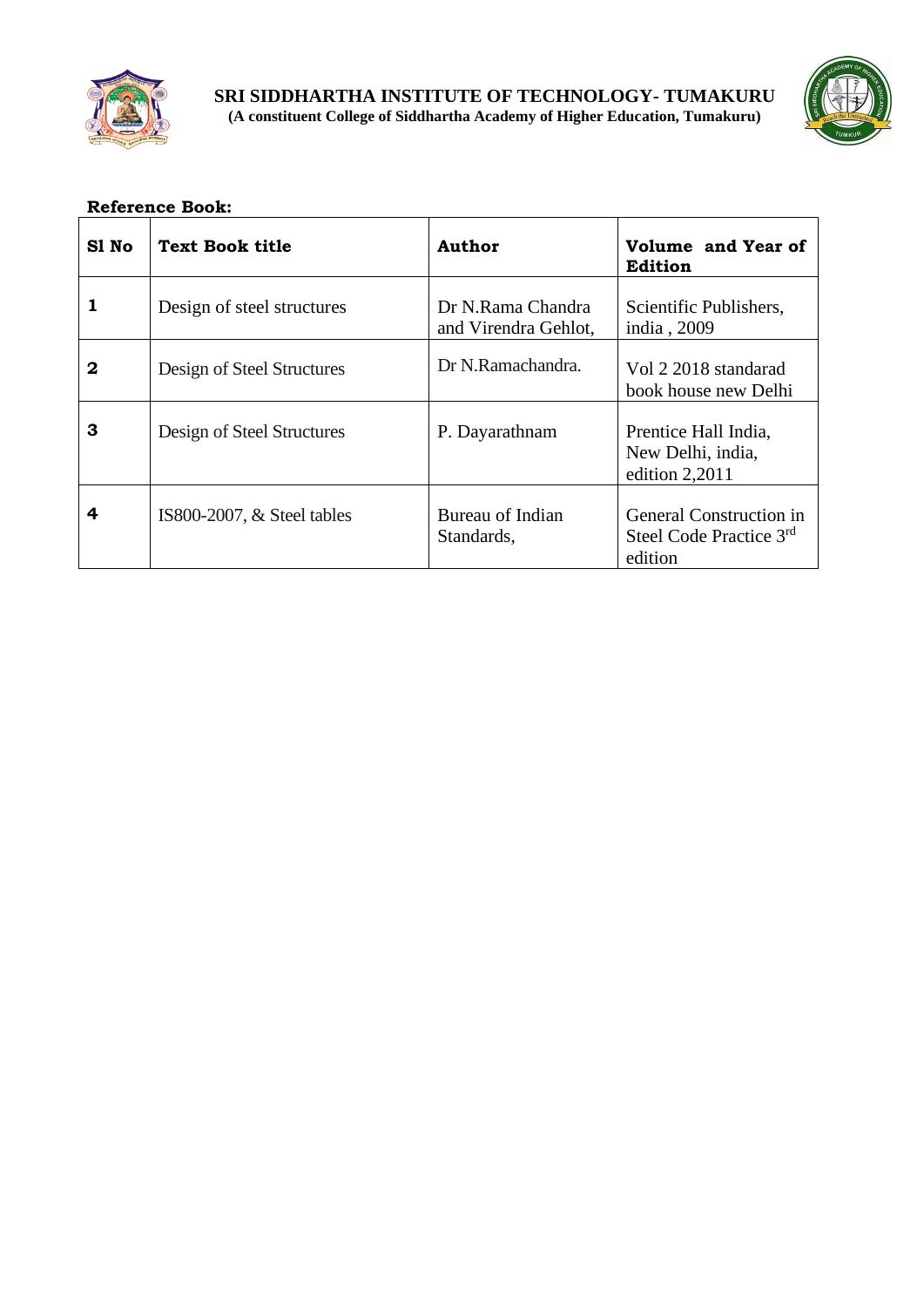



## Syllabus for the Academic Year 2021 - 2022

## **Department: Civil Engineering Semester: VII**

## **Subject Name: Quantity Surveying and Estimation**

**Subject Code: 18CE702 L-T-P-C: 3-0-0-3**

 $\overline{\phantom{a}}$ 

## **Course objectives :**

| Sl no            | Course objectives                                                                                                                                                                                    |
|------------------|------------------------------------------------------------------------------------------------------------------------------------------------------------------------------------------------------|
| 1                | This course will enable students to learn to Estimate the quantities and cost of work                                                                                                                |
| $\boldsymbol{2}$ | This course will enable students to learn about different rate analysis and develop<br>the bill of quantities and arrive at the cost of civil engineering projects                                   |
| 3                | This course will enable students to build the skill to prepare different types of<br>estimates and approximate estimates and approximate estimation of Civil<br>Engineering work.                    |
| 4                | This course will enable students to gain knowledge to place tender, how to maintain<br>quality and administrative approval process for the contract called by government<br>and private authorities. |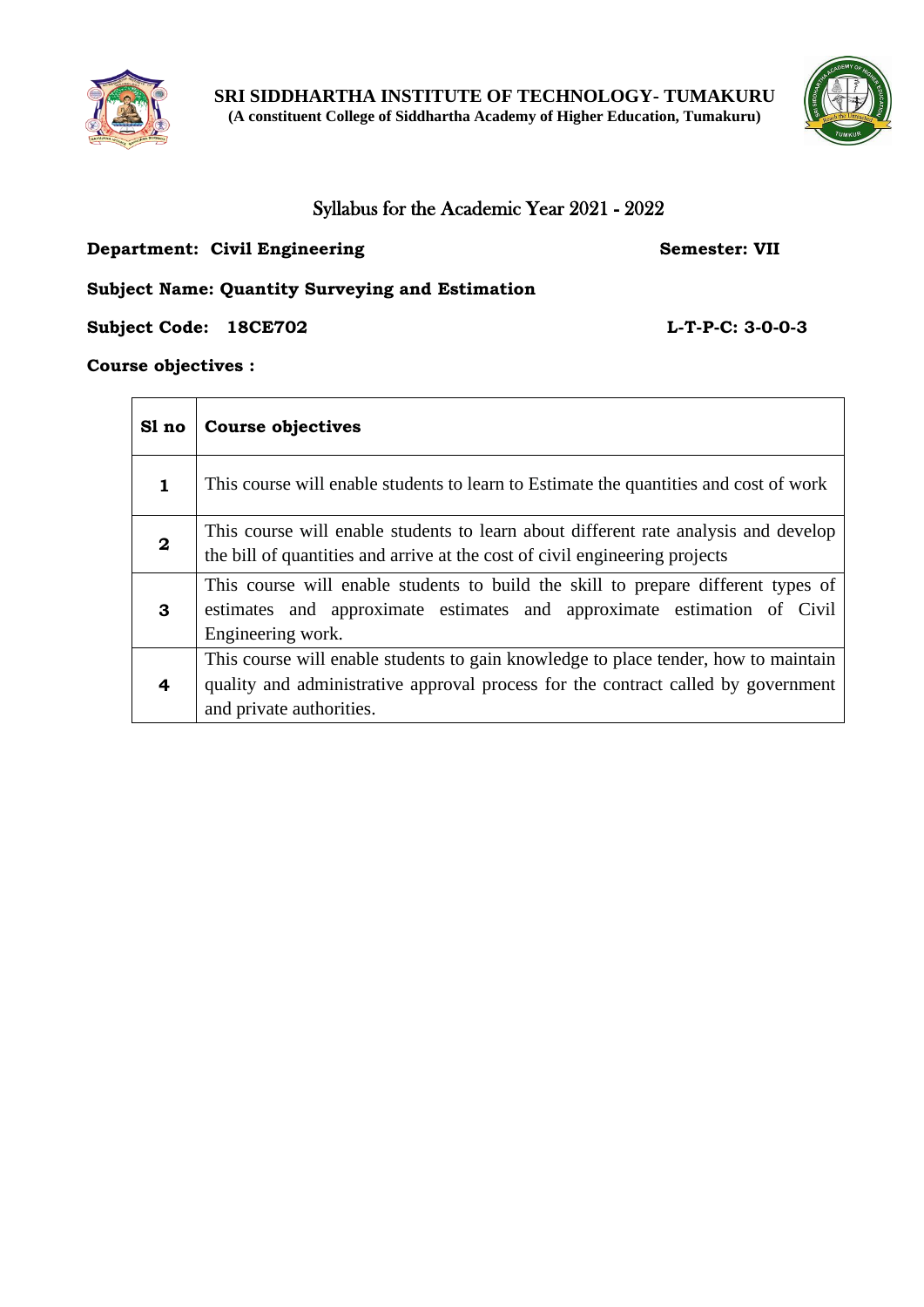



| <b>UNIT</b>             | Description                                                                                                                                                                                                                                                                                                                                                                                                                                                 | <b>Hours</b> |
|-------------------------|-------------------------------------------------------------------------------------------------------------------------------------------------------------------------------------------------------------------------------------------------------------------------------------------------------------------------------------------------------------------------------------------------------------------------------------------------------------|--------------|
| $\mathbf I$             | <b>Estimation:</b> study of various drawings with estimates, important terms, units of<br>measurements, abstract methods of taking out quantities and cost of center line method,<br>long wall and short wall method. Preparation of detailed and abstract estimates for One<br><b>BHK</b> residential building.                                                                                                                                            | 15           |
| $\mathbf{I}$            | <b>Estimates:</b> Manhole, Septic Tank & Soak Pit, RCC Box Culvert and Rectangular RCC<br>Beam.                                                                                                                                                                                                                                                                                                                                                             | 6            |
| III                     | Rate Analysis: Definition and purpose, working out quantities and rates for the<br>following standard items of work- CC 1:4:8 for floor, CC M-20 for RCC column, CC<br>M-25 for RCC slab, First Class BBM in CM 1:6, Solid Block Masonry in CM 1:6 for<br>20cm/ 15cm thick wall, 2-layer WBM for Village Road, Plastering in CM 1:4 for<br>20mm thick, Vitrified Tiles for Flooring in CM 1:4, SSM in CM 1:8 for Foundation,<br>Teak Wood Doors and Frames. | 6            |
| IV                      | Measurement of Earthwork for Roads: Methods for computation of earthwork<br>sections, Mid section formula and mean sectional area method, trapezoidal &<br>Prismoidal formula with and without cross slopes.                                                                                                                                                                                                                                                | 6            |
| $\overline{\mathsf{V}}$ | Approximate Estimation: Different types of estimates, approximate methods of<br>estimating buildings and cost of materials.<br>Short note on: Types of contract, Tender, earnest Money deposit (EMD), Security<br>Deposit (SD), Quality Control (QC), Administrative approval and Technical sanction,<br>Nominal Muster Roll (NMR), Measurement Books (MB).<br>Introduction to Karnataka transparency act in public procurements.                           | 6            |

| Course<br>outcome | Descriptions                                                                                                    |  |  |
|-------------------|-----------------------------------------------------------------------------------------------------------------|--|--|
|                   | Student will be able to prepare detailed and abstract estimates for building,                                   |  |  |
| CO <sub>1</sub>   | manhole, septic tank. RCC culvert.                                                                              |  |  |
| CO <sub>2</sub>   | Students are able to make estimates for earth work in embankment and<br>cutting with or without lateral slopes. |  |  |
| CO <sub>3</sub>   | Students are able to make rate analysis for civil engineering works.                                            |  |  |
| CO4               | Students are able to write short notes on terms in departmental procedure.                                      |  |  |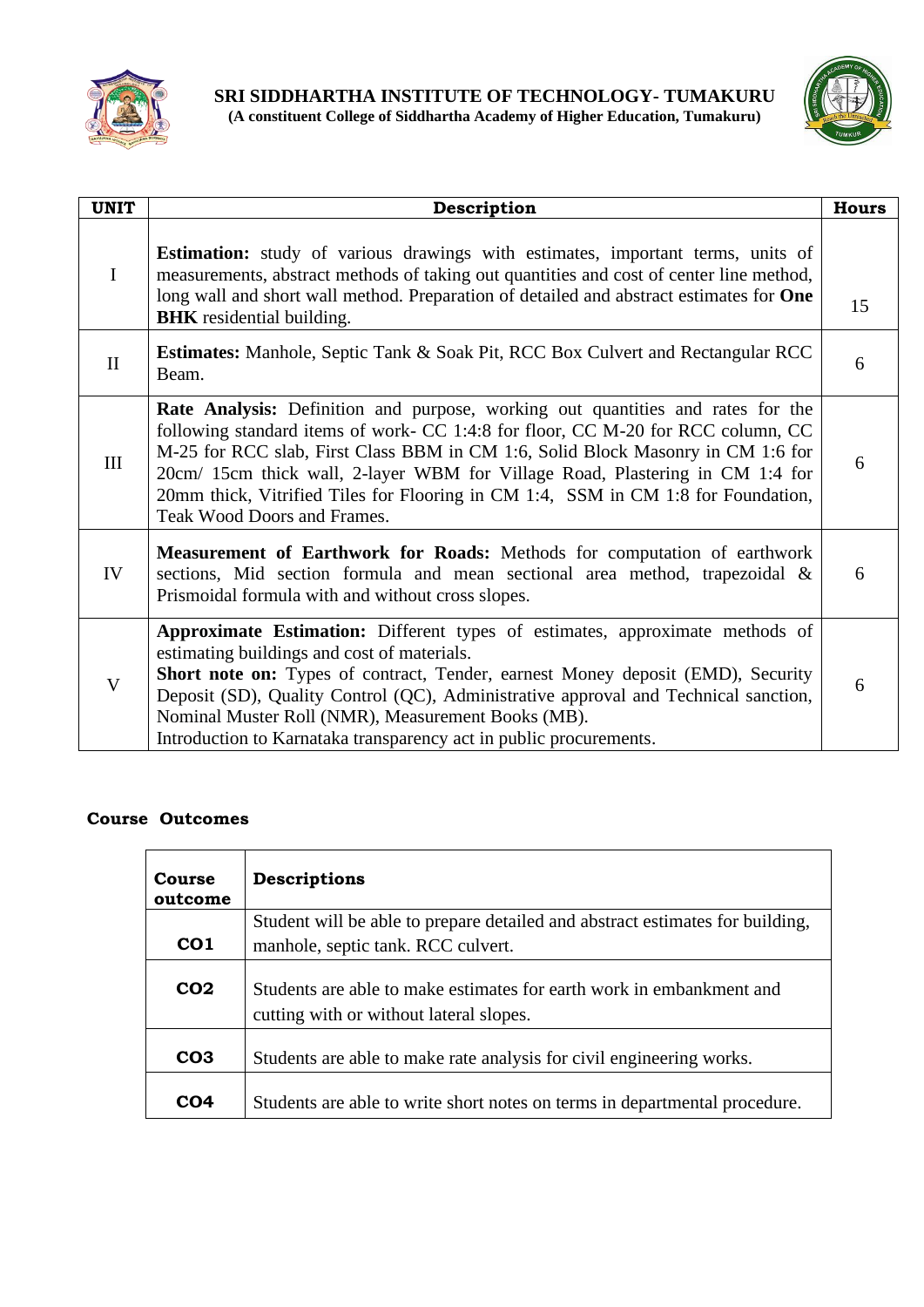



## **Text Books:**

| S1<br>No | <b>Text Book title</b>     | Author        | <b>Volume and Year</b><br>of Edition                     |
|----------|----------------------------|---------------|----------------------------------------------------------|
|          | Estimating & Costing,      | B. N. Dutta   | <b>UBSPD</b> Publishing<br>House, New Delhi22<br>edition |
| 2        | Estimating & Specification | S.C. Rangwala | <b>Charotar Publishing</b><br>House Pvt. Ltd., 2015.     |

| S1<br>No | <b>Text Book title</b>                                            | Author                            | Volume and Year<br>of Edition           |
|----------|-------------------------------------------------------------------|-----------------------------------|-----------------------------------------|
|          | Estimating, costing, specification and<br>valuation in Civil Engg | Chakraborti N                     | DhanpathRai and sons<br>New Delhi, 2014 |
| 2        | <b>Contracts and Estimates</b>                                    | B. S. Patil                       | University Press, 2006.                 |
| 3        | Estimating and costing                                            | Vazirani V.N and<br>Chandola S.P. | Khanna Publishers,<br>2015              |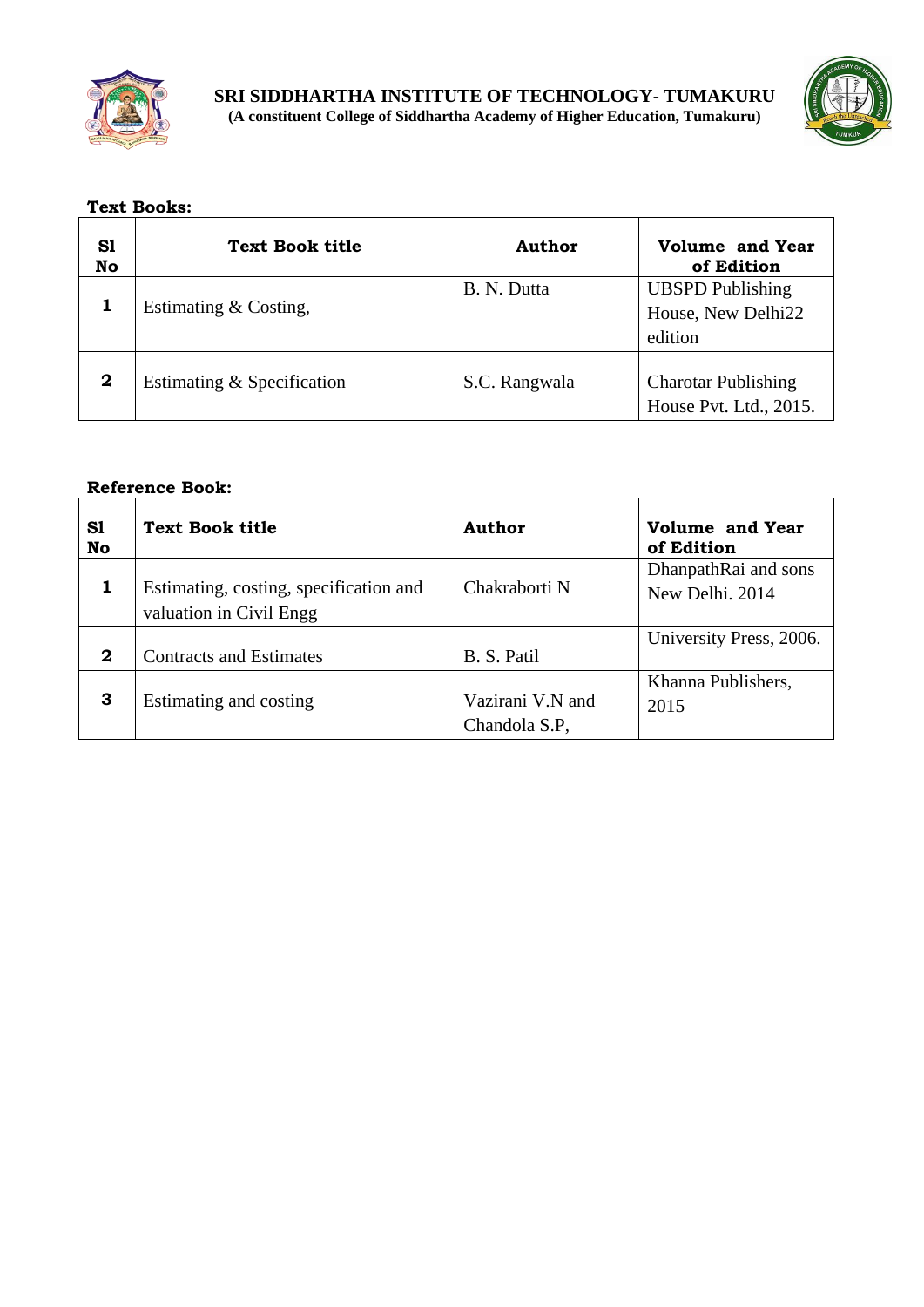



## Syllabus for the Academic Year 2021 - 2022

## **Department: Civil Engineering Semester: VII**

**Subject Name: Design of Prestressed Concrete Structures**

**Subject Code: 18CE7PE31 L-T-P-C: 3-0-0-3**

## **Course Objectives**

| Sl.No       | <b>Course Objectives</b>                                      |
|-------------|---------------------------------------------------------------|
|             | This course will enable students to learn basic principles of |
| 1           | prestressing elements.                                        |
| $\mathbf 2$ | To learn about losses and deflection of prestressed members   |
|             | To learn design of prestressed concrete elements subjected to |
| 3           | flexure and shear.                                            |
| 4           | Enable students to learn design of end blocks.                |

| <b>UNIT</b> | Description                                                                                                                                                                                                                                                                                                                                                                                                                                     | <b>Hours</b> |
|-------------|-------------------------------------------------------------------------------------------------------------------------------------------------------------------------------------------------------------------------------------------------------------------------------------------------------------------------------------------------------------------------------------------------------------------------------------------------|--------------|
| $\rm I$     | <b>Materials</b> : High strength concrete & steel, Stress-Strain characteristics and properties.<br>Basic Principles of Prestressing: Fundamentals, Load balancing concept, Stress<br>concept, Centre of Thrust. Pre-tensioning and post-tensioning systems, tensioning<br>methods and end anchorages.<br>Analysis of Sections for Flexure: Stresses in concrete due to pre-stress and loads,<br>stresses in steel due to loads, Cable profiles | 8            |
|             |                                                                                                                                                                                                                                                                                                                                                                                                                                                 |              |
| $\rm II$    | <b>Losses of Pre-stress:</b> Various losses encountered in pre-tensioning and post tensioning<br>methods, determination of jacking force.                                                                                                                                                                                                                                                                                                       | 7            |
| $\rm III$   | <b>Deflections:</b> Deflection of a pre-stressed member<br>Short term and long term<br>deflections, Elastic deflections under transfer loads and due to different cable profiles.<br>Deflection limits as per IS 1343. Effect of creep on deflection, load verses deflection<br>curve, methods of reducing deflection                                                                                                                           | 8            |

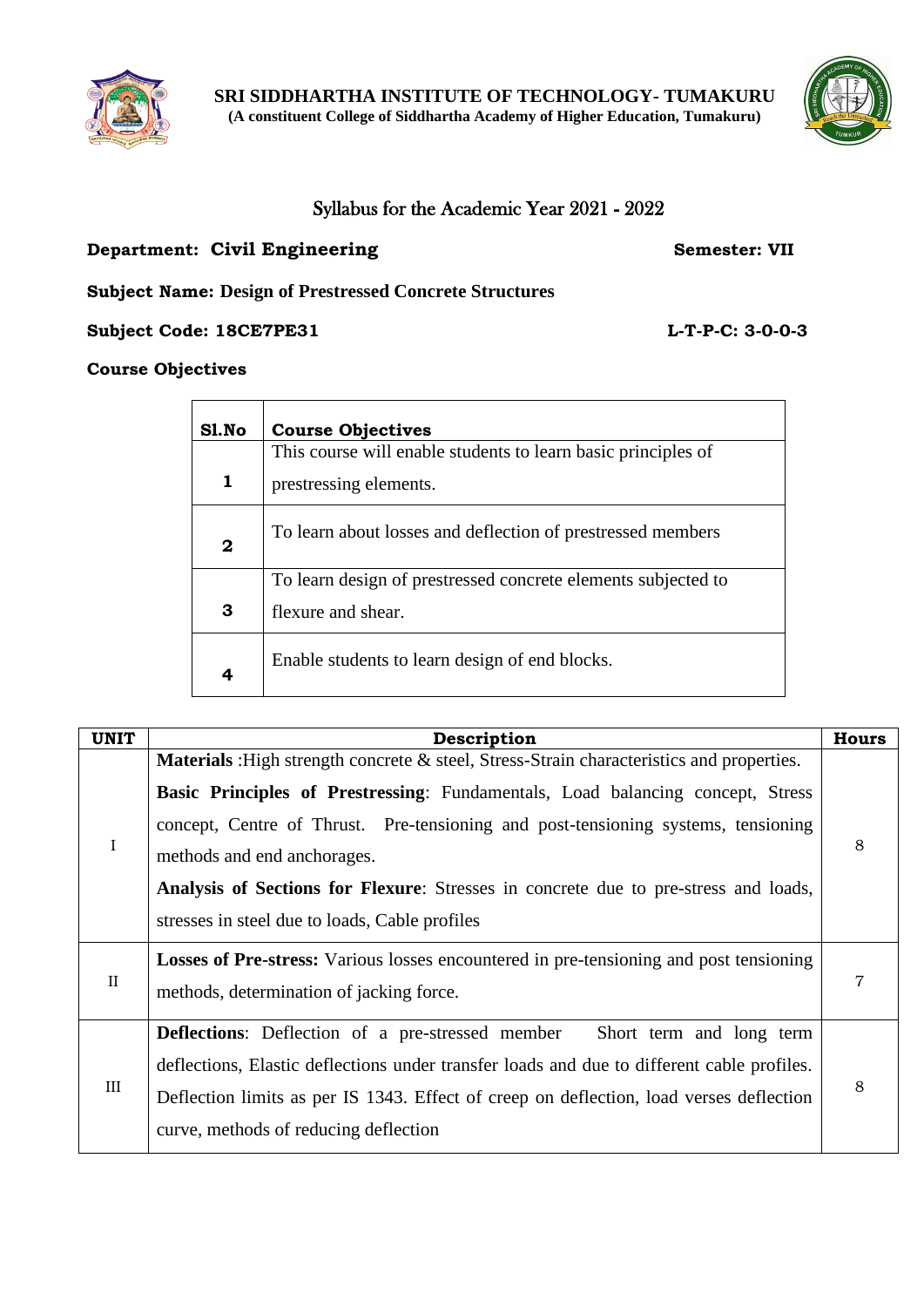



|    | <b>Design of Section for Flexure: IS Code recommendations Ultimate flexural strength</b><br>of sections.                                                                                                                                                                                             |   |
|----|------------------------------------------------------------------------------------------------------------------------------------------------------------------------------------------------------------------------------------------------------------------------------------------------------|---|
| IV | Design of Shear: IS Code recommendations, shear resistance of sections, shear<br>reinforcement. Limit state of serviceability control of deflections and cracking.                                                                                                                                   |   |
| V  | <b>Design of End Blocks:</b> Transmission of prestress in pretensioned members,<br>transmission length, Anchorage stress in post-tensioned members. Bearing stress<br>and bursting tensile force-stresses in end blocks- Methods, I.S. Code, provision for the<br>design of end block reinforcement. | 8 |

| <b>Course</b><br>outcome | <b>Descriptions</b>                                              |
|--------------------------|------------------------------------------------------------------|
| CO <sub>1</sub>          | Students will be able to assess the requirements of PSC members. |
| CO <sub>2</sub>          | To design PSC member after studying losses and deflection        |
| CO <sub>3</sub>          | To design PSC beam for flexure and shear                         |
| CO <sub>4</sub>          | To design end blocks                                             |

## **Text Books:**

| S1<br>No         | <b>Text Book title</b>                        | Author                              | Volume and Year of<br>Edition                             |
|------------------|-----------------------------------------------|-------------------------------------|-----------------------------------------------------------|
|                  | <b>Pre-stressed Concrete</b>                  | N. Krishna Raju                     | Tata McGraw Hill<br>Publishing Company, New<br>Delhi 2016 |
| $\boldsymbol{2}$ | Design of pre-stressed concrete<br>structures | T.Y. Lin and Ned H.<br><b>Burns</b> | John Wiley & Sons, New<br>York.2015                       |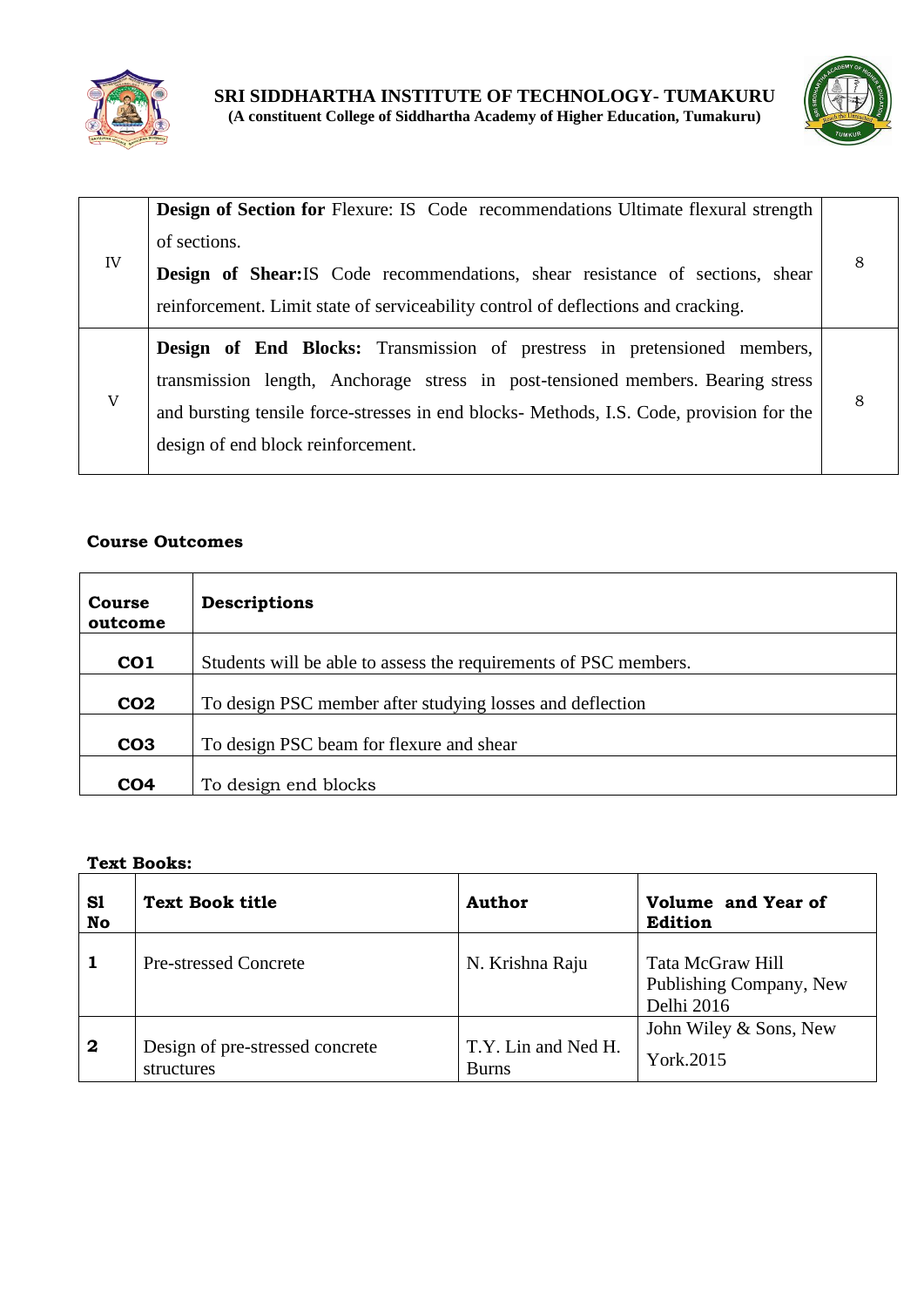



| S1<br>No         | <b>Text Book title</b>                 | Author                      | Volume and Year of<br>Edition                               |
|------------------|----------------------------------------|-----------------------------|-------------------------------------------------------------|
|                  | <b>Prestressed Concrete Structures</b> | P. Dayarathnam              | Oxford $&$ IBH-Pubs<br>Company, Delhi, 5th Edition          |
| $\boldsymbol{2}$ | Pre - stressed Concrete                | Pundit G S and<br>Gupta S P | C B S Publishers, New Delhi<br>4 <sup>th</sup> edition 2017 |
| 3                | IS: 1343                               |                             | Indian standard 2012                                        |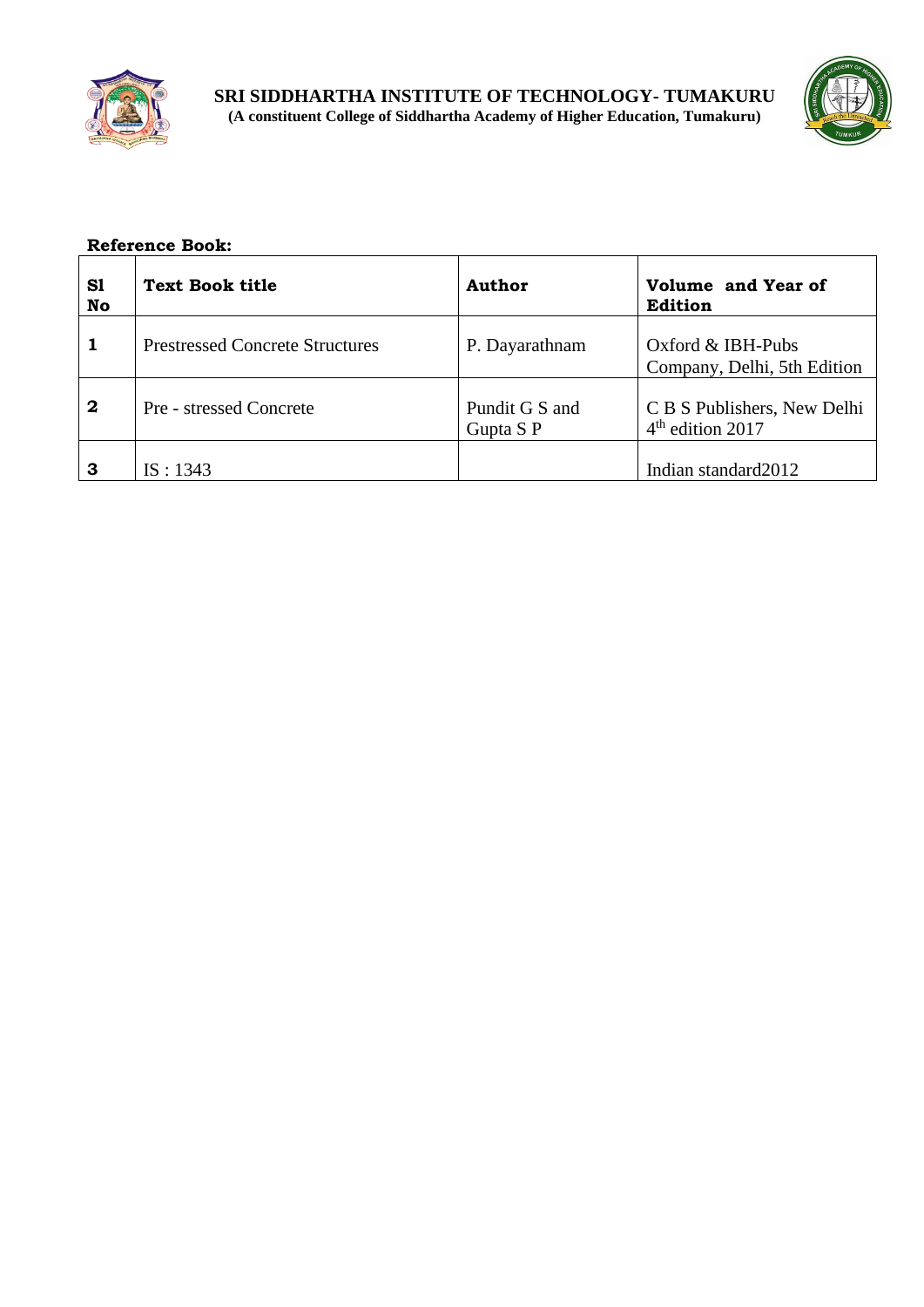



## **Syllabus for the Academic Year – 2021 – 2022**

## **Department: Civil Engineering Semester: VII**

**Subject Name: Advance Design of RC Structures**

**Subject Code: 18CE7PE32 L-T-P-C: 3-0-0-3**

## **Course Objectives**

| Sl.No | <b>Course Objectives</b>                                  |
|-------|-----------------------------------------------------------|
|       | This course will enable students to learn advanced design |
|       | of RCC elements                                           |
| 2     | To make student to understand design concept of RCC tank  |
|       | To make student to understand design concept of Grid      |
|       | Floor Slab                                                |
|       | To make student to understand design concept of Grid      |
|       | Design of Flat slab & Roofs                               |

| <b>UNIT</b> | Description                                                                                                                                                           |   |
|-------------|-----------------------------------------------------------------------------------------------------------------------------------------------------------------------|---|
| I           | Design of RCC overhead circular and rectangular water tanks with supporting<br>towers. Design of silos, bunkers using Janssen's Theory and Airy's Theory              | 8 |
| $_{\rm II}$ | Design of RCC Chimneys. Introduction to shell and folded plate roofs, their forms<br>and structural behavior. Design of simple cylindrical shell roof by beam theory. | 8 |
| III         | Yield line analysis of slabs by virtual work. Yield line analysis by equilibrium methods                                                                              | 8 |
| IV          | Design of Grid Floors Slabs by approximate method                                                                                                                     | 8 |
| V           | Design of flat slabs by Direct Designer Method (with and without drops)                                                                                               |   |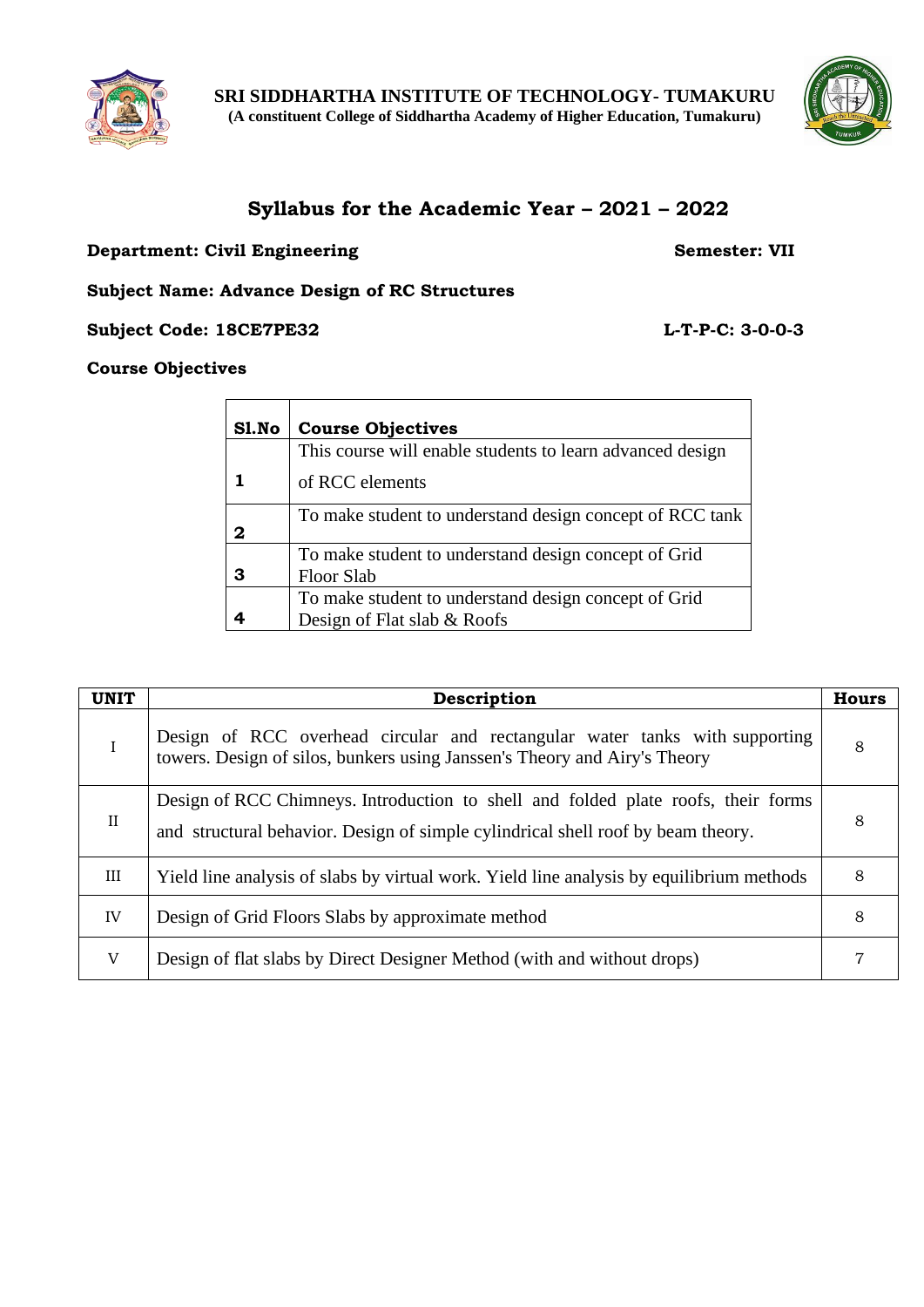



| Course<br>outcome | Descriptions                                                                                      |
|-------------------|---------------------------------------------------------------------------------------------------|
| CO <sub>1</sub>   | Students will be able to design water tanks silos bunker.                                         |
| CO <sub>2</sub>   | Students will be capable of designing chimneys folded plates shell roofs.                         |
| CO <sub>3</sub>   | Students will be able to design slabs using yield line analysis.                                  |
| CO <sub>4</sub>   | Students will be able to Design different types of floor systems like flat<br>slab and grid slab. |

## **Question paper Pattern:**

- **1.** The question paper will have 5 units comprising of ten questions. Each full question carrying 20 marks.
- **2.** There will be two full questions with a maximum of three subdivisions from each unit.
- **3.** The students shall answer five full questions, selecting one full question from each unit.
- **4.** If more than one question is answered in unit, best answer will be considered for the award of marks limiting one full question answer in each unit

**Text Books:**

| S1<br>No     | <b>Text Book title</b>                                                                   | Author                        | <b>Volume and Year</b><br>of Edition                |
|--------------|------------------------------------------------------------------------------------------|-------------------------------|-----------------------------------------------------|
| $\mathbf{2}$ | <b>Advanced Reinforced Concrete Design</b><br><b>Advanced Reinforced Concrete Design</b> | N Krishna Raju<br>P.Cvarghese | CBS; 2 edition 2010<br>PHI Learning Pvt.Ltd<br>2009 |
| 3            | <b>Advanced Reinforced Concrete Design</b>                                               | S.SBhavikatti                 | New Age<br>International, 2008                      |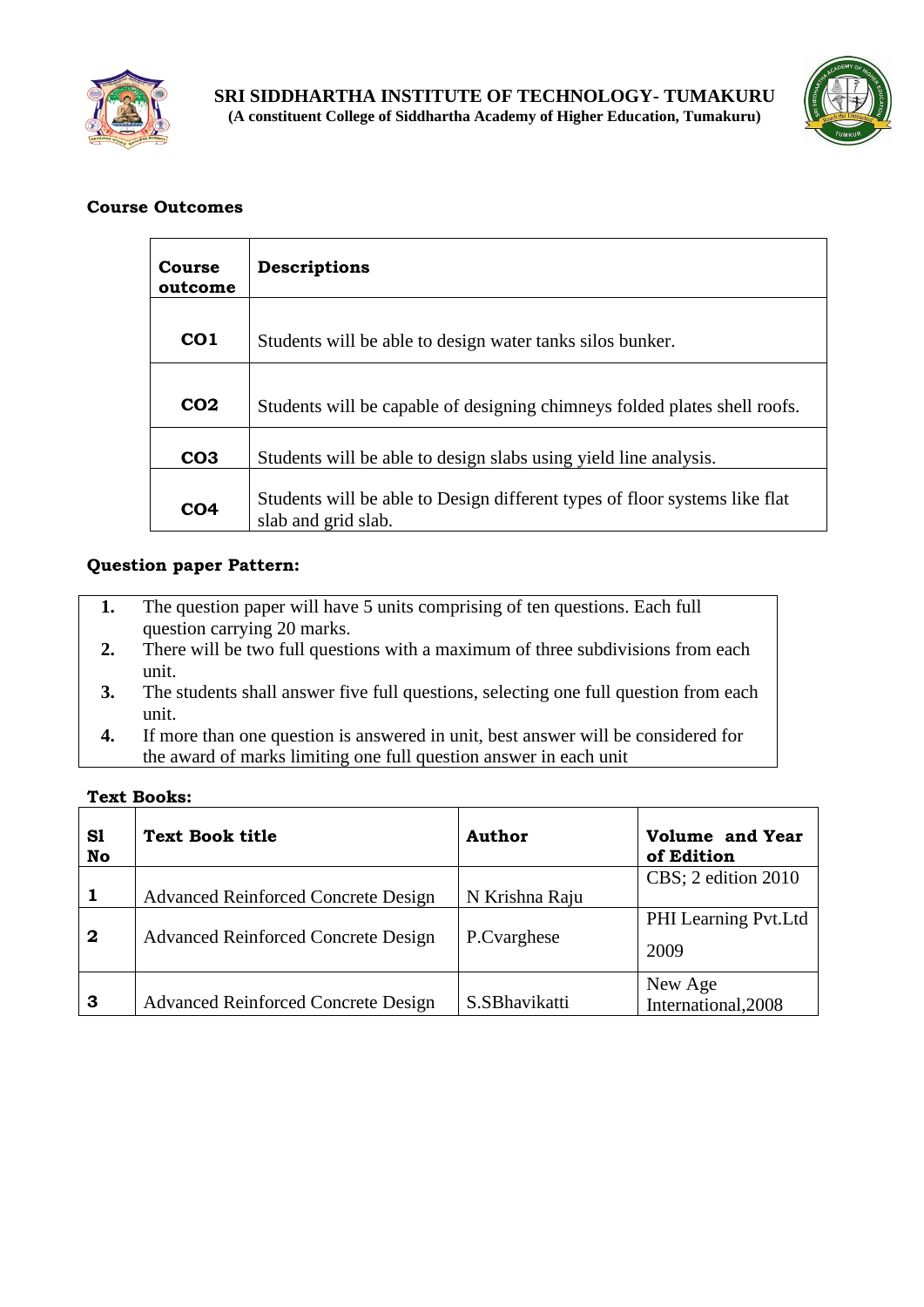



| S1<br>No | <b>Text Book title</b>                       | <b>Author</b>        | Volume and Year of<br><b>Edition</b>                       |
|----------|----------------------------------------------|----------------------|------------------------------------------------------------|
| 1        | <b>Reinforced Concrete Structures</b>        | <b>B</b> C Punmia    | Vol-II<br>Laxmi Publications (P)<br>Ltd, New Delhi.        |
| $\bf{2}$ | Limit State Design of Reinforced<br>Concrete | P C Varghese         | $Vol-II-$<br>Prentice Hall of India<br>(P) Ltd, New Delhi. |
| 3        | <b>Plain and Reinforced Concrete</b>         | Jai Krishna and Jain | Vol-II<br>Nem Chand Bros,<br>Roorkee                       |
| 4        | IS 456 2000 IS 3370                          | BIS                  | 1967 (Part I, II and IS<br>1893)                           |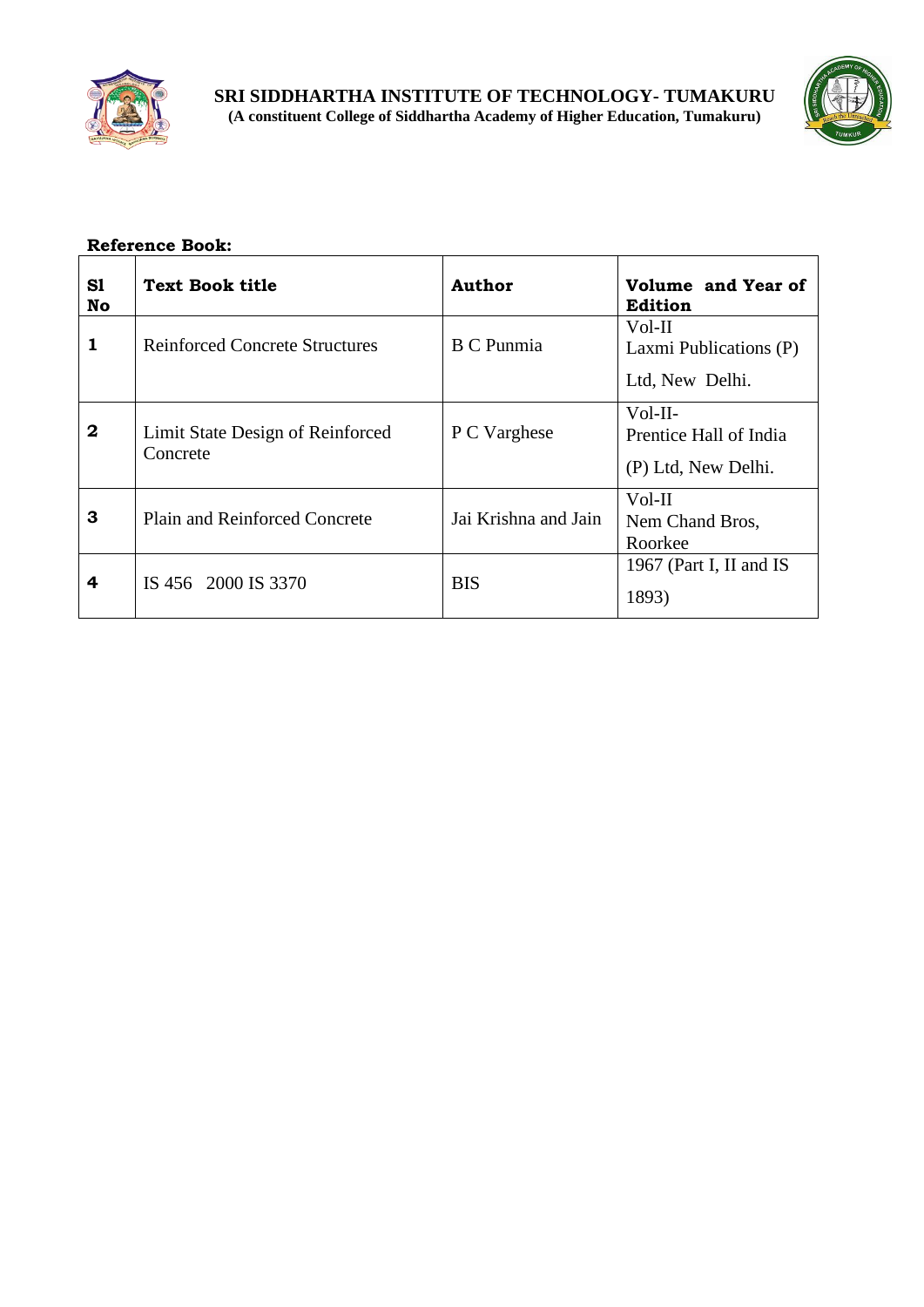



## Syllabus for the Academic Year 2021 - 2022

## **Department: Civil Engineering Semester: VII**

## **Subject Name: Earthquake Resistant Design of Structures**

## **Subject Code: 18CE7PE33 L-T-P-C: 3-0-0-3**

## **Course objectives:**

| Sl no            | Description                                                                                                    |  |  |
|------------------|----------------------------------------------------------------------------------------------------------------|--|--|
| 1                | understand the fundamentals of engineering<br>seismology<br>seismic<br>To.<br>and<br>performance of buildings. |  |  |
| $\boldsymbol{2}$ | Irregularities in building which are detrimental to its earthquake performance.                                |  |  |
| 3                | Different methods of computing the seismic lateral forces for framed and masonry<br>structures.                |  |  |
|                  | The requirements of Earthquake resistant design for RCC and Masonry structures.                                |  |  |

| <b>UNIT</b> | Description                                                                          |  |
|-------------|--------------------------------------------------------------------------------------|--|
|             | Engineering Seismology: Terminologies-Focus, Focal depth, Epicenter, Causes of       |  |
|             | Earthquakes; Elastic rebound theory and Theory of plate tectonics; Classification of |  |
|             | Earthquakes; Types and characteristics of seismic waves; Magnitude and intensity of  |  |
|             | earthquakes, Earthquake ground motion characteristics: Amplitude, frequency and      |  |
|             | duration; Seismic zoning map of India.                                               |  |
|             |                                                                                      |  |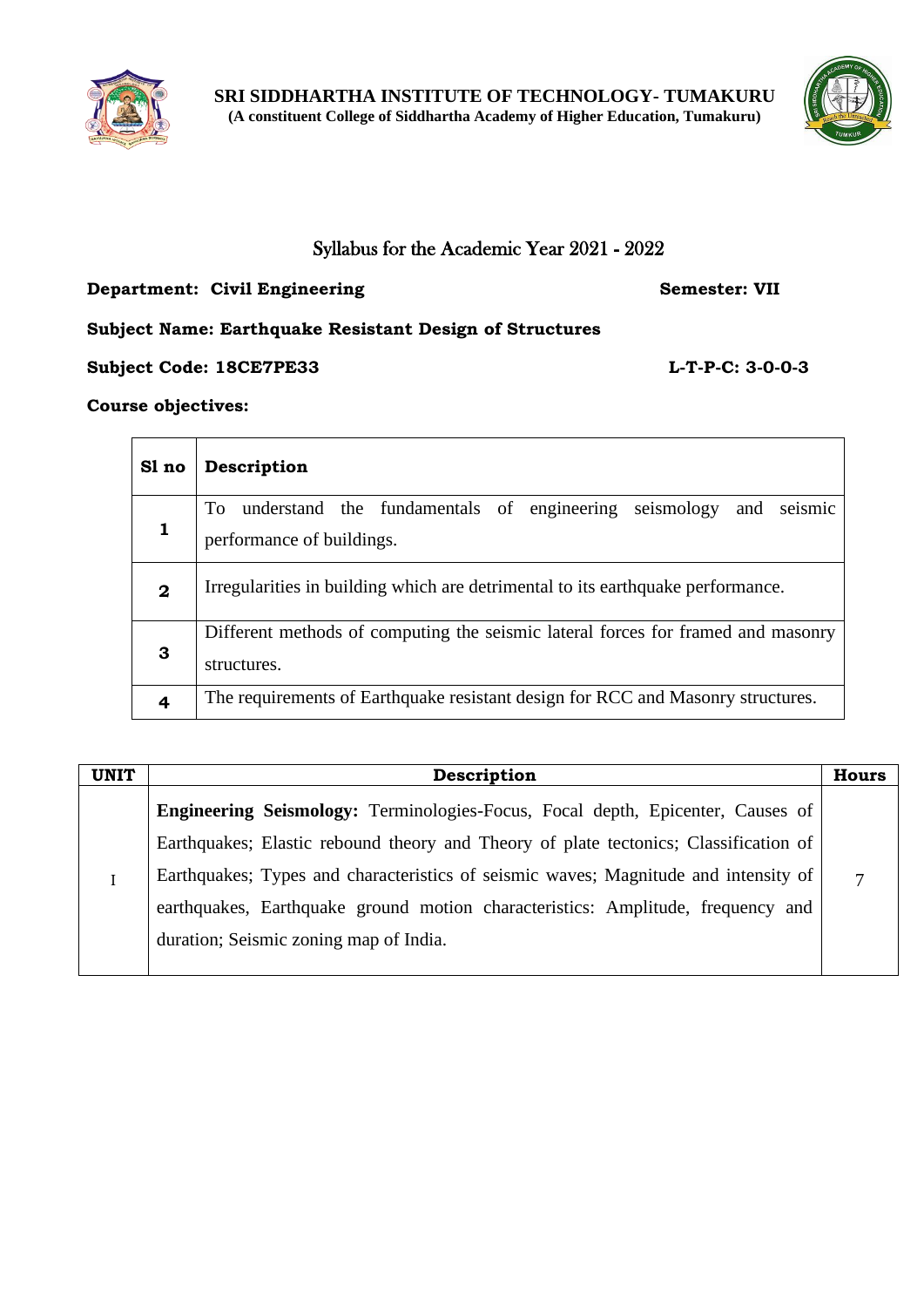



| $\mathbf{I}$ | Seismic Performance of Buildings: Structural configuration for earthquake resistant<br>design, Overall Form, Simplicity, Uniformity, and Symmetry. Effect of Structural<br>Irregularities on seismic performance of RC buildings. Vertical irregularity, plan<br>irregularity, mass irregularity and stiffness irregularity. Architectural aspects of<br>earthquake resistant buildings, Seismic-resistant building architecture, lateral load<br>resistant systems and building characteristics. | 7 |
|--------------|---------------------------------------------------------------------------------------------------------------------------------------------------------------------------------------------------------------------------------------------------------------------------------------------------------------------------------------------------------------------------------------------------------------------------------------------------------------------------------------------------|---|
| III          | Design philosophy and Earthquake Effects on Structures: Seismic design<br>philosophy, Response spectrum-Definition, construction, Characteristics, Response to<br>ground acceleration, torsional response of buildings. Procedure for seismic analysis of<br>RC buildings using Equivalent static lateral force method as per IS 1893:2016.<br>Numerical problems on above.                                                                                                                       | 8 |
| IV           | Seismic analysis and ductile detailing: Reinforced Concrete Beams, Seismic Design<br>of Ductile Reinforced Concrete column, Concept of weak beam-strong column,<br>Detailing of Beam-Column Joints to enhance ductility, Ductile Detailing as per IS<br>13920:2016, Concept of soft and weak storey.                                                                                                                                                                                              | 9 |
| V            | Earthquake Resistant Design of Masonry Buildings: Performance of Unreinforced,<br>Infill Masonry Walls, Box Action, Lintel and sill Bands. Earthquake resistant design of<br>masonry buildings-elastic properties of structural masonry, lateral load analysis of<br>masonry buildings as per IS 13828:1993.                                                                                                                                                                                      | 8 |

| Course<br>outcome | <b>Descriptions</b>                                                                                        |  |  |
|-------------------|------------------------------------------------------------------------------------------------------------|--|--|
| CO <sub>1</sub>   | Describe the theories responsible for occurrence of earthquakes and seismology.                            |  |  |
| CO <sub>2</sub>   | Derive the elastic response spectra and design spectra in the design of earthquake<br>resistant buildings. |  |  |
| CO <sub>3</sub>   | Analyze the problems associated with structural configuration in the seismic<br>performance of buildings.  |  |  |
| CO <sub>4</sub>   | Describe the need for ductile detailing of RC structures and masonry buildings.                            |  |  |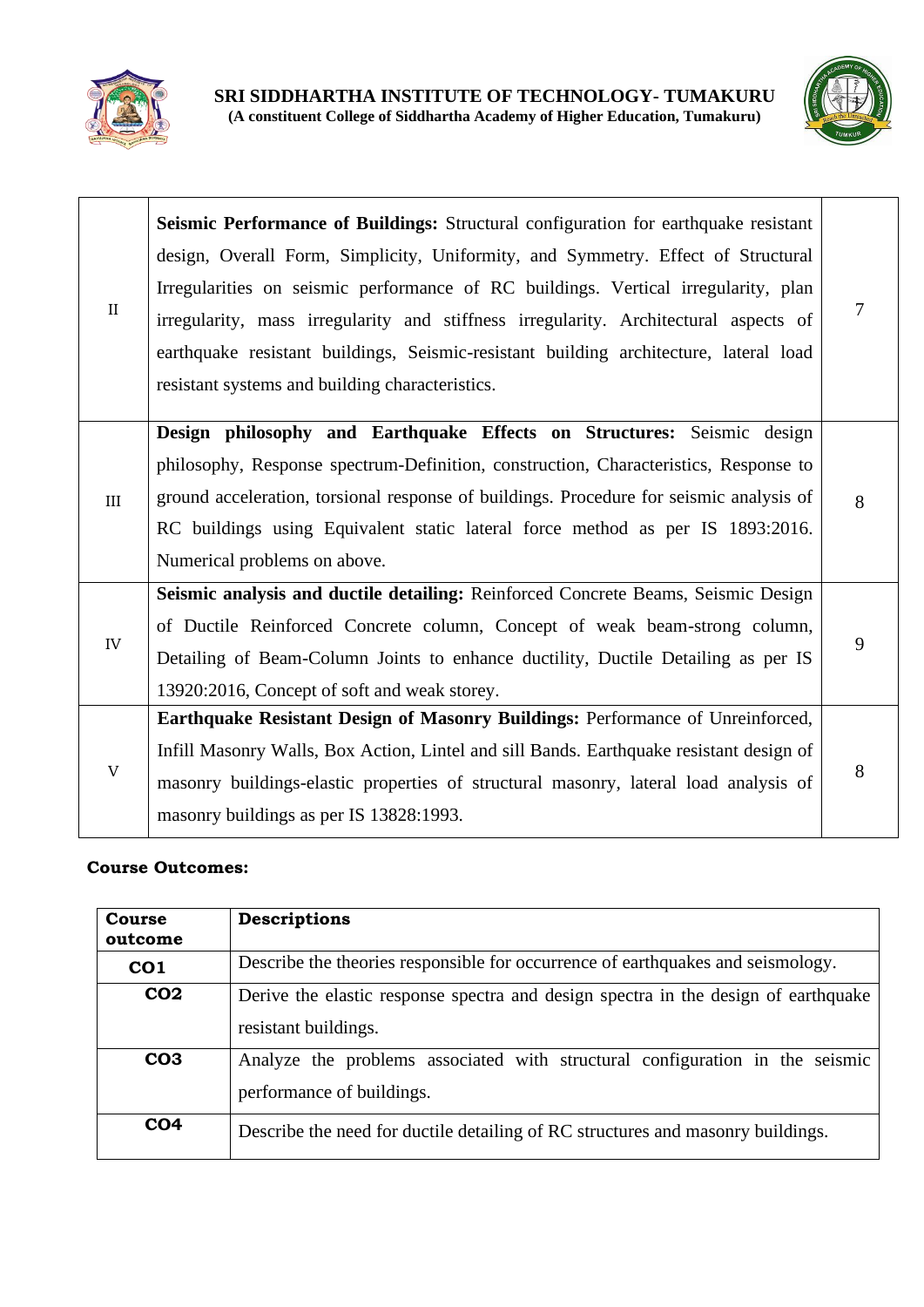



## **Text Books:**

| S1<br>No     | <b>Text Book title</b>                                                                          | <b>Author</b>                          | <b>Volume and Year</b><br>of Edition |  |  |
|--------------|-------------------------------------------------------------------------------------------------|----------------------------------------|--------------------------------------|--|--|
| $\mathbf{1}$ | of<br>design<br>"Earthquake"<br>resistant<br>structures", Prentice Hall of India, New<br>Delhi. | Pankaj Agarwal and<br>Manish Shrikande | 5th Edition, 2008                    |  |  |
| $\mathbf 2$  | of<br>Resistant<br>"Earthquake"<br>Design<br>Structures", Oxford University Press.              | S K Duggal                             | 6th Edition, 2009                    |  |  |
|              | <b>IS Codes</b>                                                                                 |                                        |                                      |  |  |
| 3            | IS 1893:2016, Indian Standard Criteria for Earthquake Resistant Design of Structures.           |                                        |                                      |  |  |
|              | IS 13920:2016, Ductile Detailing of Reinforced Concrete Structures Subjected to Seismic         |                                        |                                      |  |  |
| 4            | Forces.                                                                                         |                                        |                                      |  |  |
|              | IS13828:1993, Indian Standard Guidelines for Improving Earthquake Resistance of Low             |                                        |                                      |  |  |
| 5            | <b>Strength Masonry Buildings.</b>                                                              |                                        |                                      |  |  |

| S1<br>No           | <b>Text Book title</b>                                                                                      | <b>Author</b>                                                           | <b>Volume and Year</b><br>of Edition |
|--------------------|-------------------------------------------------------------------------------------------------------------|-------------------------------------------------------------------------|--------------------------------------|
| 1                  | "Seismic Analysis of Structures", John<br>Wiley & Sons.                                                     | T K Datta                                                               | 3rd Edition, 2009                    |
| $\bf{2}$           | "Dynamics of Structures: Theory and<br>Earthquake<br>Applications<br>to<br>Engineering", John Wiley & Sons. | Anil K Chopra                                                           | 3rd Edition, 2009                    |
| 3                  | "Concepts in Earthquake Behaviour of<br>Buildings", Pearson Education.                                      | C V R Murty, Rupen<br>Goswami, AR<br>Vijayanarayanan &<br>Vipul V Mehta | $2nd$ Edition, 2005                  |
| $\overline{\bf 4}$ | "Earthquake resistant design and risk<br>reduction", John Wiley & Sons.                                     | David Dowrick                                                           | 1 <sup>st</sup> Edition, 2006        |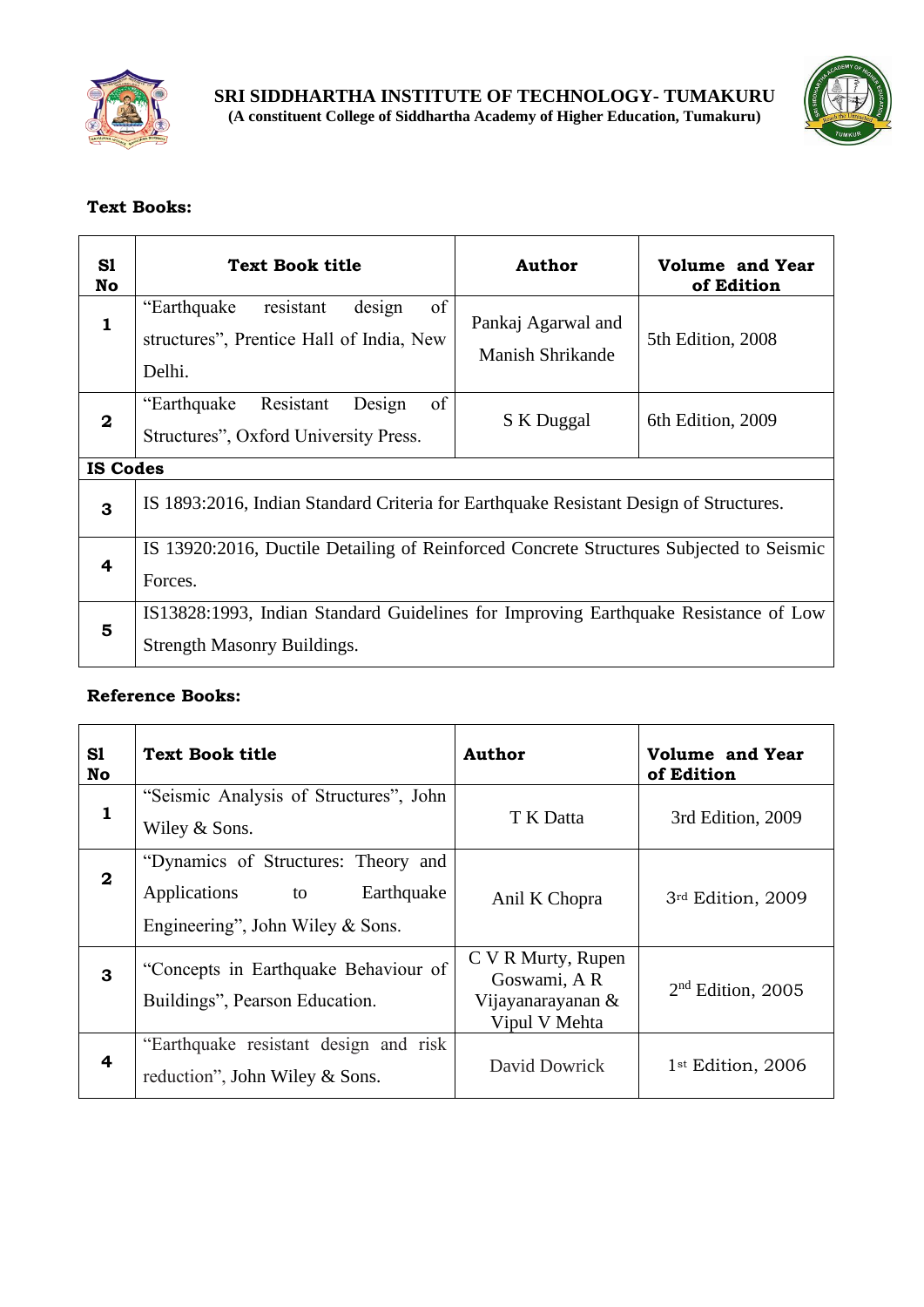



## Syllabus for the Academic Year 2021 - 2022

### **Department: Civil Engineering Semester: VII**

## **Subject Name: Highway Geometric design**

**Subject Code: 18CE7PE41 L-T-P-C: 3-0-0-3** 

**Course objectives :** 

| Sl no        | <b>Course objectives</b>                                                  |  |  |
|--------------|---------------------------------------------------------------------------|--|--|
| $\mathbf{1}$ | Students will be able to understand design of various geometric elements. |  |  |
| $\mathbf{2}$ | to enhance their knowledge about analysis and design of sight distances   |  |  |
| 3            | to design horizontal and vertical curves with various elements related.   |  |  |
| 4            | to design rotary intersection and highway drainage system                 |  |  |
|              |                                                                           |  |  |

| <b>UNIT</b>  | Description                                                                                                                                                                                                                                                                                                                                                                                                                                                               | <b>Hours</b> |
|--------------|---------------------------------------------------------------------------------------------------------------------------------------------------------------------------------------------------------------------------------------------------------------------------------------------------------------------------------------------------------------------------------------------------------------------------------------------------------------------------|--------------|
| $\rm I$      | <b>Introduction:</b> Geometric Control factors like Topography -design speed design<br>vehicle, Traffic and volume Capacity, environment and other factors as per IRC<br>standards and specifications; PCU concept factors controlling PCU for different<br>design purpose                                                                                                                                                                                                | 06           |
| $\mathbf{I}$ | <b>Cross Sectional Elements:</b> Pavement surface characteristics, friction, skid<br>resistance of pavement unevenness, light reflecting characteristics, camber<br>objectives types of camber, methods of providing cambers, in the field.<br>Problems, carriage way, kerb, median, shoulder, foot path, parking lanes, service<br>roads, cycle tracks, Driveways, Right of way. Factors influencing right of way.<br>Design of Road humps as per latest IRC provisions. | 08           |
| III          | Sight Distance: Importance, types, Sight distance at uncontrolled intersection,<br>derivation, factors affecting sight distance, OSD, derivation, IRC, problems on<br>above.<br>Horizontal Alignment: Definition, Checking the stability of vehicle, while<br>moving on horizontal curve, Super elevation, Ruling minimum and maximum<br>radius, Assumptions, problems. Method of providing super elevation. Extra                                                        | 10           |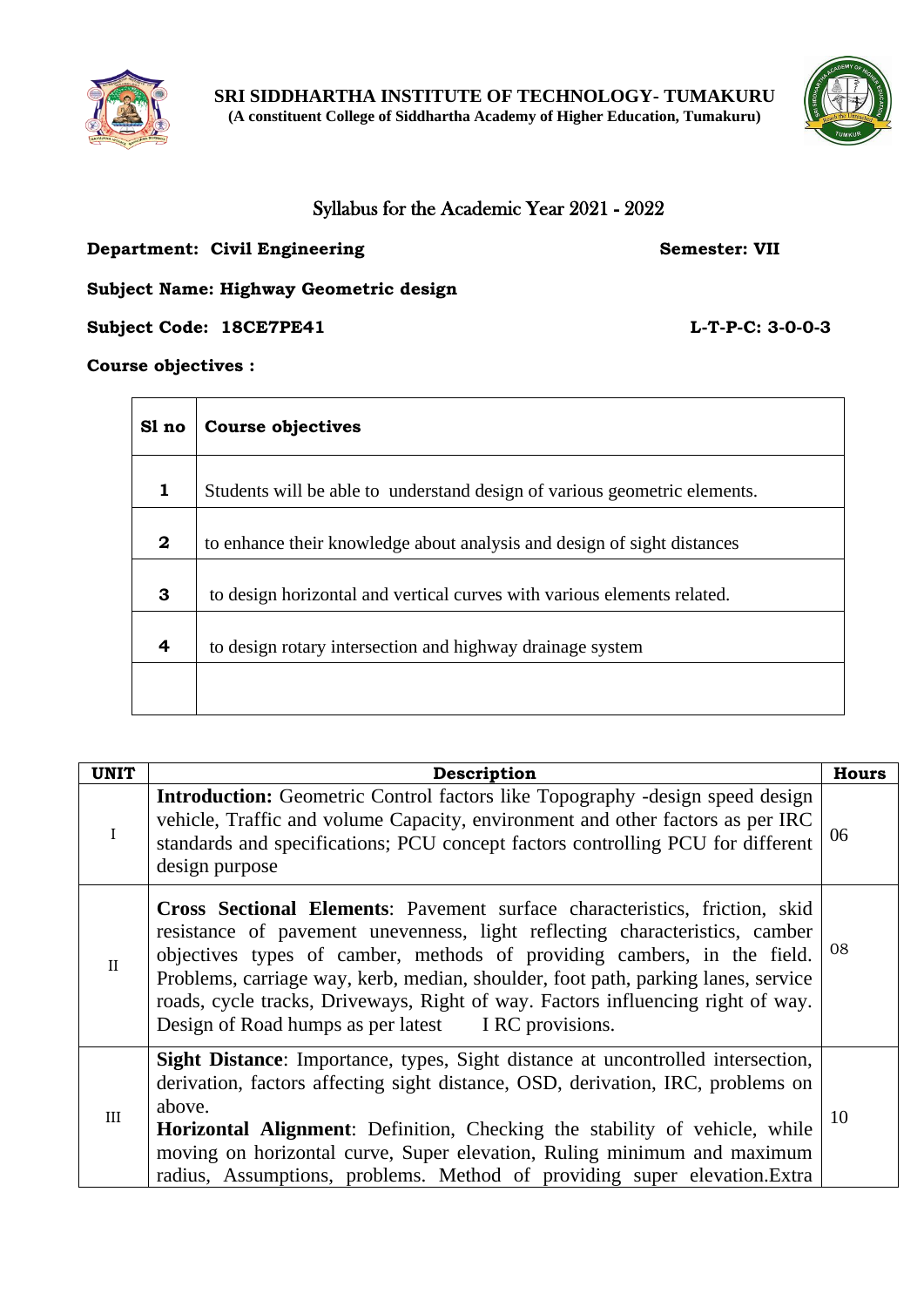



|    | widening of pavement on curve, objective. Transition curve, objectives. Ideal<br>requirements, types of transition curve. Method of evaluating length of transition<br>curve, setting the transition curve in the field, set back distance on horizontal<br>curve and problems on above                                                                                                                                                                            |    |
|----|--------------------------------------------------------------------------------------------------------------------------------------------------------------------------------------------------------------------------------------------------------------------------------------------------------------------------------------------------------------------------------------------------------------------------------------------------------------------|----|
| IV | <b>Vertical Alignment:</b> Gradient, Types of gradient. Design criteria of summit and<br>valley curve. Design of vertical curves, based on SSD & OSD night visibility<br>considerations. Design standards for hilly roads problems on the above.<br>Intersection Design: Principles, interactions at grade and Grade separated<br>interactions. Types of channelization. Features of channelising island median<br>opening. Gap in median at junction.             | 08 |
| V  | <b>Rotary Intersection:</b> Elements Advantages and Disadvantages Design guide<br>lines problem on the above Grade separated intersection. Three legged inter<br>section Diamond inter change. Half clover leaf, clover leaf, Advantages-<br>Disadvantages only<br>Highway Drainage: Importance, sub surface drainage surface drainage Design<br>of road side drain. Hydrological and Hydraulical considerations and design of<br>filter media, problems on above. | 07 |

| <b>Course</b><br>outcome | Descriptions                                                                                                                              |
|--------------------------|-------------------------------------------------------------------------------------------------------------------------------------------|
| CO <sub>1</sub>          | Students will learn about Geometric Control factors, IRC, standards and<br>specifications for various geometric designs, and PCU concept. |
| CO <sub>2</sub>          | Students will learn about various cross sectional elements and design of<br>road humps as per IRC provisions.                             |
| CO <sub>3</sub>          | Various geometric elements are designed like SSD, OSD, horizontal and<br>vertical elements.                                               |
| CO4                      | Students will be able to design rotary intersection and highway drainage<br>system                                                        |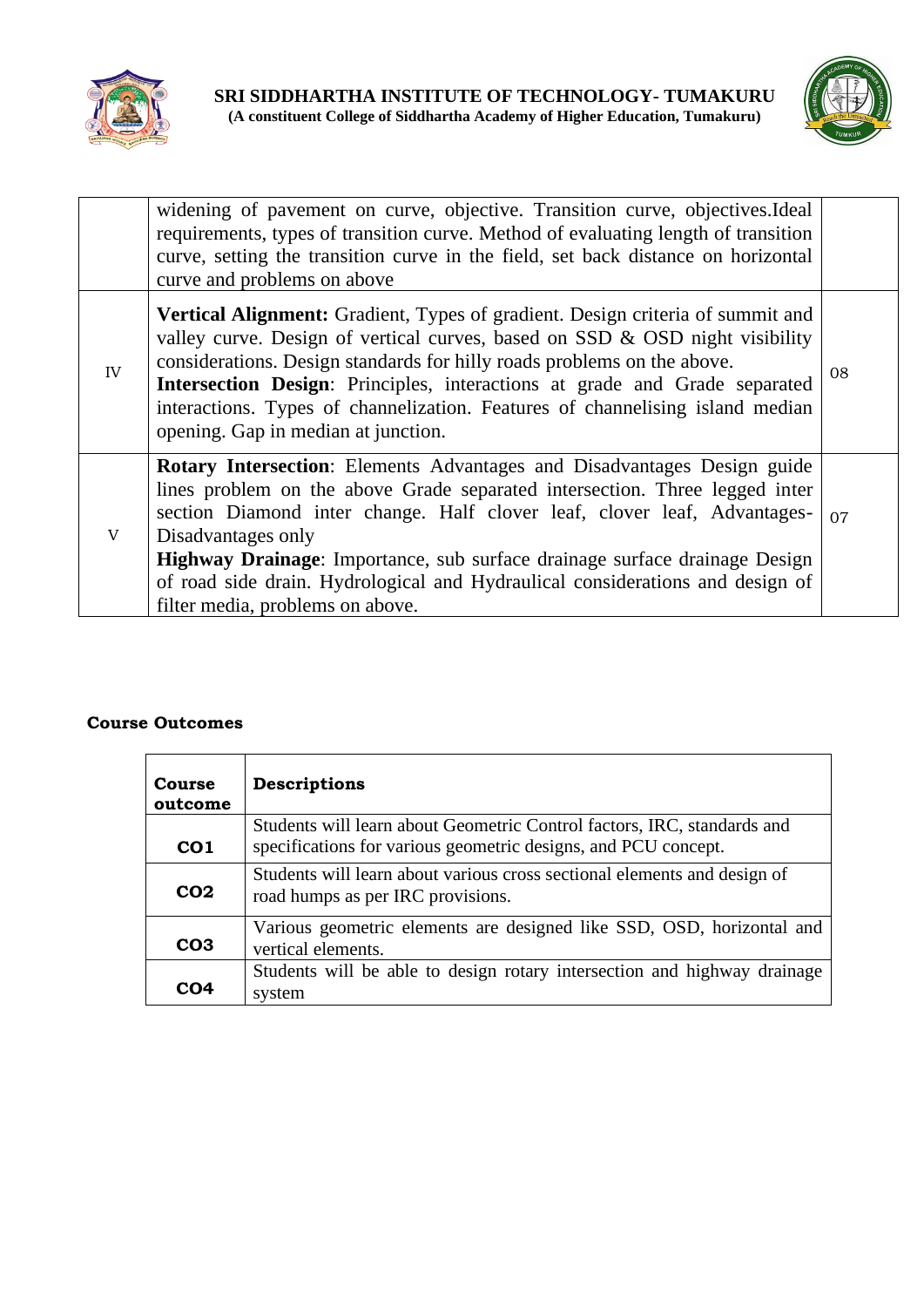



## **Text Books:**

| S1<br>No    | <b>Text Book title</b>                           | Author                                 | <b>Volume and Year</b><br>of Edition |
|-------------|--------------------------------------------------|----------------------------------------|--------------------------------------|
|             | Highway Engineering                              | Khanna, CEC Justo<br>and Veeraraghavan | Nemchand & Bros                      |
| $\mathbf 2$ | Principle and practice of<br>Highway Engineering | L.R.Kadiyalli and<br>N.B.Lal           | Khanna<br>publications               |

| S1<br>No    | <b>Text Book title</b>                                    | <b>Author</b> | <b>Volume and Year</b><br>of Edition |
|-------------|-----------------------------------------------------------|---------------|--------------------------------------|
|             | Principles, practice and design of<br>Highway Engineering | S.k.Sharma    | S.Chand Technical<br>publications    |
| $\mathbf 2$ | IRC codes(Relevant)                                       |               |                                      |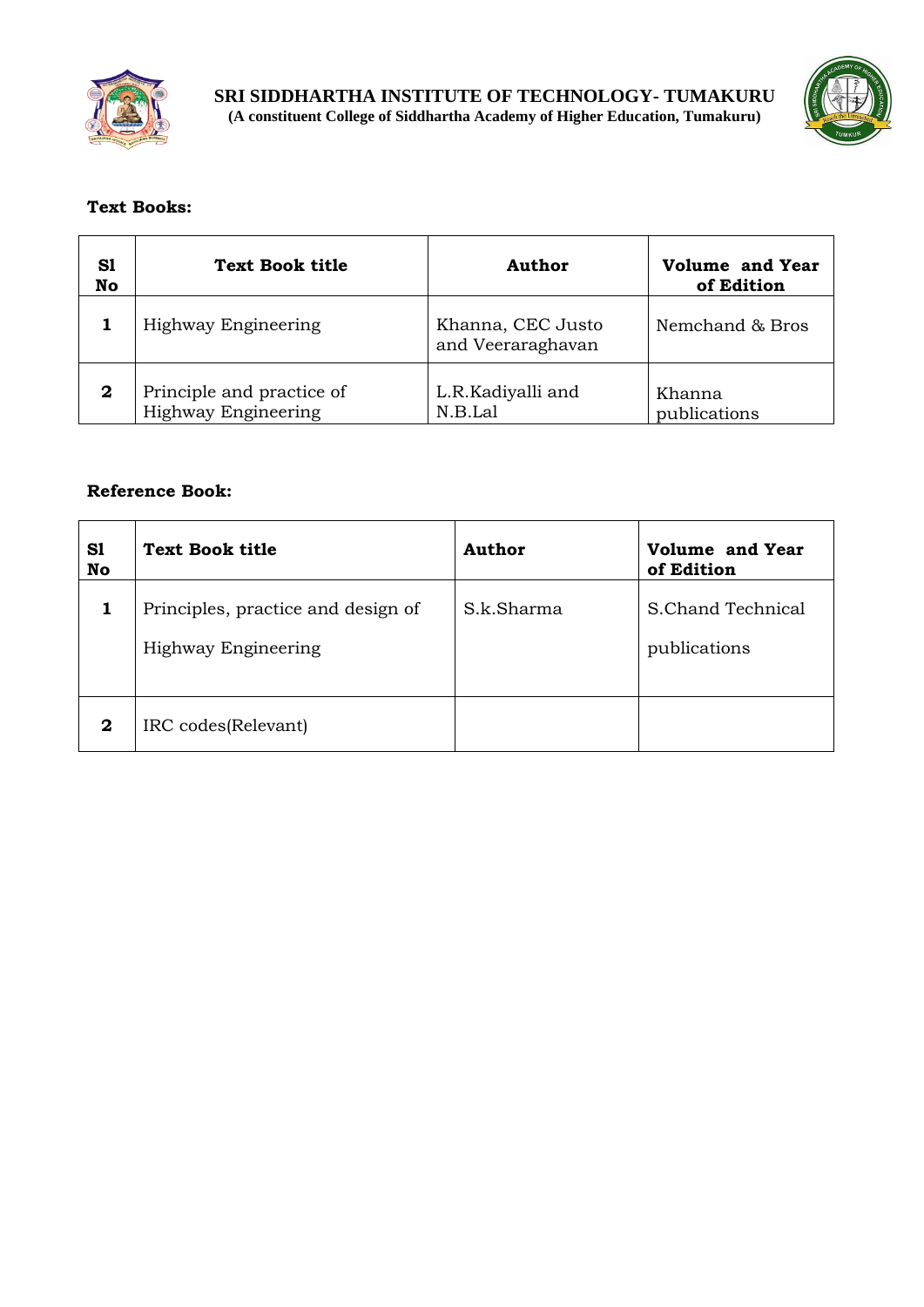



## Syllabus for the Academic Year 2021 - 2022

## **Department: Civil Engineering <b>Semester:** VII

# **Subject Name: NUMERICAL METHODS IN CIVIL ENGINEERING**

**Subject Code: 18CE7PE42 L-T-P-C: 3-0-0-3**

## **Course Objectives**

| Sl.No        | <b>Course Objectives</b>                                                                |
|--------------|-----------------------------------------------------------------------------------------|
| 1            | To educate the students on the availability of various numerical methods of Integration |
| $\mathbf{2}$ | To educate the students on the availability of various numerical methods in Ordinary    |
|              | Differential Equation                                                                   |
|              | To educate the students on the availability of various numerical methods in different   |
| 3            | domain of structural mechanics of civil engineering.                                    |

| <b>UNIT</b>  | <b>Description</b>                                                             | <b>Hours</b> |
|--------------|--------------------------------------------------------------------------------|--------------|
|              | Introduction: Historical development of Numerical techniques, role in          |              |
|              | investigations, research and design in the field of civil engineering          |              |
|              | Development of Algorithm/ Flow Charts for Following Methods for Solution       |              |
|              | of Linear Simultaneous Equation:                                               |              |
| $\mathbf I$  | a) Gaussian elimination method,                                                | 8            |
|              | b) Gauss-Jordan matrix inversion method,                                       |              |
|              | c) Gauss-Siedel method                                                         |              |
|              | d) Factorization method                                                        |              |
|              | Application of Solution of Linear System of Equations to Civil                 |              |
| $\mathbf{I}$ | <b>Engineering Problems:</b> Construction planning, slope deflection method    | 8            |
|              | <b>Application of Numerical Integration For Solving Simple Beam Problems:</b>  |              |
|              | Development of algorithm for                                                   |              |
| III          | a) Trapezoidal rule and                                                        | 8            |
|              | b) Simpson's one third rule and its application for computation of area of BMD |              |
|              | drawn for statically determinate beams. New Marks method for computation       |              |
|              | of slopes and deflections in statically determinate beams                      |              |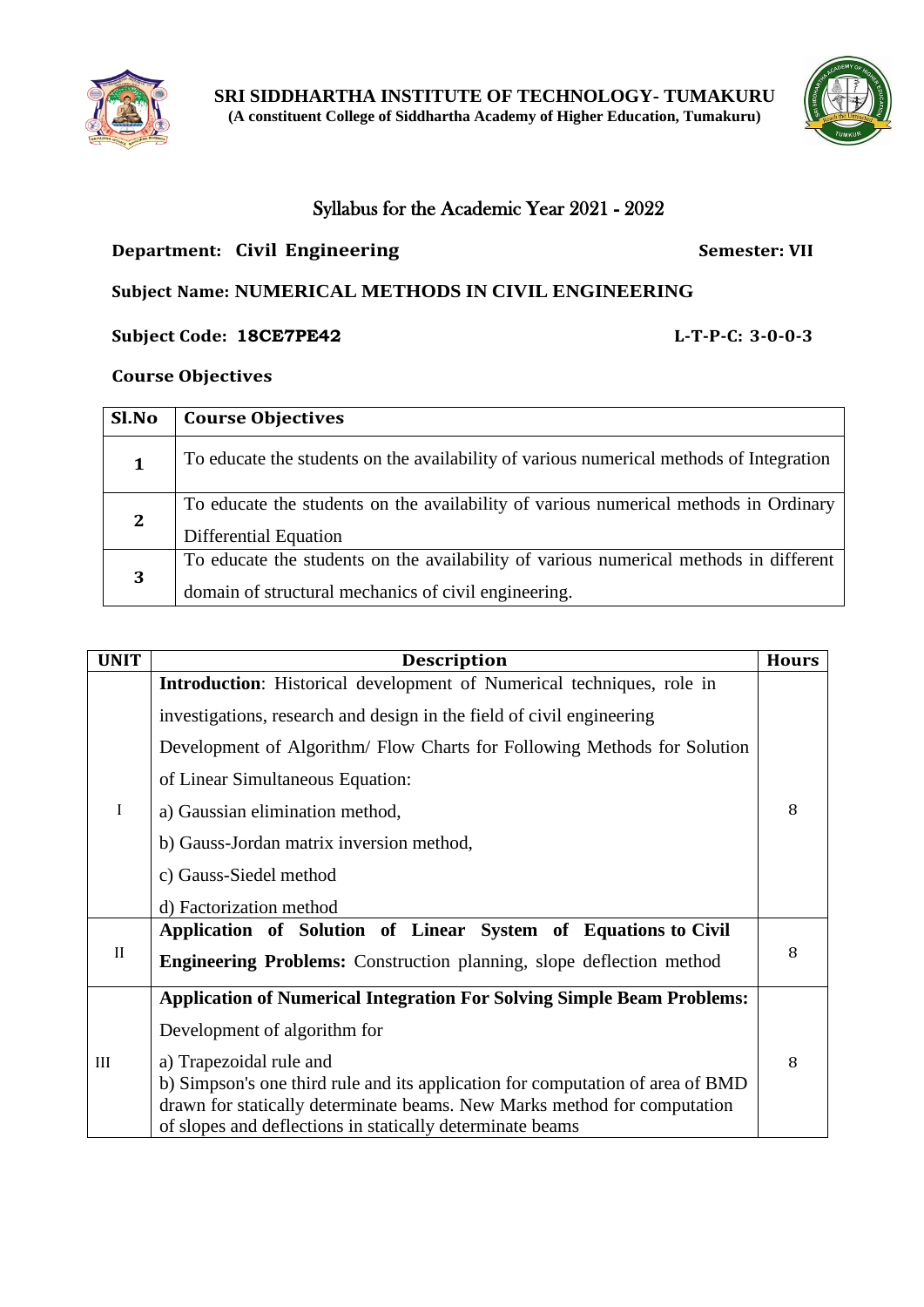



| IV | Development of algorithm and application of solution of ordinary<br>differential equation to civil engineering problems by: a) Euler's method<br>b) RungeKutta 4th order method                                                                                                                                                                                                                                                                                                                          |   |
|----|----------------------------------------------------------------------------------------------------------------------------------------------------------------------------------------------------------------------------------------------------------------------------------------------------------------------------------------------------------------------------------------------------------------------------------------------------------------------------------------------------------|---|
| V  | <b>Application of Finite Difference Technique In Structural Mechanics:</b><br>i. Introduction, expression of derivatives by finite difference: backward<br>differences, forward differences and central differences. ii. Application of<br>finite difference method for analysis of<br>a) statically determinate beams,<br>b) statically indeterminate beams Application of Finite difference technique in<br>structural mechanics (Contd)<br>a) Buckling of columns,<br>b) Beams on elastic foundation. | 8 |

| Course<br>outcome | <b>Descriptions</b>                                                                                                    |
|-------------------|------------------------------------------------------------------------------------------------------------------------|
| CO <sub>1</sub>   | Students will acquire the knowledge of algorithms of numerical<br>integration                                          |
| CO <sub>2</sub>   | Student will acquire skill of use of Ordinary Differential Equations                                                   |
| CO <sub>3</sub>   | Student will acquire the skills of development of algorithms, finite<br>difference techniques in structural mechanics. |

#### **Text Books:**

| <b>Sl</b><br><b>No</b> | <b>Text Book title</b>                             | Author                    | <b>Volume and Year of Edition</b>                            |
|------------------------|----------------------------------------------------|---------------------------|--------------------------------------------------------------|
| 1                      | Numerical Methods for<br>Engineers-                | Chapra S.C. & R.P. Canale | McGraw Hill, 1990.                                           |
| $\mathbf{2}$           | Numerical methods in<br><b>Engineering Problem</b> | N.KrishnaRaju,K.U.Muthu   | MacMillan Indian Limited, 1990:<br>Galgotia, New Delhi, 1997 |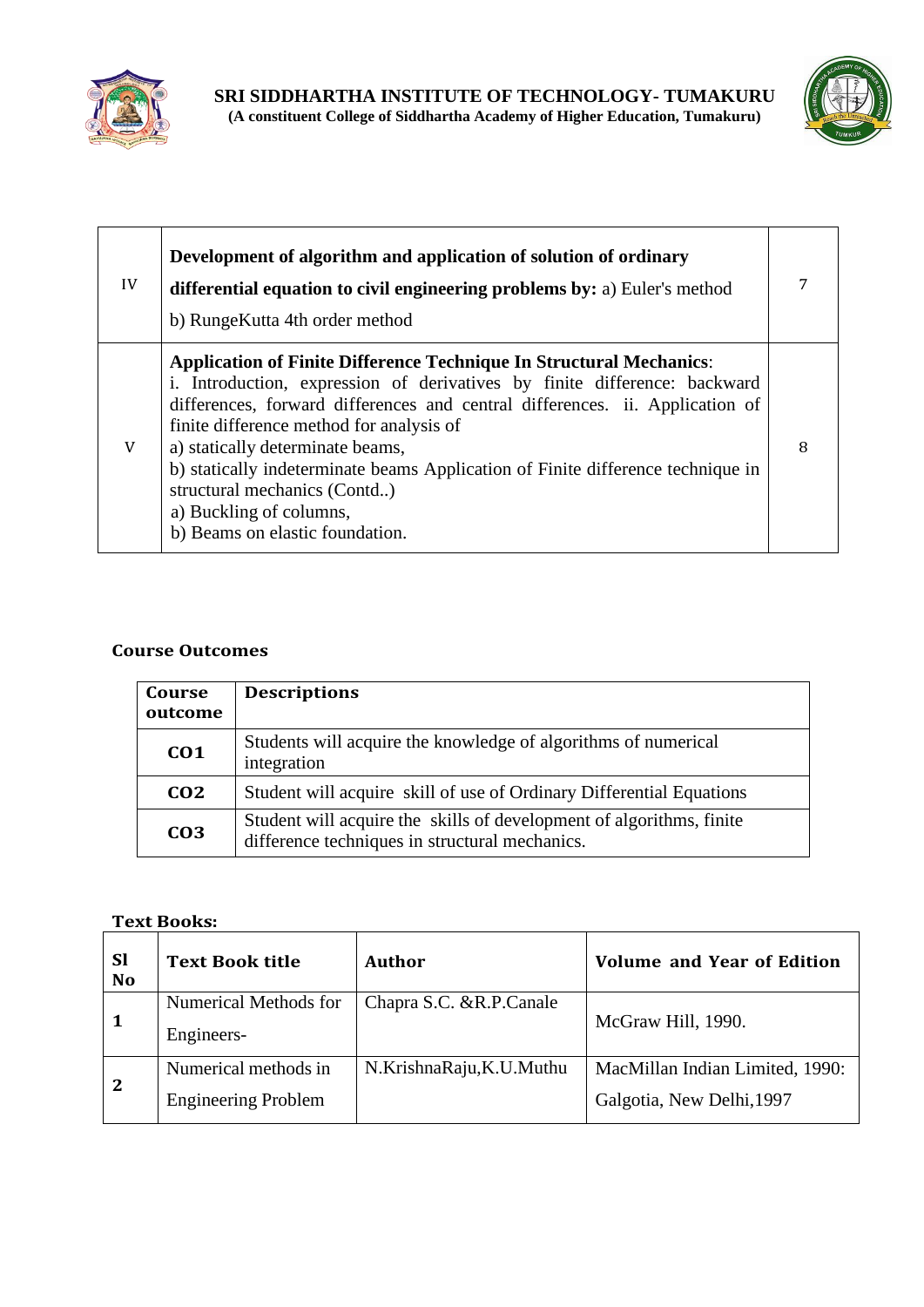



|              | <b>Sl</b><br><b>No</b> | <b>Text Book title</b>          | Author                  | <b>Volume and Year of Edition</b> |
|--------------|------------------------|---------------------------------|-------------------------|-----------------------------------|
|              |                        | Numerical methods in Computer   | Pallab Ghosh            | Prentice Hall of India Private    |
|              |                        | Programs in C"                  |                         | Limited, New Delhi, 2006.         |
|              |                        | Numerical methods for engineers |                         |                                   |
| $\mathbf{2}$ | using MATLAB and C     | I Edition<br><b>SCHILLING</b>   | "Thomson Publications". |                                   |
|              |                        | Numerical Recipes in Fortran 77 | William H               | ISBN-13:978-                      |
|              | 3                      | Art of scientific computing     | Press                   | 0521430647                        |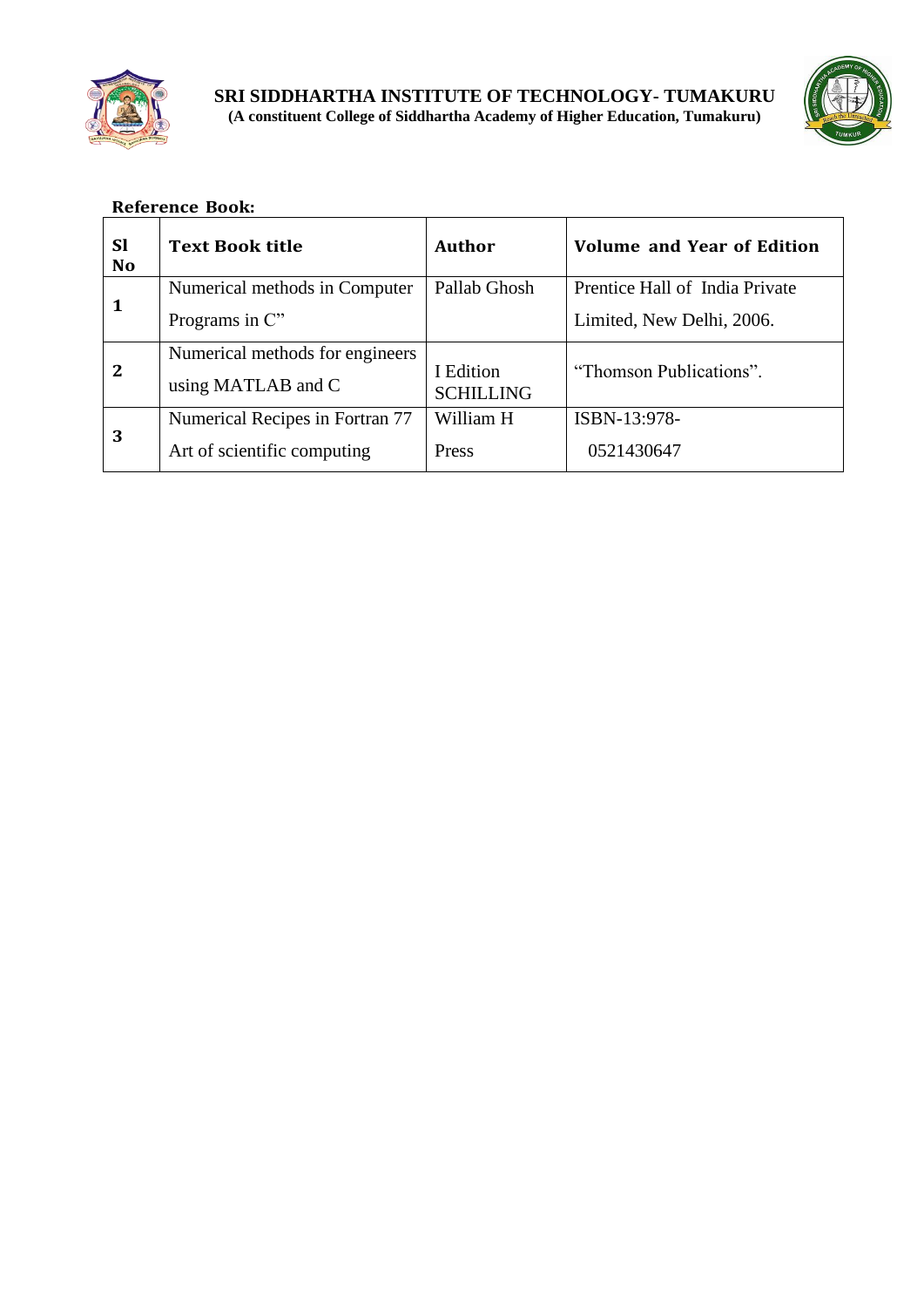



 $\overline{\phantom{0}}$ 

## Syllabus for the Academic Year 2021 - 2022

## **Department: Civil Engineering Semester: VII**

## **Subject Name: Remote Sensing and GIS**

**Subject Code: 18CE7PE43 L-T-P-C: 3-0-0-3**

#### **Course objectives:**

 $\overline{\phantom{a}}$ 

| Sl no       | Description                                               |
|-------------|-----------------------------------------------------------|
| 1           | Understand the basic concepts of remote sensing.          |
| $\mathbf 2$ | Analyze satellite imagery and extract the required units. |
| 3           | Extract the GIS data and prepare the thematic maps.       |
| 4           | Use the thematic maps for various applications.           |

| <b>UNIT</b>  | Description<br><b>Hours</b>                                                                                                                                                                                                                                                                                                                                                               |   |  |
|--------------|-------------------------------------------------------------------------------------------------------------------------------------------------------------------------------------------------------------------------------------------------------------------------------------------------------------------------------------------------------------------------------------------|---|--|
| $\mathbf{I}$ | EMR and its interaction with atmosphere: Introduction to remote sensing,<br>components of Remote sensing, electromagnetic radiation-sources,<br>electromagnetic spectrum, types-active and passive, energy interaction in<br>atmosphere-absorption, transmission and scattering, Energy interactions with<br>earth's surface-spectral reflectance curves. Applications of remote sensing. | 7 |  |
| $\mathbf{I}$ | <b>Platforms:</b> Introduction, types of platforms-ground borne, air borne and space<br>borne. Sensors, characters of sensors, types-active and passive. Sensors:<br>Sensor parameters-spectral resolution, spatial resolution, thermal resolution<br>and radiometric resolution. Satellites-types, Indian satellites.                                                                    |   |  |
| III          | Image Interpretation and Analysis: Introduction, basic elements of image<br>interpretation and visual interpretation keys. Digital Image Processing:<br>Introduction, stages involved in DIP- preprocessing, image enhancement,<br>image transformations, image classification and analysis. Corrections-<br>radiometric, geometric. Sources of errors in image processing.               | 9 |  |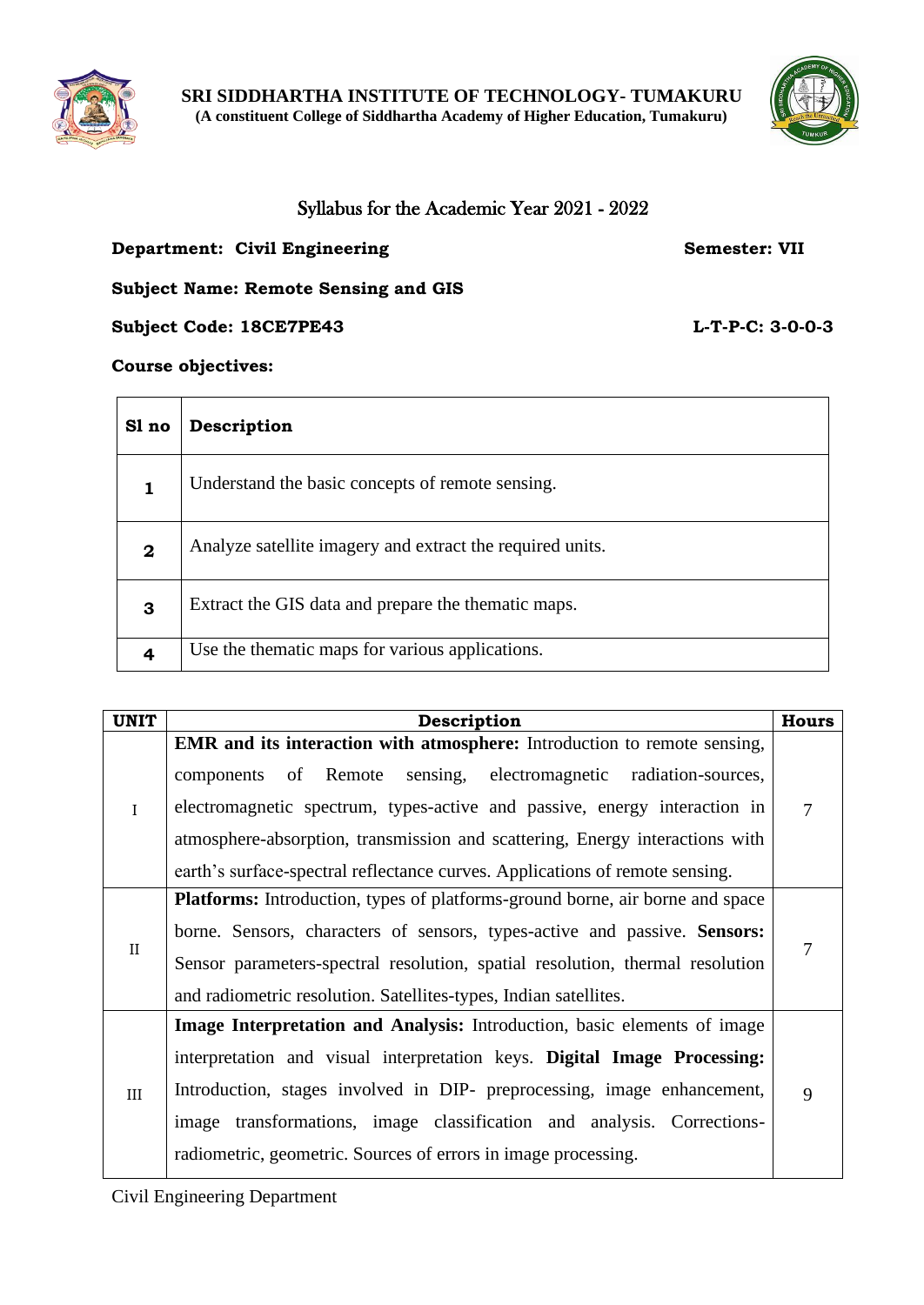



|             | Geographic Information System: Definition, basic components of a GIS,           |  |
|-------------|---------------------------------------------------------------------------------|--|
|             | sub-systems of GIS, types and functions. Types of GIS data- attribute and       |  |
| IV          | spatial, data models-raster and vector. Maps in GIS and its types. Applications |  |
|             | of GIS.                                                                         |  |
|             | <b>Data Management:</b> Introduction to data base management systems-functions, |  |
| $\mathbf V$ | components of DBMS, GIS Data File Management-simple list, ordered               |  |
|             | sequential files and indexed files. Building GIS Worlds-LCGU based GIS,         |  |
|             | layer based GIS, feature based GIS and object oriented GIS. Storage of GIS      |  |
|             | data-hybrid data model and integrated data model.                               |  |

| <b>Course</b><br>outcome | <b>Descriptions</b>                                                      |
|--------------------------|--------------------------------------------------------------------------|
| CO <sub>1</sub>          | Able to understand the concept of remote sensing and its applications.   |
| CO <sub>2</sub>          | Ability to know the importance of platforms and sensors.                 |
| CO <sub>3</sub>          | To understand the concept of digital image processing and interpretation |
|                          | analysis.                                                                |
| CO <sub>4</sub>          | Ability to know the components of GIS, applications and data management  |
|                          | in GIS.                                                                  |

## **Text Books:**

| S1<br>No     | <b>Text Book title</b>                                                                    | Author                                     | <b>Volume and Year</b><br>of Edition |
|--------------|-------------------------------------------------------------------------------------------|--------------------------------------------|--------------------------------------|
|              | "Remote"<br>and<br>sensing<br>image<br>interpretation", John Wiley and Sons,<br>New york. | Thomas Lillesand,<br>Kiefer and<br>Chipman | 7th Edition, 2015                    |
| $\mathbf{2}$ | Sensing<br>and Geographical<br>"Remote<br>Information Systems", B S Publications.         | M Anji Reddy                               | Volume 1, 4th Edition,<br>2019       |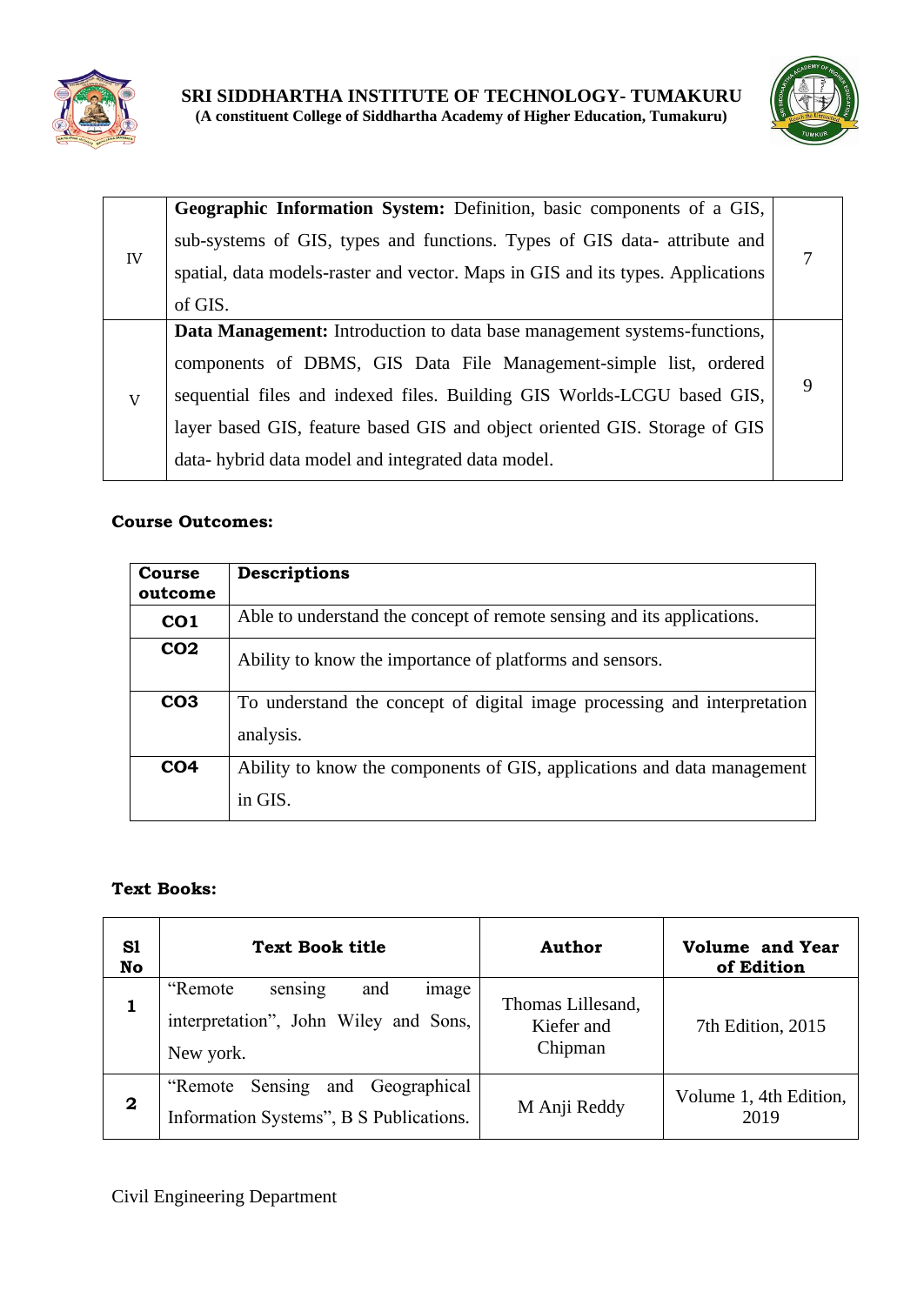



| S1<br>No         | <b>Text Book title</b>                                                                          | <b>Author</b>                                    | Volume and Year<br>of Edition |
|------------------|-------------------------------------------------------------------------------------------------|--------------------------------------------------|-------------------------------|
| $\mathbf{1}$     | "Basics of Remote Sensing and GIS",<br>Laxmi Publications, New Delhi.                           | S Kumar                                          | 3rd Edition, 2019             |
| $\boldsymbol{2}$ | "Fundamentals of Remote"<br>sensing",<br>University press publishers, New Delhi                 | George Joseph and<br>C Jeganathan                | 3rd Edition, 2018             |
| 3                | of Remote<br>sensing",<br>"Principles"<br>International Geo-Information Science<br>publishers   | Wim H Bakker,<br>Lucas L F and<br>Colin V Reeves | $4th$ Edition, 2009           |
| 4                | of<br>"Fundamentals"<br>Geographical<br>Information Systems", John Wiley and<br>Sons, New york. | <b>Michael N Demers</b>                          | $4th$ Edition, 2012           |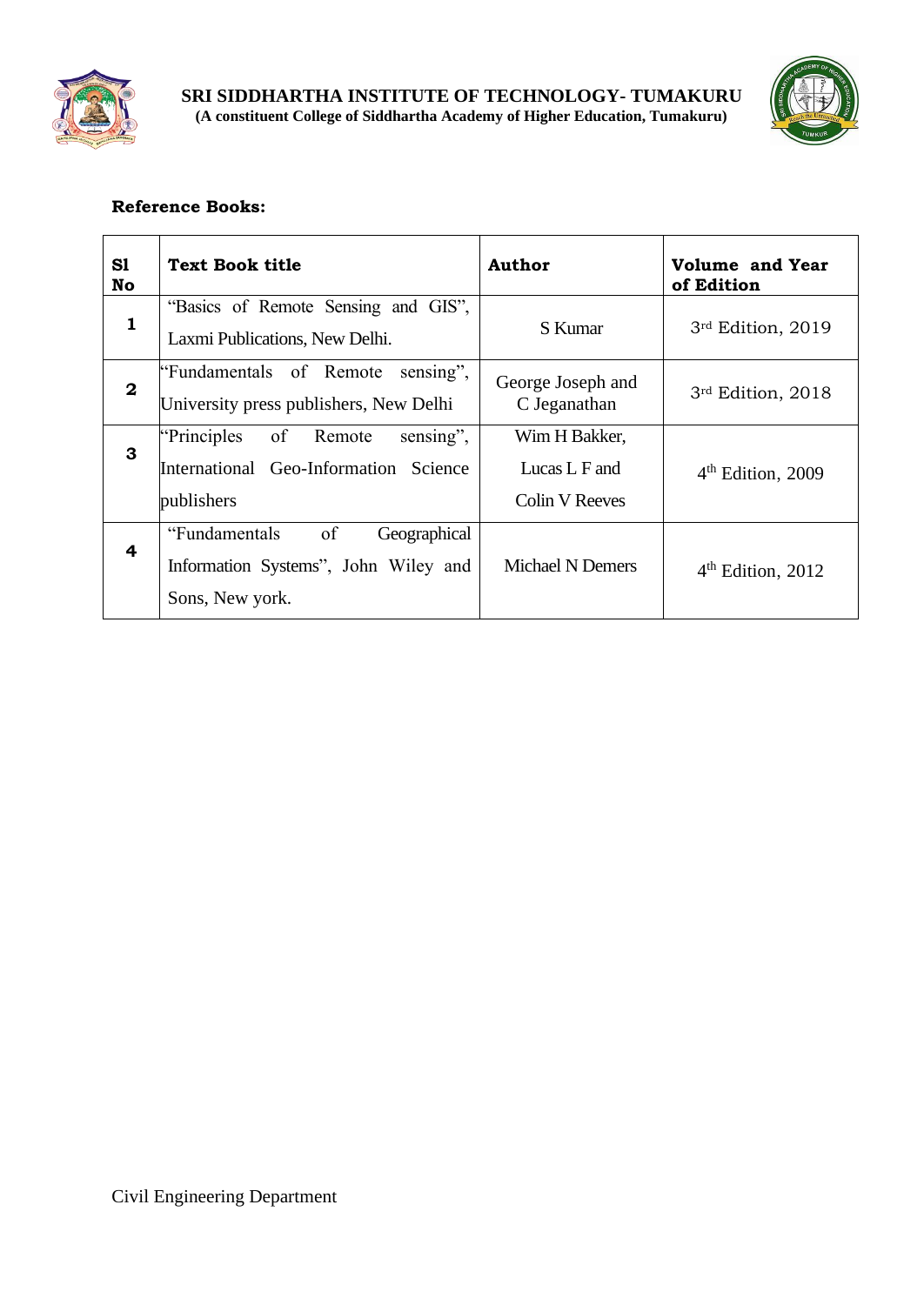

## Syllabus for the Academic Year 2021 - 2022

## **Department: Civil Engineering Semester: VII**

## **Subject Name: ENVIRONMENTAL ENGG. LABORATORY**

**Subject Code: 18CE705 L-T-P-C: 0-0-2-1**

## **Course Objectives**

| Sl.No            | <b>Course Objectives</b>                                                           |
|------------------|------------------------------------------------------------------------------------|
|                  | This course will enable students to learn different methods of water & waste water |
| 1                | quality                                                                            |
|                  | This course will enable students, to conduct experiments to determine the          |
| $\boldsymbol{2}$ | concentrations of water and waste water                                            |
|                  | This course will enable students to understand the environmental significance and  |
| 3                | application in environmental engineering practice                                  |
|                  | This course will enable students to determine the degree and type of treatment     |

| <b>S1.</b><br>No. | Description                                                                                                                              | No of hrs |
|-------------------|------------------------------------------------------------------------------------------------------------------------------------------|-----------|
| $\mathbf{1}$      | Determination of Solids in Sewage: Total Solids, Suspended Solids,<br>Dissolved Solids, Volatile Solids, Fixed Solids, Settleable Solids | 3         |
| 2                 | Determination of Chlorides and Sulphates                                                                                                 | 3         |
| 3                 | Determination of Alkalinity, Acidity and pH                                                                                              | 3         |
| 4                 | Determination of Calcium, Magnesium and Total Hardness                                                                                   | 3         |
| 5                 | Determination of Dissolved Oxygen. Determination of BOD                                                                                  | 3         |
| 6                 | Determination of COD                                                                                                                     | 3         |
| $\overline{7}$    | Determination of percentage of available chlorine in bleaching powder,<br><b>Residual Chlorine and Chlorine Demand</b>                   | 3         |
| 8                 | Jar Test for Optimum Dosage of Alum, Turbidity determination<br>by<br>Nephelometer                                                       | 3         |
| $\mathbf Q$       | Determination of Iron. Phenanthroline method                                                                                             | З         |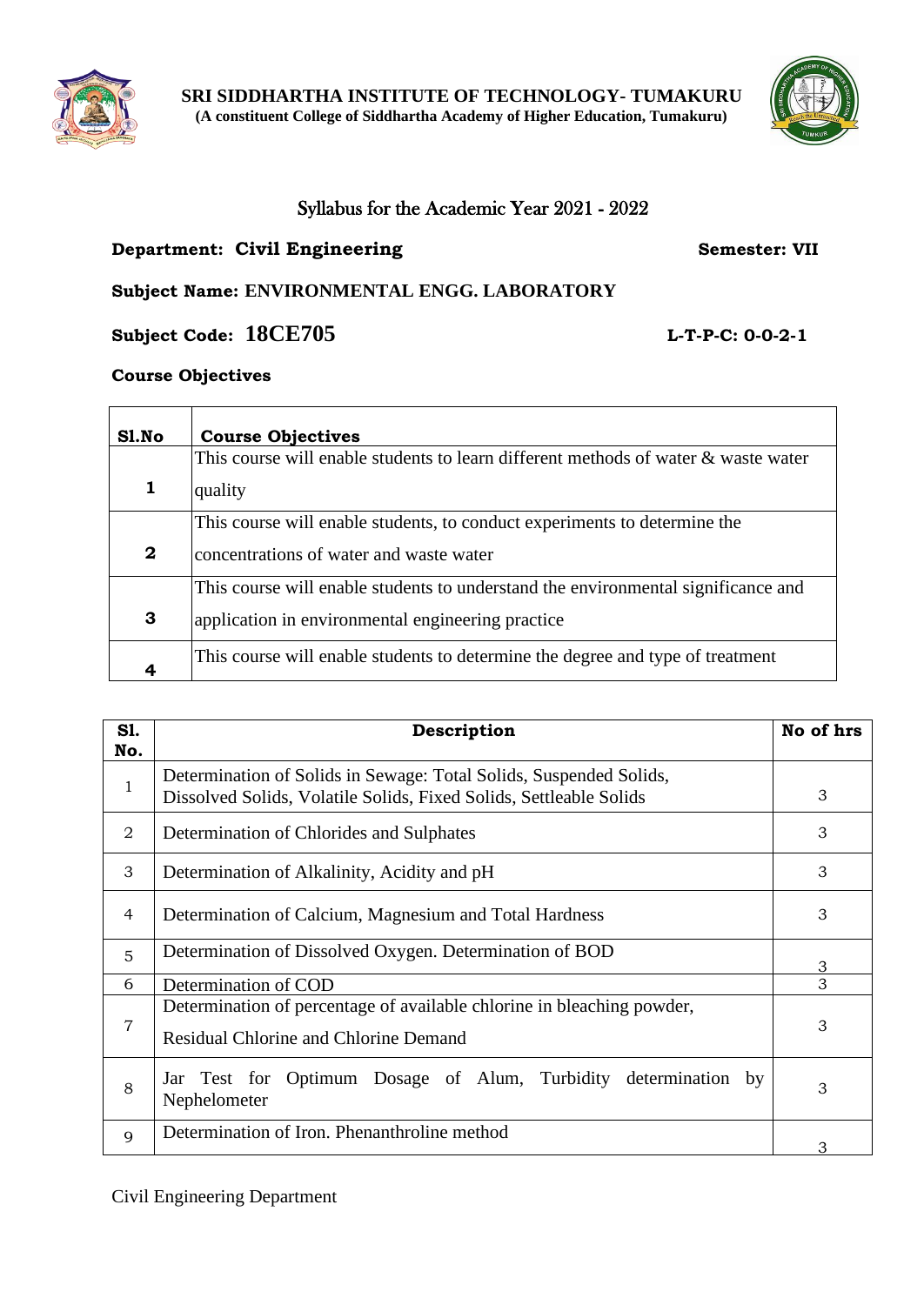



| 10 | Determination of Fluorides SPANDS Method                  |  |
|----|-----------------------------------------------------------|--|
|    | <b>MPN</b> Determination                                  |  |
| 12 | Determination Nitrates by spectrophotometer               |  |
| 13 | Determination of sodium and potassium by flame photometer |  |

| Course<br>outcome | <b>Descriptions</b>                                                        |
|-------------------|----------------------------------------------------------------------------|
|                   | Students will have skill to assess water quality parameters and compare it |
| CO <sub>1</sub>   | with standards                                                             |
|                   | Students able to do assessment of wastewater quality and decide the        |
| CO <sub>2</sub>   | treatment methods and its cost                                             |
|                   | Students able to evaluate the adverse effects of water quality and         |
| CO <sub>3</sub>   | wastewater on humans and environment                                       |
|                   | The students can decide on treatment methods, its cost of treatment,       |
| CO4               | performance study of existing treatment                                    |

#### **Text Books:**

| S1<br>No | <b>Text Book title</b>                                                   | <b>Author</b>     | Volume and<br><b>Year of Edition</b>          |
|----------|--------------------------------------------------------------------------|-------------------|-----------------------------------------------|
| 1        | Standard methods, for the<br>examination of water and wastewater<br>1985 | <b>BIS</b>        | 16 <sup>th</sup> Edition, APHA,<br>AWWA, WPCF |
| 2        | <b>Environmental Pollution Analysis</b>                                  | <b>SM Khopkar</b> | New Age<br>International<br>Publishers        |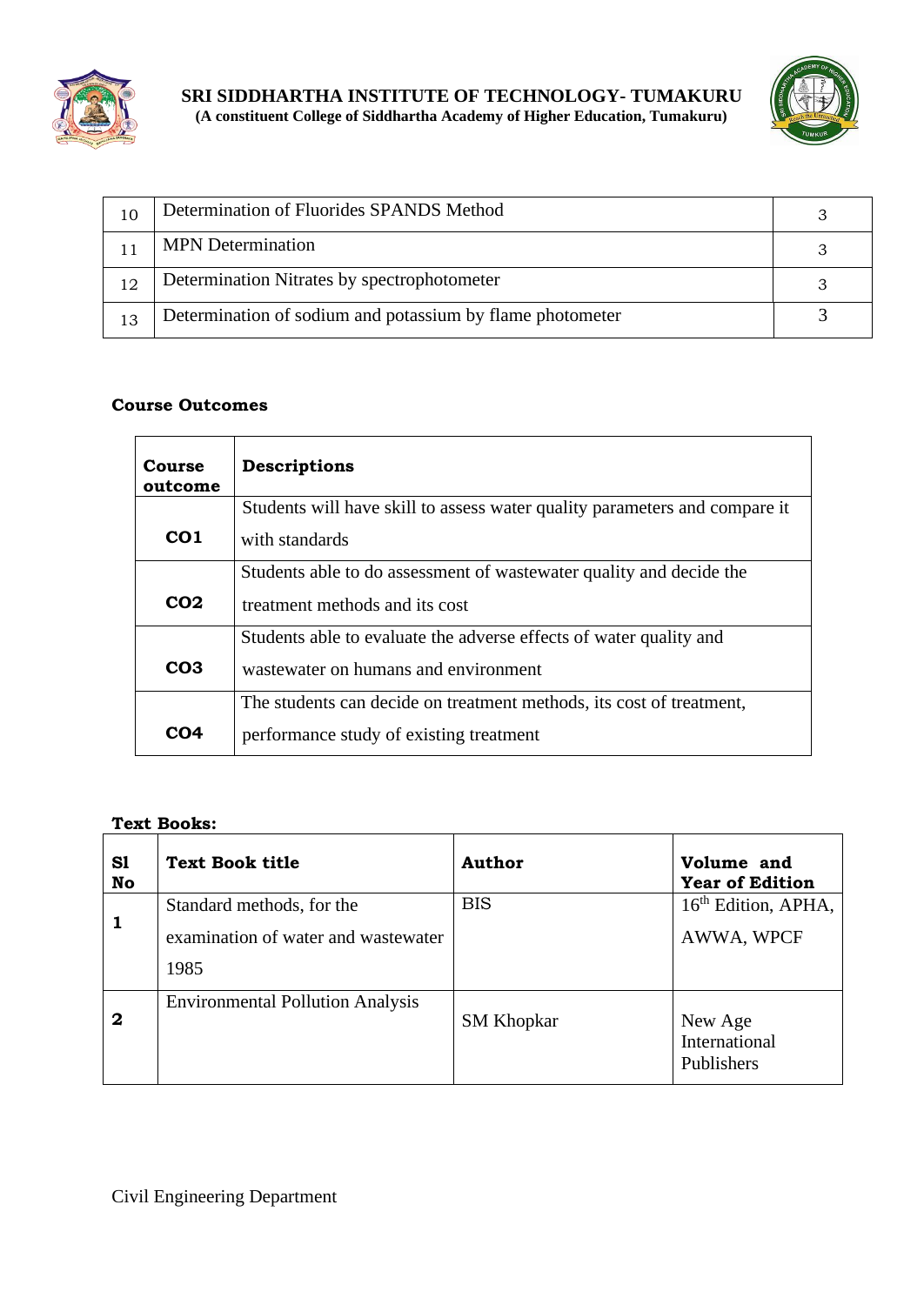



| S1<br>No     | <b>Text Book title</b>                                                                                                                                                                                       | <b>Author</b> | <b>Volume and Year</b><br>of Edition |
|--------------|--------------------------------------------------------------------------------------------------------------------------------------------------------------------------------------------------------------|---------------|--------------------------------------|
| 1            | Manual of Water and Wastewater<br>Analysis NEERI Publication                                                                                                                                                 | <b>BIS</b>    |                                      |
| $\mathbf{2}$ | <b>Standard Methods for Examination of</b><br>Water and Wastewater (1995),<br>American Publication Association,<br>Water Pollution Control Federation,<br>American Water Works Association,<br>Washington DC |               | American<br>Publications             |
| 3            | IS Standards: 2490-1974, 3360-1974,<br>3307-1974. Chemistry for Environment<br>Engineering. Sawyer and McCarthy                                                                                              | <b>BIS</b>    |                                      |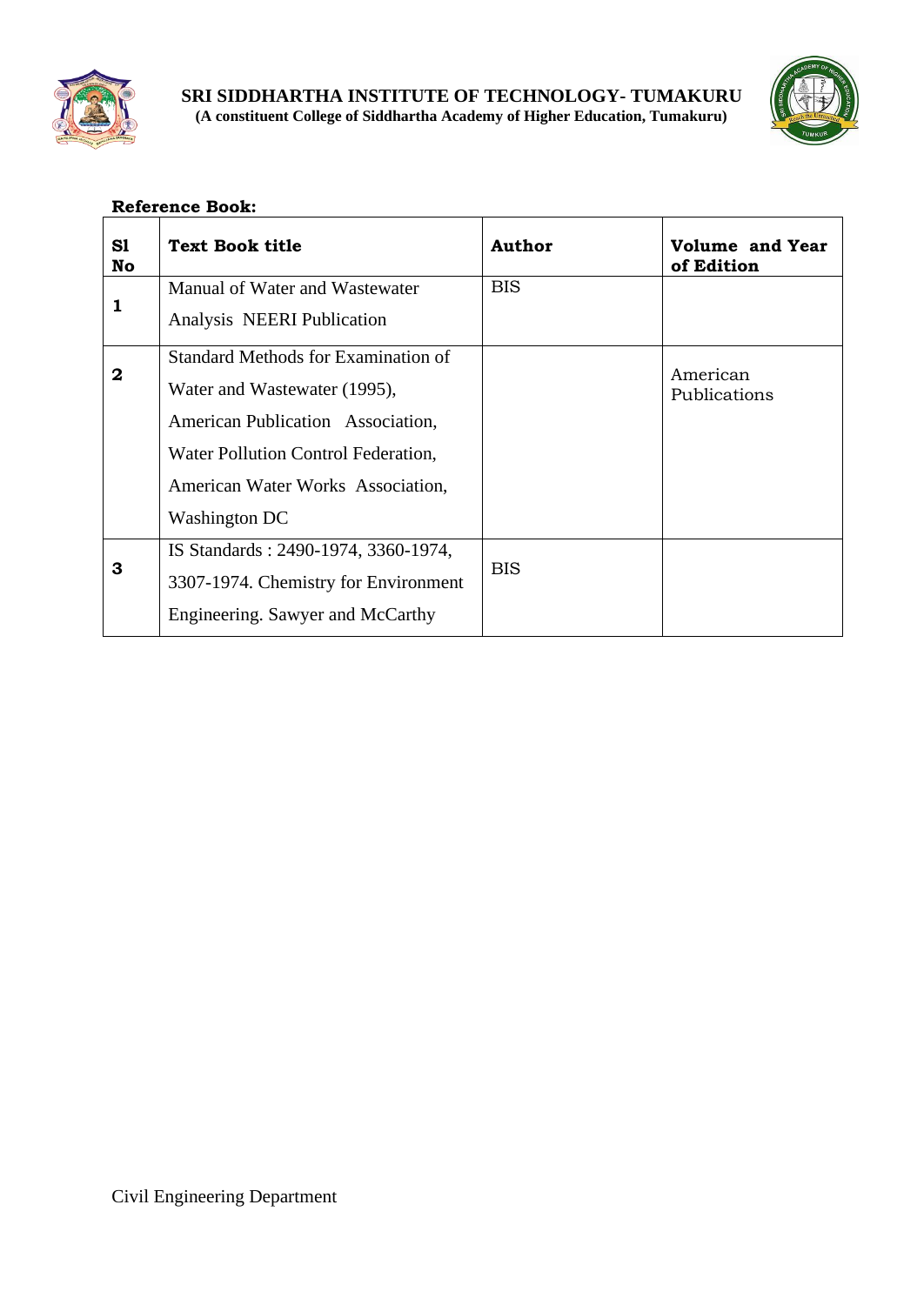



## Syllabus for the Academic Year 2021 - 2022

## **Department: Civil Engineering Semester: VII**

## **Subject Name: Internship**

**Subject Code: 18CE706 L-T-P-C: 0-0-2-1**

#### **Course Objectives**

 $\mathbf{r}$ 

 $\overline{ }$ 

|   | <b>Sl. No Course Objectives</b>                                                    |
|---|------------------------------------------------------------------------------------|
|   | To train the students to industrial practices relevant to civil engineering domain |
| 2 | To collect and interpret the data obtained in the field                            |

Students will undergo internship training for a period of 21 days, pertaining to a specific aspect of civil engineering with well-defined limited scope and objectives. Students should undergo internship during their vacation at the end of VI semester, will visit an industry / construction site. During this process, they finalize the objectives and scope of work, under the guidance of a supervisor/ representative of the industry. They present the study in the form of a report under guidance of the faculty member during VII semester as a part of curriculum.

## **Course Outcomes**

| Course<br>outcome | <b>Descriptions</b>                                                           |
|-------------------|-------------------------------------------------------------------------------|
| CO <sub>1</sub>   | Able to identify and define the project for which training                    |
| CO <sub>2</sub>   | To draw conclusions and suggest the suitable strategies related to internship |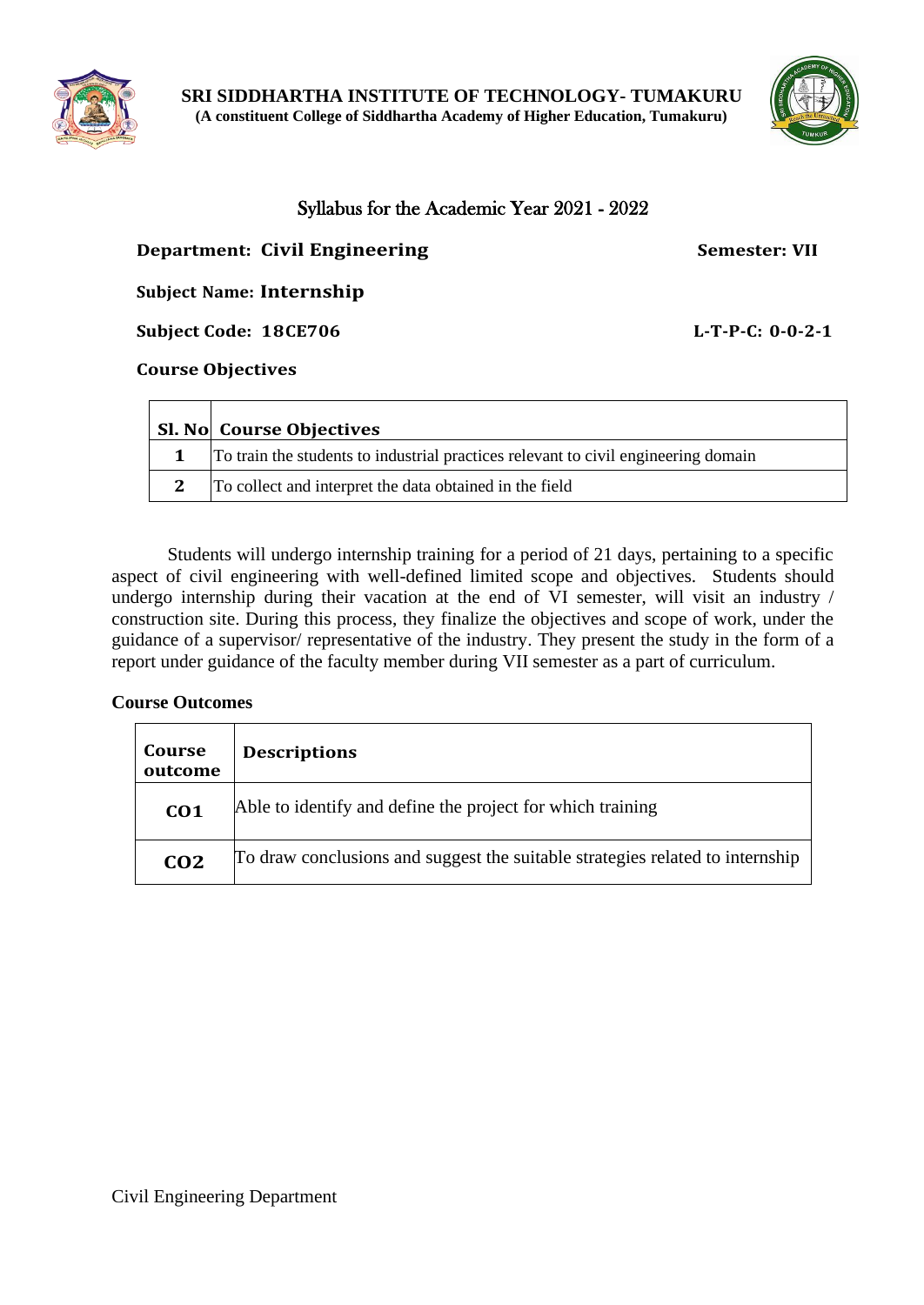



## Syllabus for the Academic Year 2021 - 2022

## **Department: Civil Engineering Semester: VII**

**Subject Name: Project Phase - I**

**Subject Code: 18CE7PW01 L-T-P-C: 0-0-4-2**

#### **Course Objectives**

| <b>Sl. No</b> Description                                                     |
|-------------------------------------------------------------------------------|
| To train the students to do literature survey in the preparation of synopsis. |
| To train the students to prepare synopsis report.                             |

- $\mathbf{\hat{P}}$  The project batches shall be formed during the  $7<sup>th</sup>$  semester. The students shall form the batches on their own (i.e., group of likeminded students) and shall approach a staff member for his / her consent to guide the project work.
- ❖ The number of students in a batch shall be normally being limited to maximum 4 and in exceptional cases; it may be minimum 2.
- ❖ A faculty member shall guide at least one project batch and shall not guide more than 3 batches.
- ❖ The students of the project batch shall prepare a synopsis of the intended project work and submit the same to the department.
- ❖ The internal evaluation shall be done by project evaluation committee of the department to scrutinize the synopsis submitted by the project batches through presentation.
- $\bullet$  The committee shall give suggestions to improve the quality of work in the approval of the synopsis and students shall incorporate the changes if necessary.
- ❖ The project evaluation committee shall consist of the Head of the Department or his nominee as the Chairman, the guide and one faculty member identified by the Chairman. If any member is himself / herself the guide, another faculty member shall be co-opted, limiting the total number of the members of the committee to 3.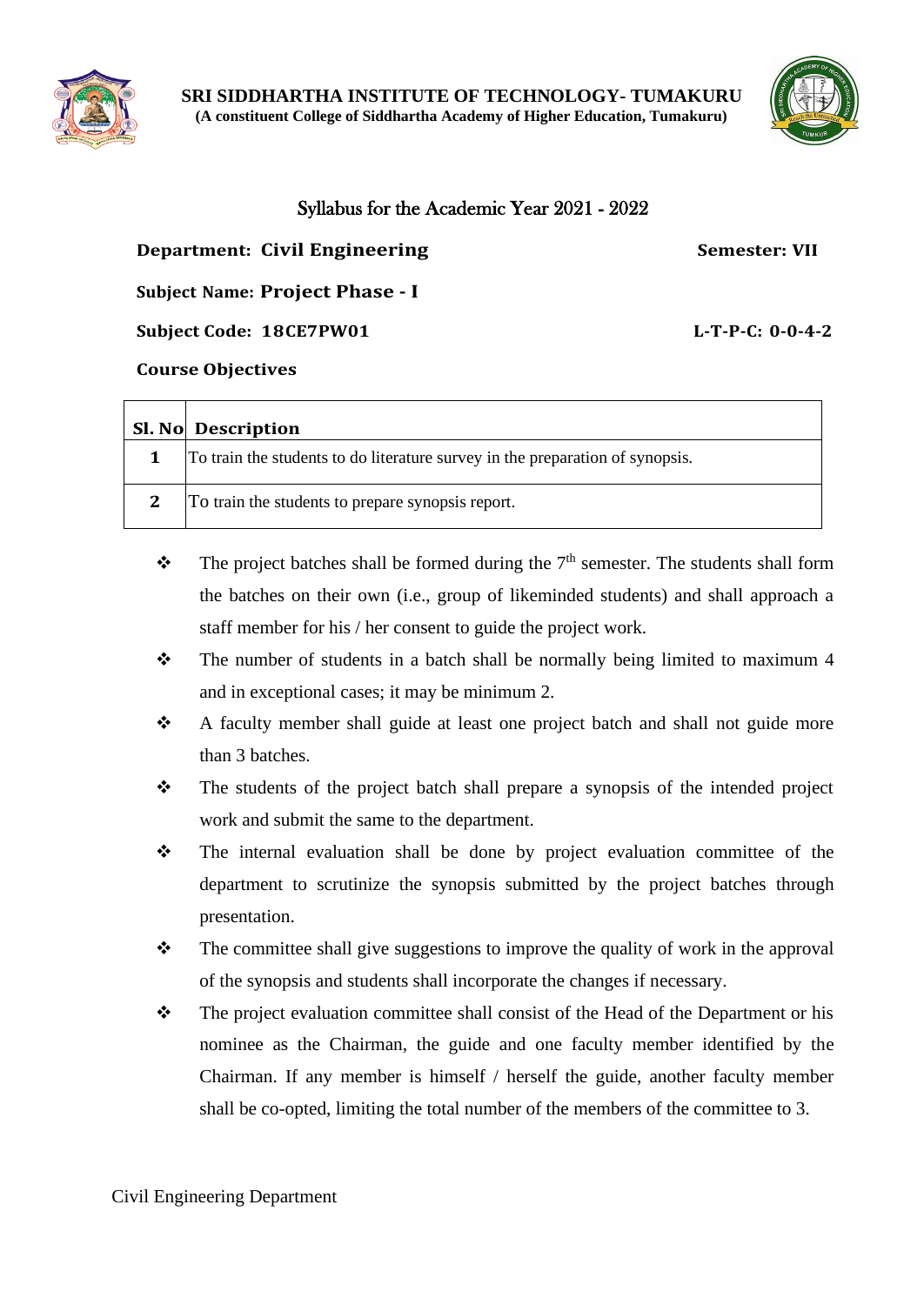



| Course<br>outcome | <b>Descriptions</b>                                                                             |
|-------------------|-------------------------------------------------------------------------------------------------|
| CO <sub>1</sub>   | Able to collect data by different methods and organize them.                                    |
| CO <sub>2</sub>   | Interpret the test data/results, draw conclusions and suggest strategies as the<br>case may be. |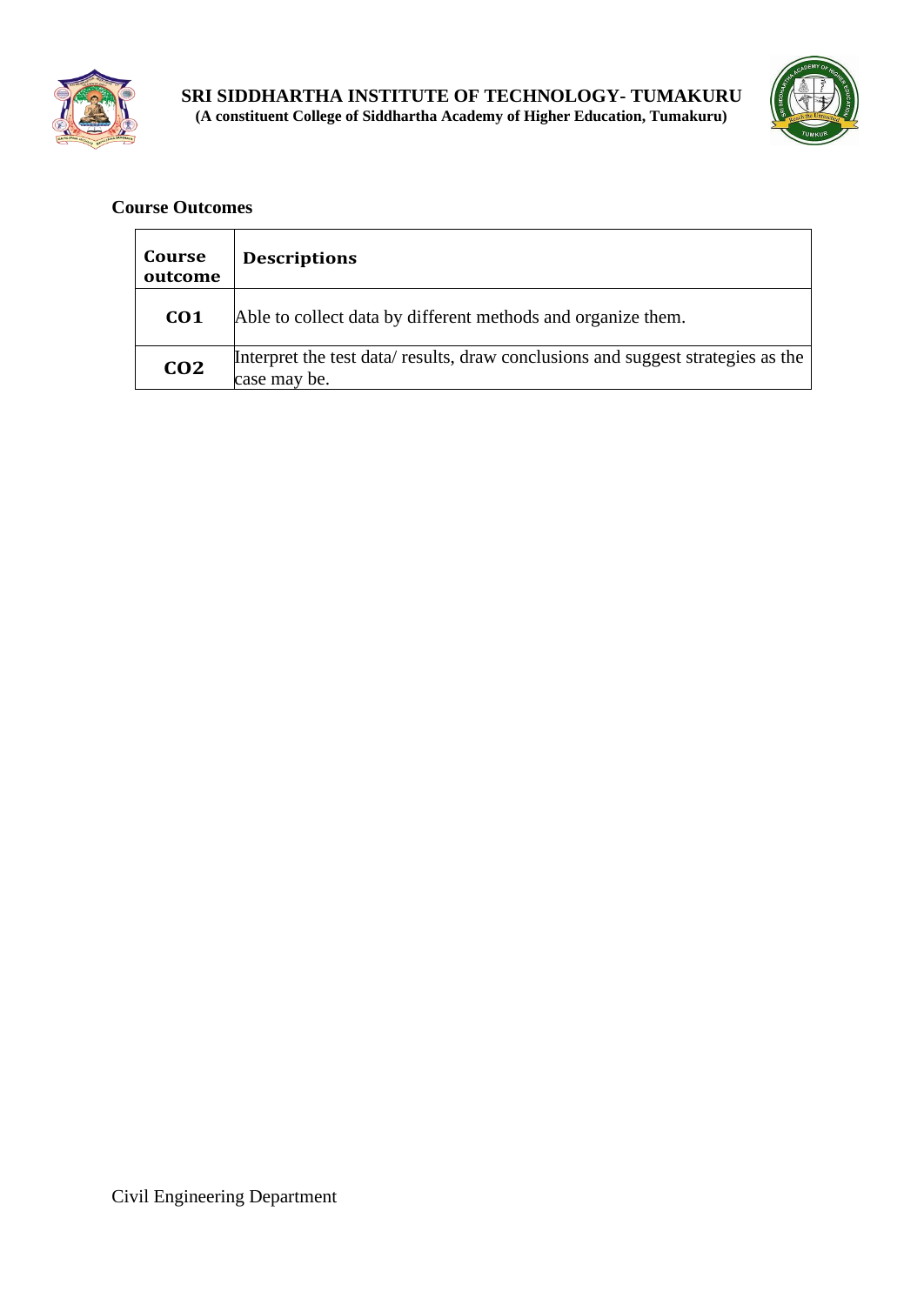



## Syllabus for the Academic Year 2021 - 2022

**Department: Civil Engineering Semester: VII Subject Name: Technical Seminar Subject Code: 18CE7TS01 L-T-P-C: 0-0-0-1**

## **Course Objectives**

|   | <b>Sl. No Description</b>                                                                  |
|---|--------------------------------------------------------------------------------------------|
|   | To enable the student to select relevant civil engineering topic for seminar presentation. |
| 2 | To train the student to compile a technical report and presentation material.              |
| 3 | To enhance the technical and communication skills.                                         |

# **Description**

- ❖ Each student shall give a technical seminar on a topic of civil engineering interest.
- ❖ Each student shall submit the title of the intended topic of seminar to the seminar evaluation committee of the department.
- ❖ The seminar evaluation committee shall scrutinize the titles submitted by the students and inform the students about the approval or suggestions to be incorporated to the title of the seminar.
- ❖ Each student shall submit the seminar report conforming to the standards and format prescribed by the department.
- ❖ The students shall give seminar on the topics approved by the seminar evaluation committee. The members of seminar evaluation committee shall be identified by HOD.

#### **Course Outcomes**

| <b>Course</b><br>outcome | <b>Descriptions</b>                                                                                                                     |
|--------------------------|-----------------------------------------------------------------------------------------------------------------------------------------|
| CO <sub>1</sub>          | Appraise the current civil engineering research/techniques / developments /<br>interdisciplinary areas                                  |
| CO <sub>2</sub>          | Formulate seminar topic by utilizing technical resources/ Journals/ web sources<br>& Carry out detailed review of available literature. |
| CO3                      | Compose technical report and defend the presentation.                                                                                   |

Civil Engineering Department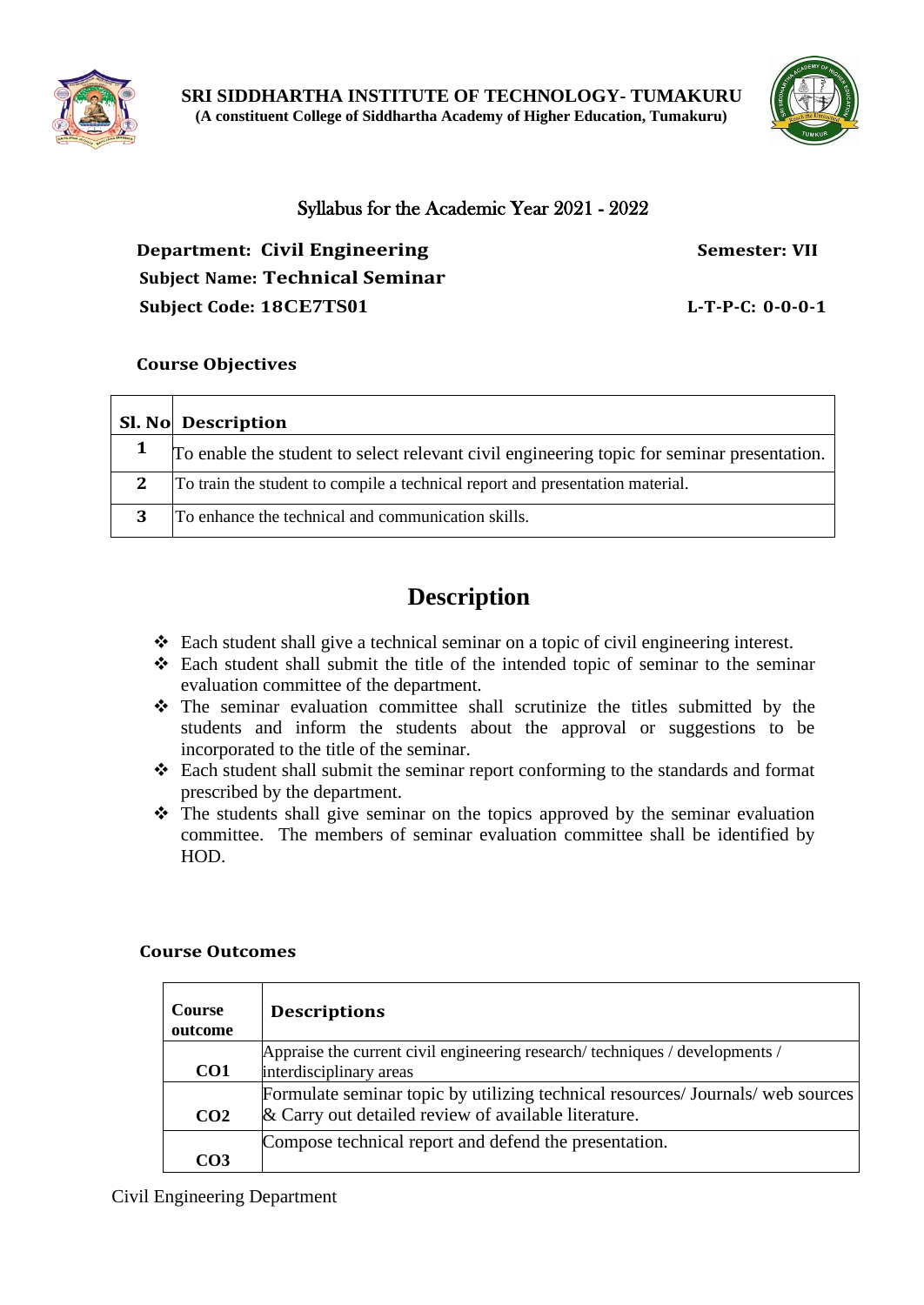



The students will be able to:

1. Appraise the current civil engineering research/ techniques / developments / interdisciplinary areas.

- 2. Formulate seminar topic by utilizing technical resources/ Journals/ web sources.
- 3. Carry out detailed review of available literature.
- 4. Compose technical report.

5. Demonstrate command of voice modulation, voice projection, and pacing during presentation.

In this course, students will collect information on current issues being practiced in different fields of Civil Engineering like Structural Engineering, Water Resources, Geotechnical Engineering, Environmental Engineering, Transportation Engineering etc. by referring journals and other online sources leading to a comprehensive study of the topic selected. Students may also visit field for collection of data or any kind of validation the Syllabus chosen study topic requires. The evaluation will be carried out through presentation and viva-voce.

Identify a topic relevant to Civil Engineering on recent development/ case studies.

Carry out the literature review.

Compile data by direct and indirect methods.

Organize the data and prepare report.

Defend the presentation.

Course Objectives:

- To train the student to select relevant civil engineering topic for seminar presentation.
- To train the student to develop multimedia presentation material.
- To encourage the student to develop communication skills

• Each student is expected to give a technical seminar on a topic of civil engineering interest (topic other than topic of their project work).

• Each student shall submit the title of the intended topic of seminar to the seminar evaluation committee of the department.

• The seminar evaluation committee shall scrutinise those titles submitted by the students and shall inform the students about the approval or suggestions to be incorporated to the title of the seminar.

• The dates and timings of the technical seminar shall be announced by the seminar evaluation committee.

• Each student shall submit the seminar report conforming to the standards and format decided by the department.

• The students shall give seminar on the topics approved by the seminar evaluation committee. The seminar evaluation committee shall consist of three members identified by HOD.

Civil Engineering Department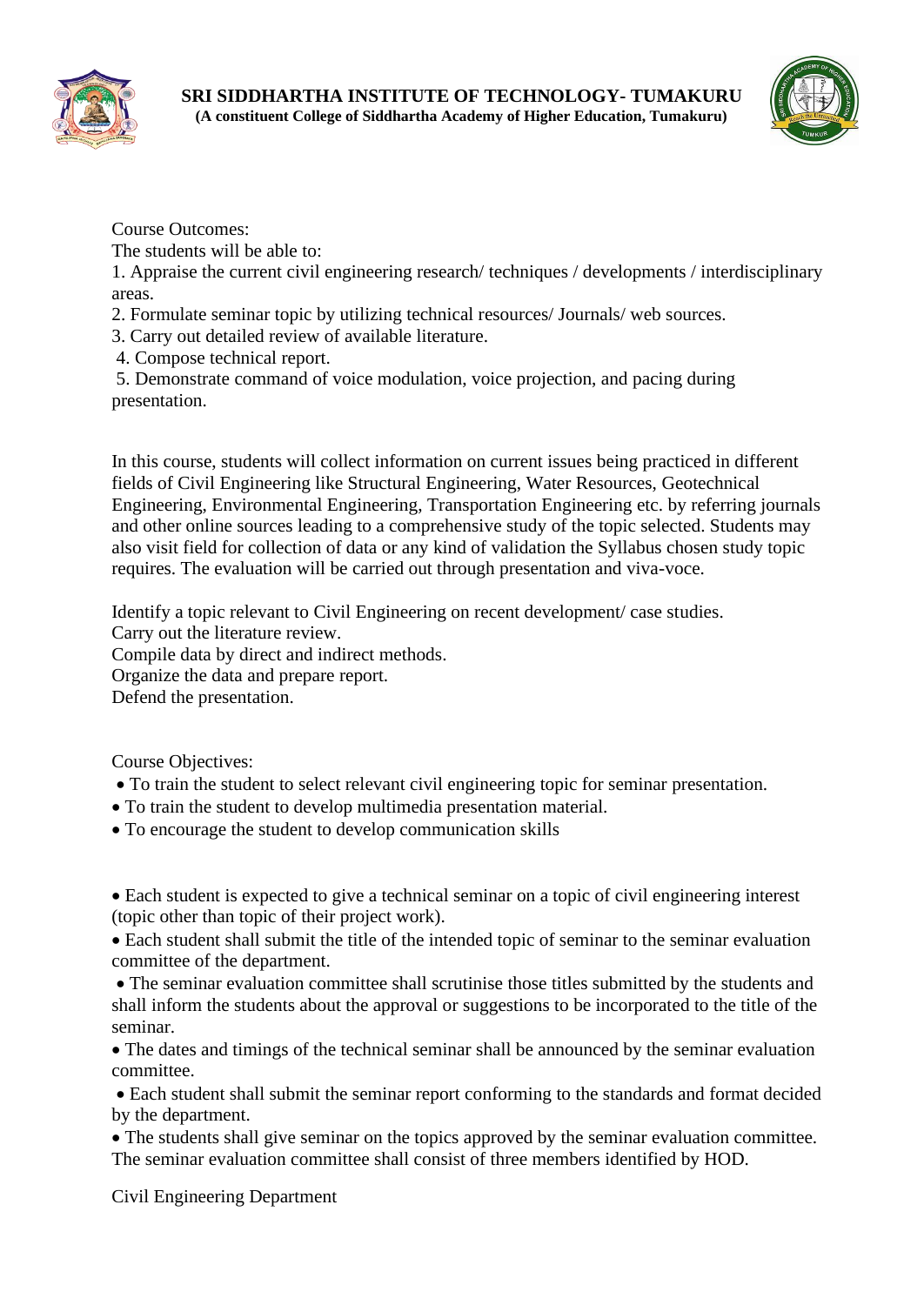



The students will be able to:

1. Appraise the current civil engineering research/ techniques / developments / interdisciplinary areas.

- 2. Formulate seminar topic by utilizing technical resources/ Journals/ web sources.
- 3. Carry out detailed review of available literature.
- 4. Compose technical report.

CO-2 Will collect data by direct and indirect methods and organize them.

CO-6 Interpret the test data/ results, draw conclusions and suggest strategies as the case may be.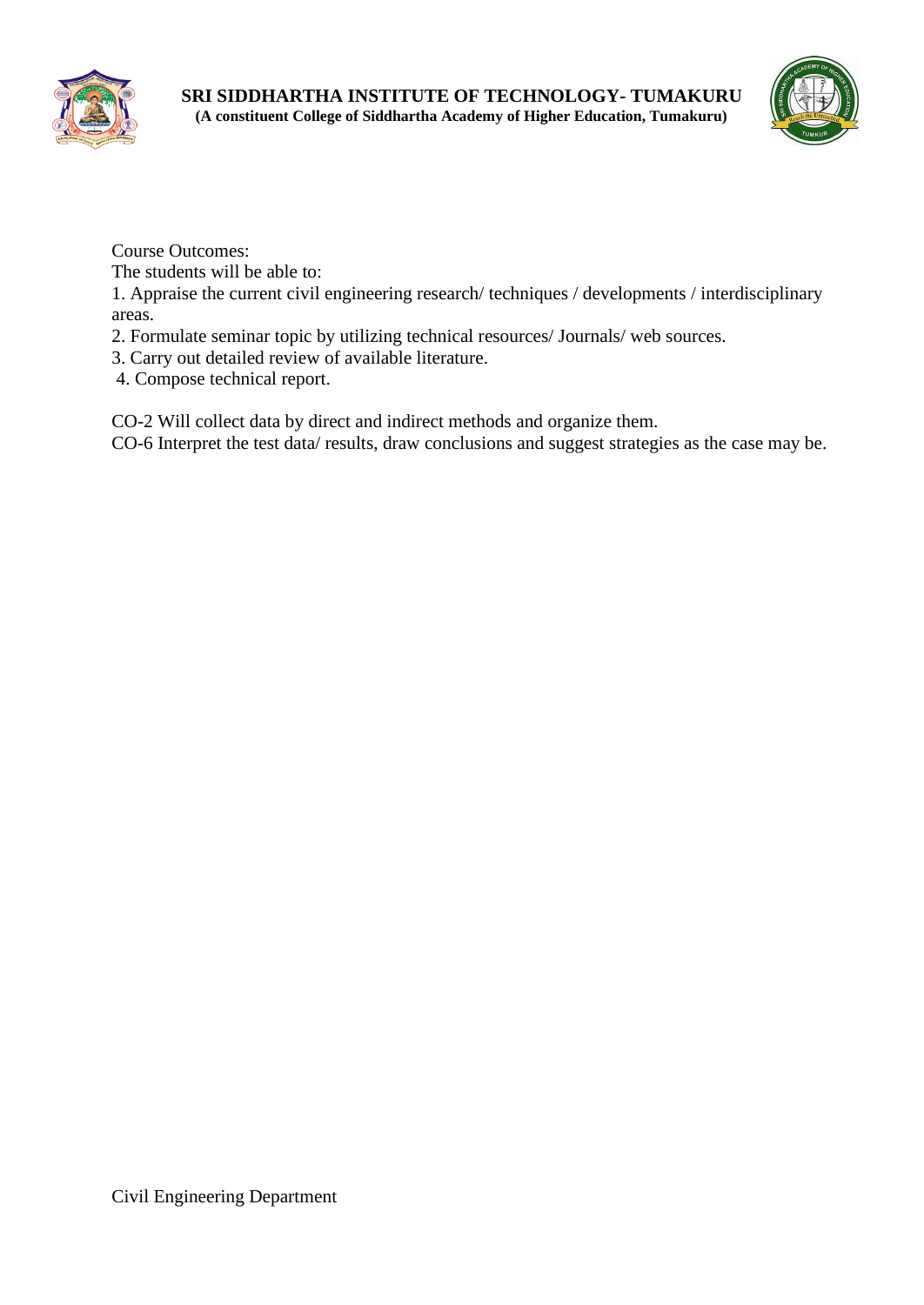



## Syllabus for the Academic Year 2021 - 2022

## **Department: Civil Engineering Semester: Semester: VII**

**Subject Name: Internship**

**Subject Code: 18CE706 L-T-P-C: 0-0-2-1**

## **Course Objectives**

| <b>Sl.No</b>            | <b>Course Objectives</b>                                                                                           |
|-------------------------|--------------------------------------------------------------------------------------------------------------------|
| $\overline{\mathbf{1}}$ | To enable students to get exposed to insitu works and various software utilized in<br>industrial practice.         |
| $\overline{2}$          | To enable students to work in group with coordination among the team in a<br>industry.                             |
| $\overline{\mathbf{3}}$ | This course will enable in career development process and getting jobs in<br>Government and private organizations. |

Students will undergo internship training for a period of 21 days, pertaining to a specific aspect of civil engineering with well-defined limited scope and objectives. Majority of students during their vacation at the end of their VI semester, will visit an industry / construction site and will undergo internship at worksite. During this process, they finalize the objectives and scope of work, under the guidance of a supervisor/ representative of the industry. They present the study in the form of a report under guidance of the faculty member during their VII semester.



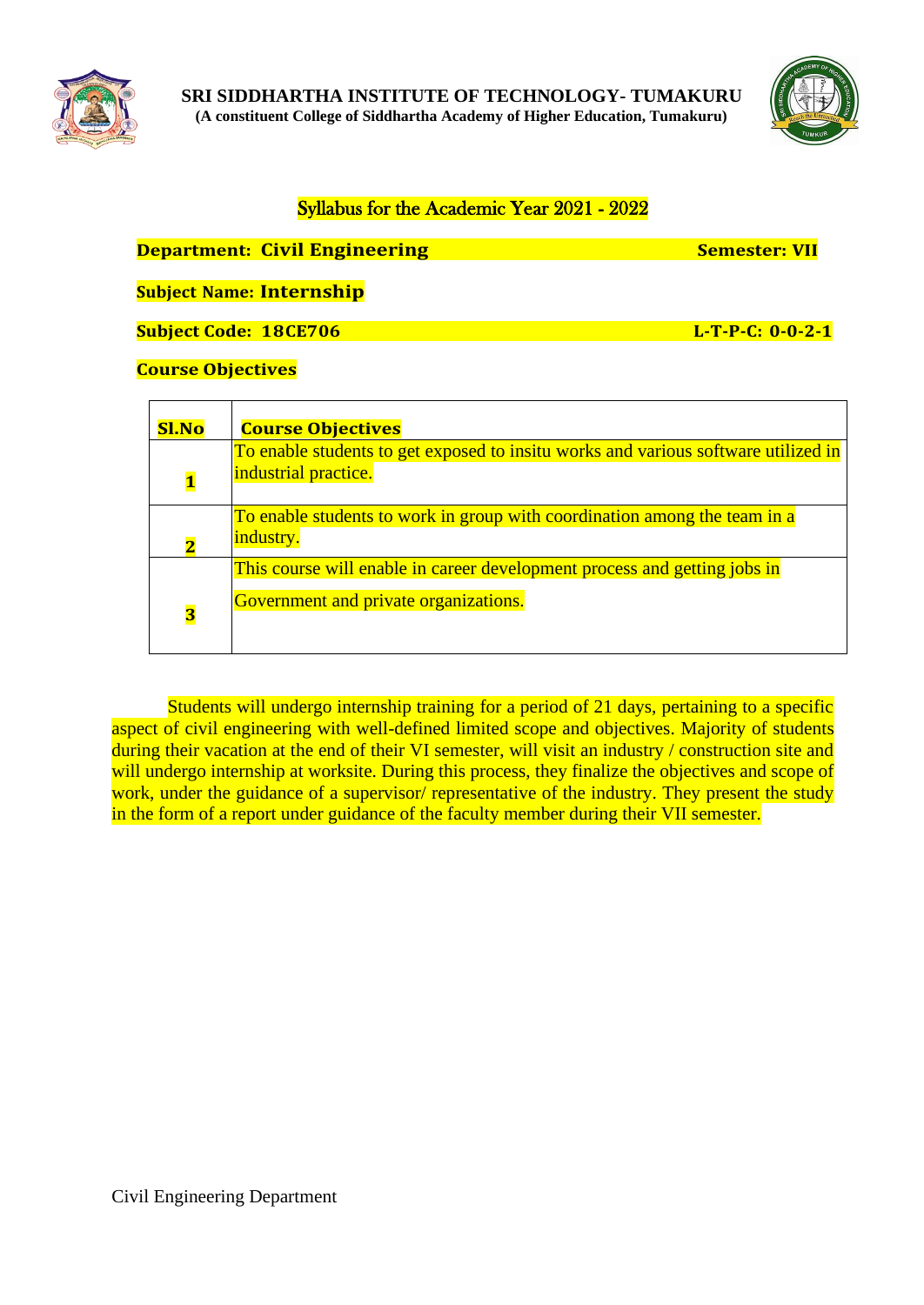

## Syllabus for the Academic Year 2021 - 2022

## **Department: Civil Engineering Semester: VIII**

## Subject Name: DESIGN & **DETAILING OF STRUCTURAL ELEMENTS**

Subject Code: 18CE8PE11 L-T-P-C: 3-0-2-3

**Course Objectives:**

 $\overline{a}$ 

| Sl.No | <b>Course Objectives</b>                                                                                         |
|-------|------------------------------------------------------------------------------------------------------------------|
|       | To learn the design concepts of RCC and steel structures and preparation of the details of<br>structural design. |
| 2.    | To provide exposure on drawing of staircase, column footing, lacing and battens and<br>splicing of column.       |
| 3.    | To understand the course design concepts of column, footing and portal frames.                                   |
| 4.    | To learn the design of roof truss and welded plate girder.                                                       |

| SI/No | $PART-A$ Draw for given details                    | <b>Hours</b>   |
|-------|----------------------------------------------------|----------------|
|       | Detailing of Structural Elements                   | $18$ Hrs $(D)$ |
| 1.    | <b>STAIRCASE:</b> Dog legged                       |                |
| 2.    | <b>COLUMN AND FOOTING: Column footing (Square)</b> |                |
| 3.    | <b>WELDED CONNECTIONS: Beam-beam,</b>              |                |
|       | Beam-column: Seated, Stiffened and Un-stiffened.   |                |
|       | <b>COLUMN SPLICING:</b>                            |                |
| 4.    | Column of same size and different sections.        |                |
|       | Lacing and battens. (Bolted connection only)       |                |
|       | $PART-B$ Design for given details                  | 21Hrs(T)       |
|       | Design of Structural Elements                      |                |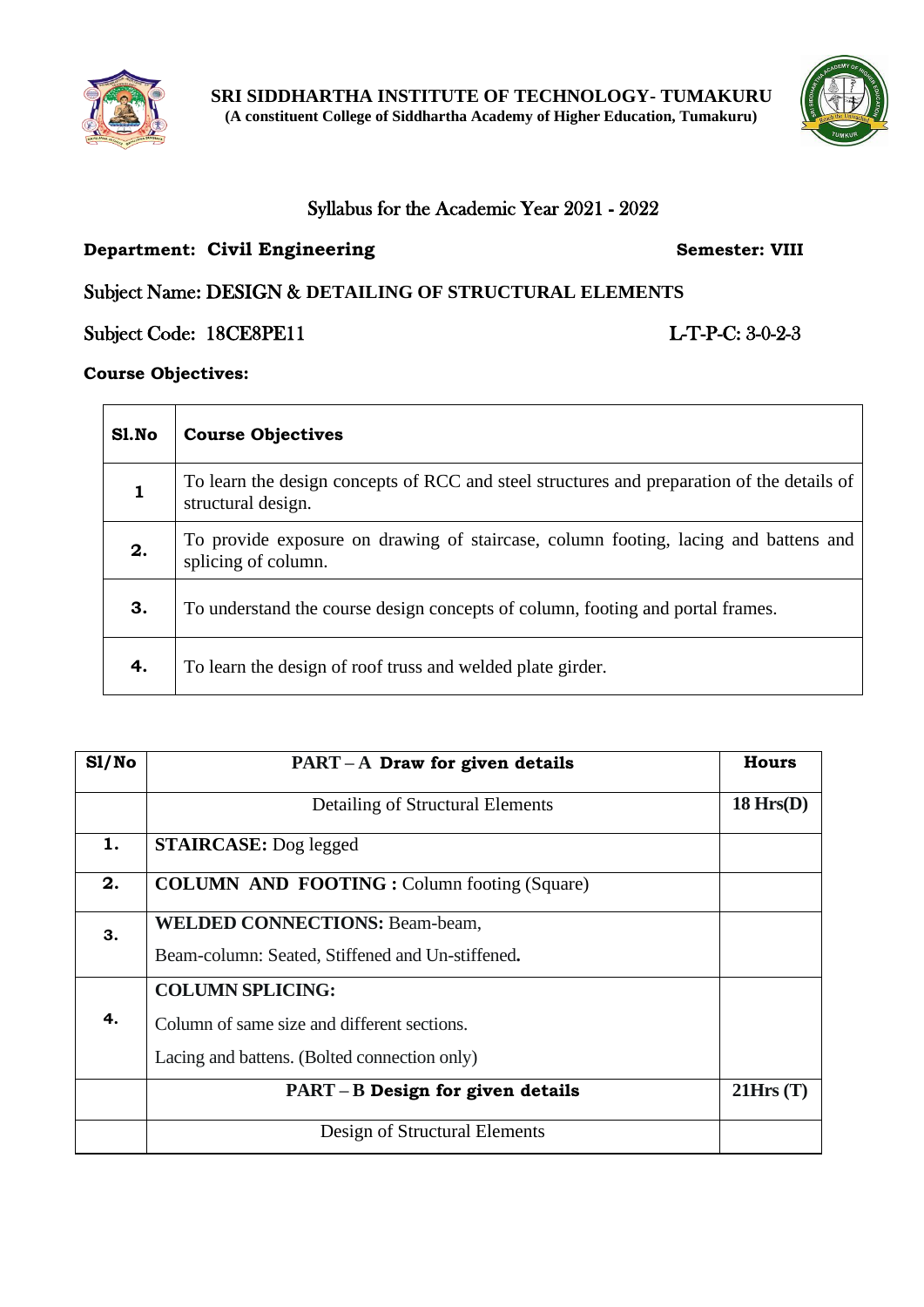



| 1.             | <b>COMBINED FOOTING</b>                                             |  |
|----------------|---------------------------------------------------------------------|--|
|                | Design of Rectangular slab and beam type.                           |  |
| 2.             | <b>PORTAL FRAMES</b>                                                |  |
|                | Design of Simple Portal Frames (Single bay & Single storey)         |  |
|                | <b>ROOF TRUSS</b>                                                   |  |
| 3 <sub>1</sub> | Design of MS Roof Truss Joint (Forces in the members will be given) |  |
|                | :Maximum members in a joint is 3.                                   |  |
| 4.             | <b>PLATE GIRDER:</b> Design of Welded plate girder                  |  |
|                |                                                                     |  |

## **Question paper Pattern**

## **Descriptions**

**Question paper should be set in such a manner that student should answer one complete question from PART A and PART B comprising of both RCC and Steel structures. In Part B Only a labeled line sketch is to be drawn.**

| <b>Part A-40 marks Drawing</b> | <b>Part B-60 Marks Design</b> |
|--------------------------------|-------------------------------|
| 1a) 20 marks for RCC drawing   | 3a) 30 marks for RCC design   |
| b) 20 marks for Steel drawing  | b) 30 marks for Steel design  |
|                                |                               |
| 0r                             | <sub>or</sub>                 |
| 2a) 20 marks for RCC drawing   | 4a) 30 marks for RCC design   |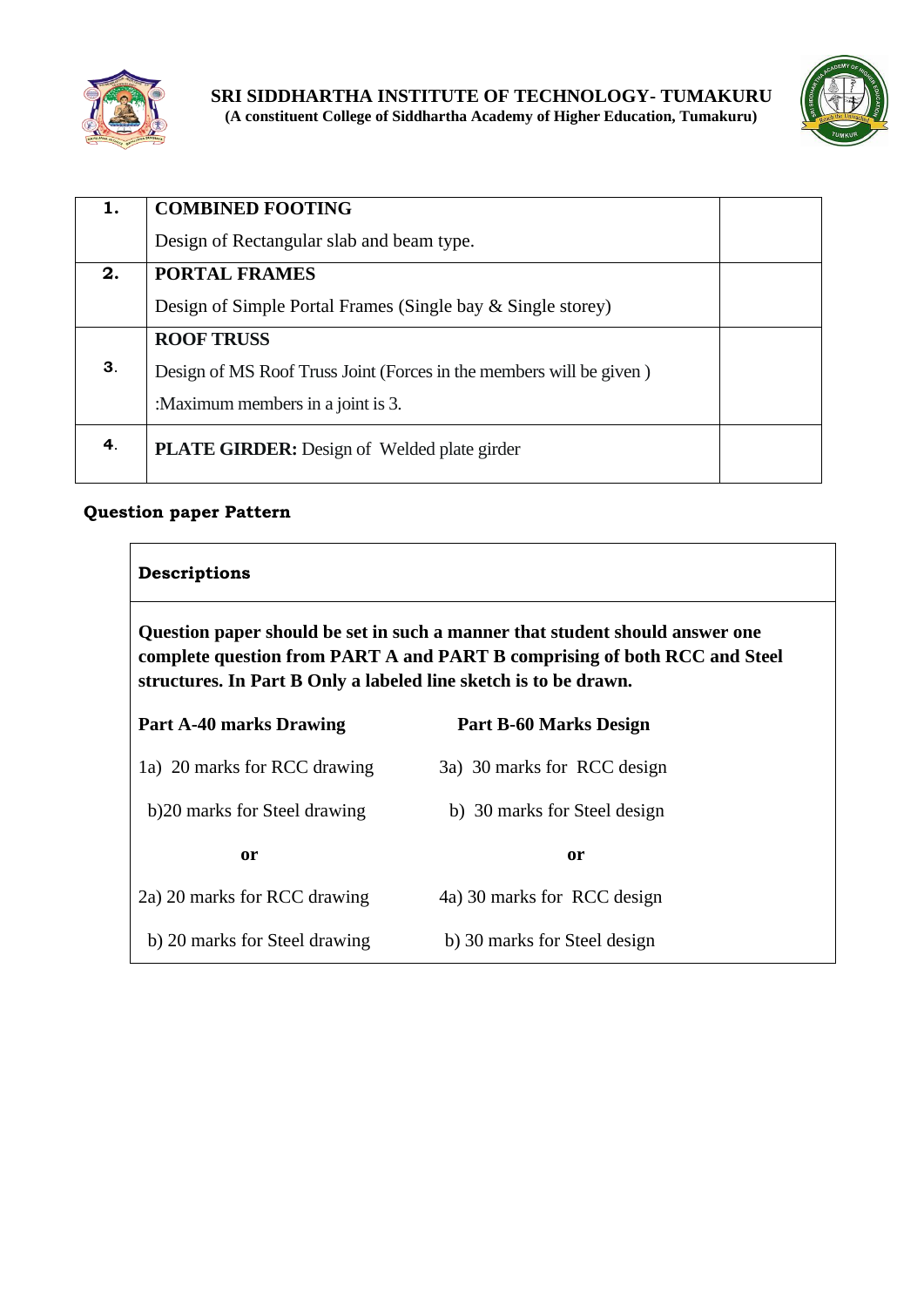



| Course<br>outcome | Descriptions                                                                                   |
|-------------------|------------------------------------------------------------------------------------------------|
| CO <sub>1</sub>   | Students will be able to detail dog legged staircase column and footing for<br>the given data. |
| CO <sub>2</sub>   | Students will be able to detail welded connections for steel structures                        |
| CO <sub>3</sub>   | Students will be able to Deign Combined Footings and portal frames                             |
| CO4               | Students will be able to Deign Roof Truss and Plate girders.                                   |

#### **Text Books:**

| S1<br><b>No</b> | <b>Text Book title</b>                           | <b>Author</b>                               | <b>Volume and Year of Edition</b>                                                          |
|-----------------|--------------------------------------------------|---------------------------------------------|--------------------------------------------------------------------------------------------|
| 1.              | <b>Reinforced Concrete Design</b>                | Unnikrishnan<br>Pillai and Devdas<br>Menon, | Mc Graw hill education India Pyt<br>Limited $3rd$ edition 2016                             |
| 2.              | Design of Concrete<br><b>Structures</b>          | Subramanian. N                              | Oxford Higher Education 5 <sup>th</sup> Edition<br>2014                                    |
| 3.              | Limit State Design of Steel<br><b>Structures</b> | S. K. Duggal,                               | <b>Tata McGraw Hill Education Private</b><br>Limited, New Delhi, India, II edition<br>2015 |
| 4.              | Design of Steel Structures                       | N. Subramanian                              | Oxford University Press, New Delhi,<br>India, 2016. Third Edition                          |

| S1<br>No    | <b>Text Book title</b>                       | <b>Author</b>                                      | Volume and Year of<br>Edition                            |
|-------------|----------------------------------------------|----------------------------------------------------|----------------------------------------------------------|
|             | Limit State Design of Reinforced<br>Concrete | Arun KR jain, Ashok<br>kumar jain and BC<br>Punmia | Laxmi Publications,<br>New Delhi revised<br>edition 2016 |
| $\mathbf 2$ | IS 456:2000 and SP 16                        | Bureau of Indian<br>Standards,                     | 2000                                                     |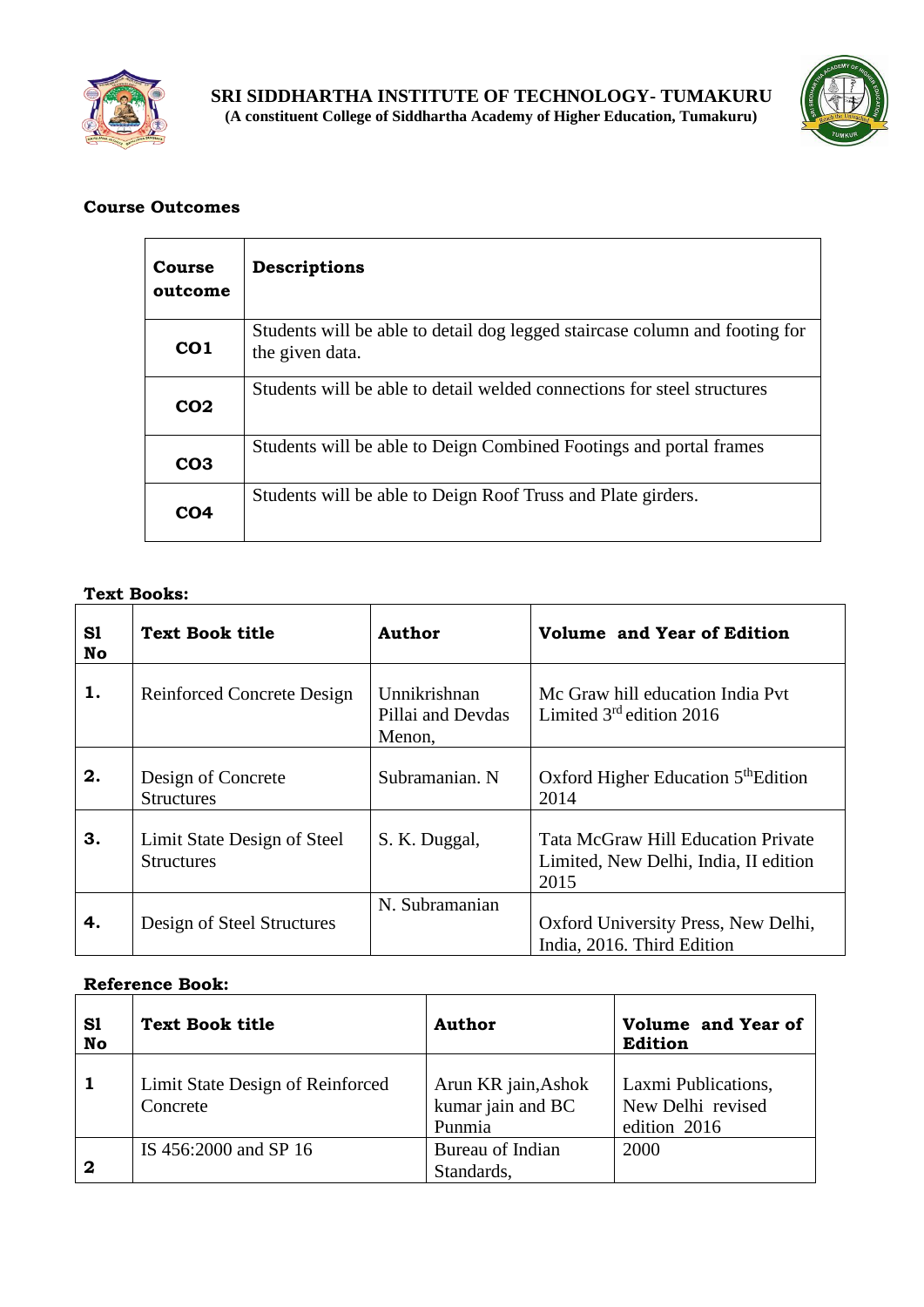



| 3 | Design of Steel Structures   | P. Dayarathnam                 | Prentice Hall India,<br>New Delhi, India, 2016<br>III edition      |
|---|------------------------------|--------------------------------|--------------------------------------------------------------------|
| 4 | IS800-2007, $&$ Steel tables | Bureau of Indian<br>Standards, | General Construction in<br>Steel Code Practice 3rd<br>edition 2007 |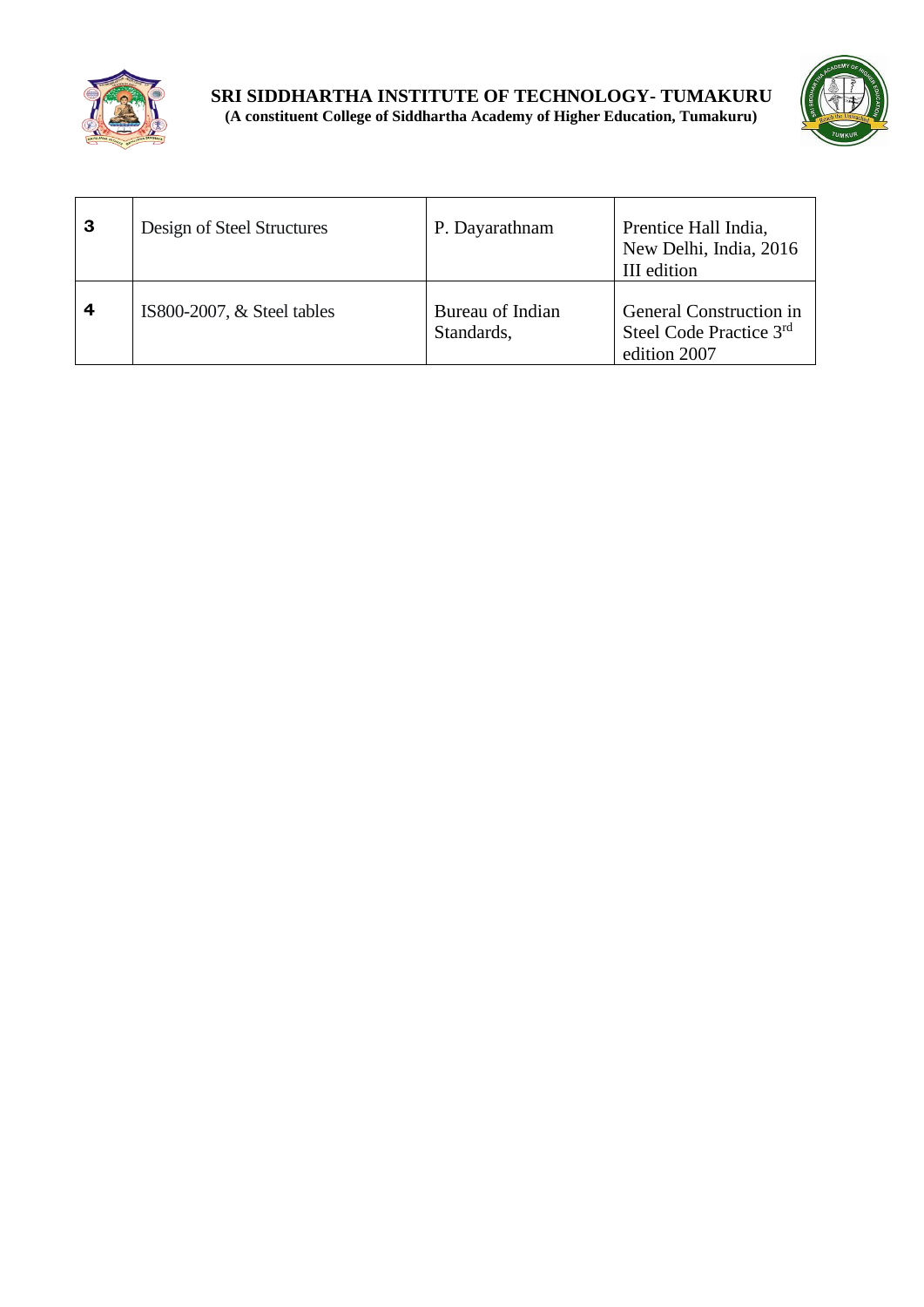



## Syllabus for the Academic Year 2021 - 2022

#### **Department: Civil Engineering Semester: VIII**

## **Subject Name: Advanced Foundation Design**

**Subject Code: 18CE8PE12 L-T-P-C: 3-0-0-3**

**Course objectives:**

 $\overline{\phantom{0}}$ 

 $\blacksquare$ 

| S1 No       | Description                                                             |
|-------------|-------------------------------------------------------------------------|
|             | Gain knowledge of geotechnical aspects in foundation design.            |
| $\mathbf 2$ | Develop profound understanding of shallow and deep foundation analysis. |
| 3           | Develop understanding of choice of foundation design parameters.        |
| 4           | Learn about cause and effect of liquefaction on foundation.             |

| <b>UNIT</b>  | Description                                                                                                                                                                                                                                                                                                                                                                                    | <b>Hours</b> |
|--------------|------------------------------------------------------------------------------------------------------------------------------------------------------------------------------------------------------------------------------------------------------------------------------------------------------------------------------------------------------------------------------------------------|--------------|
| $\rm I$      | Shallow Foundations: Principles of Design of foundation, Requirements for<br>geotechnical and structural aspects of design, Proportioning of Isolated footing,<br>Combined Footing, Strap footing, Strip footing and Raft foundation.                                                                                                                                                          | 7            |
| $\mathbf{I}$ | Historical Development, Necessity of pile<br><b>Pile</b> Foundation:<br>foundations,<br>Classification, Load carrying capacity of piles by Static formula in cohesive and<br>cohesionless soils. Pile groups, group action of piles in sand and clay, group efficiency<br>of piles and negative skin friction. Numerical problems on above. Introduction to micro<br>piles.                    | 9            |
| III          | Well Foundations: Introduction, Classification of well foundation, Components of<br>well foundation. Forces acting on well foundation, Sinking of wells, Causes and<br>remedies for tilts and shifts. Drilled Piers and Caissons-Construction, advantages and<br>disadvantages of drilled piers. Design concepts and Advantages and disadvantages of<br>open, pneumatic and floating caissons. |              |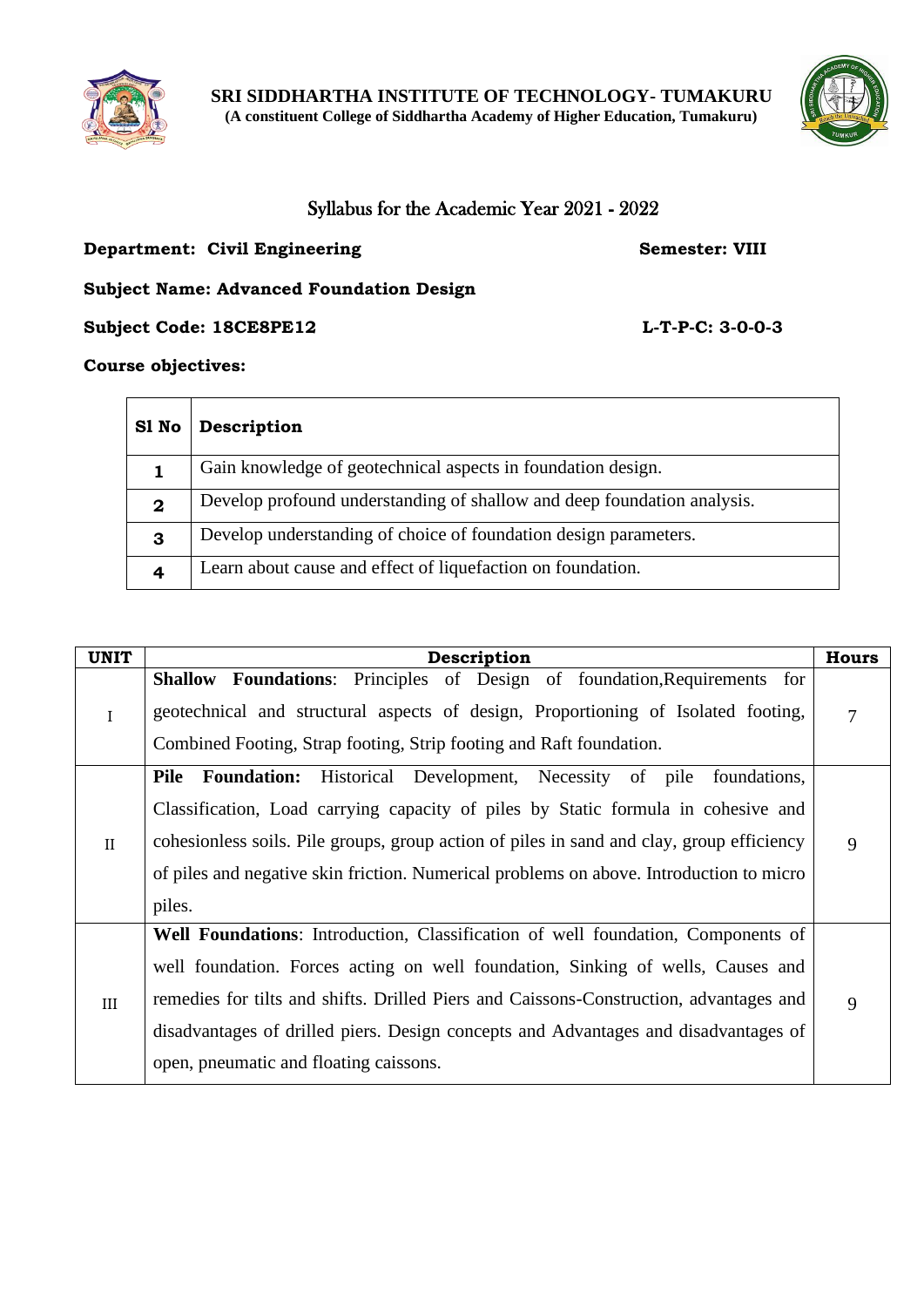



| IV | <b>Liquefaction of soils:</b> Introduction, Phenomenon, factors affecting liquefaction,<br>assessment of susceptible soil to liquefaction, measures for reducing the damage to<br>structures due to liquefaction.                                                           | 6 |
|----|-----------------------------------------------------------------------------------------------------------------------------------------------------------------------------------------------------------------------------------------------------------------------------|---|
| V  | <b>Foundations on Expansive Soils:</b> Definition, Identification, Mineral Structure, Index<br>properties of expansive soils, Swell potential and Swell pressure, Free swell Tests on<br>expansive soils, foundation treatment for structures in expansive soil, CNS layer. | 8 |

| <b>Course</b><br>outcome | <b>Descriptions</b>                                                           |
|--------------------------|-------------------------------------------------------------------------------|
| CO <sub>1</sub>          | Able to differentiate different types of foundations systems.                 |
| CO <sub>2</sub>          | Able to design pile and well foundation including design.                     |
| CO <sub>3</sub>          | To assess the soils susceptible to liquefaction and its effect on structures. |
| CO <sub>4</sub>          | To enhance the knowledge of placing of foundations in expansive soils.        |

## **Text Books:**

| S1<br>No | <b>Text Book title</b>                                                                                     | Author                                        | Volume and Year<br>of Edition |
|----------|------------------------------------------------------------------------------------------------------------|-----------------------------------------------|-------------------------------|
|          | "Pile"<br>Construction<br>Design,<br>And<br>Francis<br>Practice", Taylor<br>And<br>Publications, New York. | <b>Michael Tomlinson</b><br>And John Woodward | $5th$ Edition, 2008           |
| 2        | Mechanics<br>"Soil<br>And Foundation<br>Engineering", UBS Publishers And<br>Distributors, New Delhi.       | V N S Murthy                                  | $6th$ Edition, 2009           |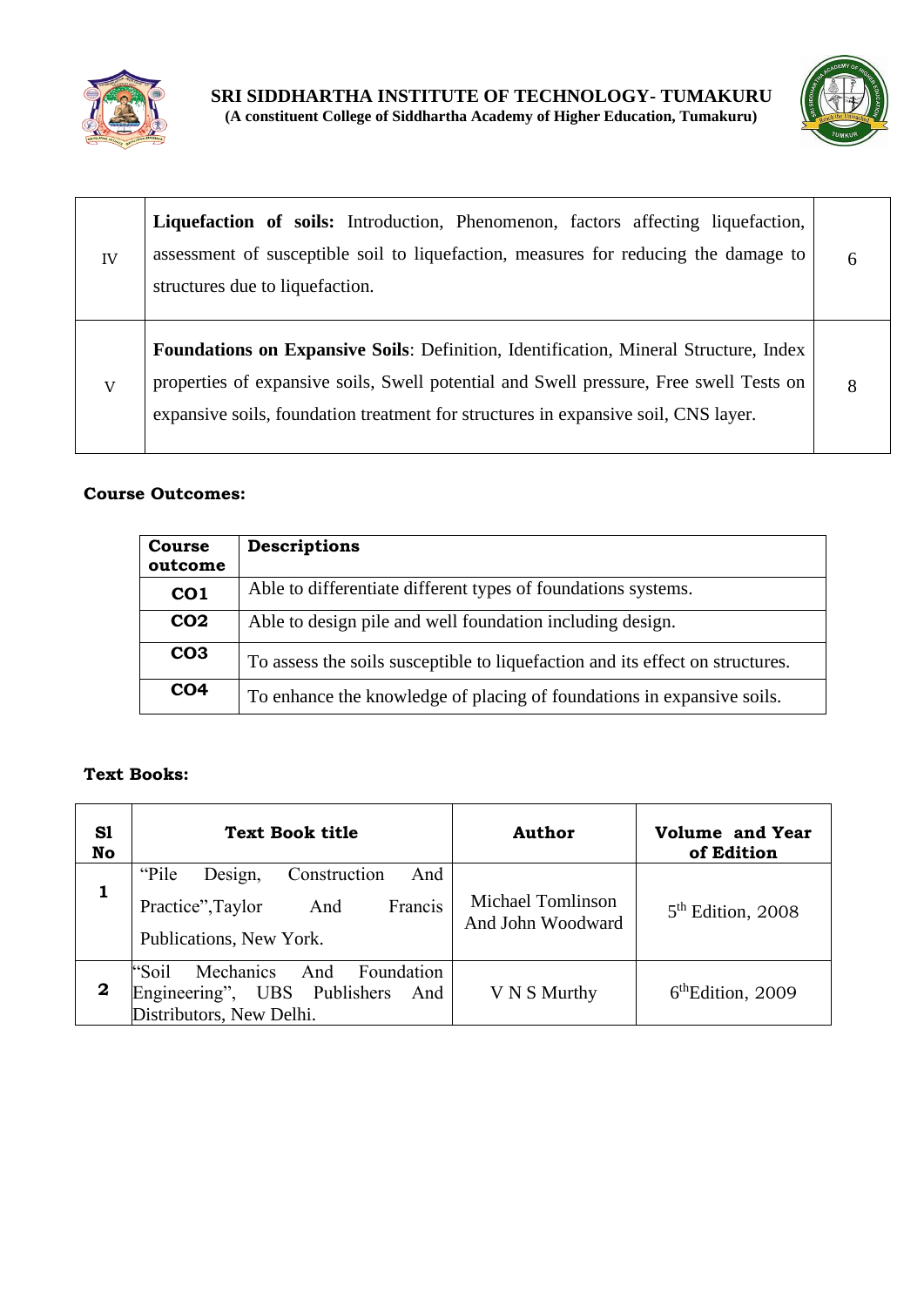



| S1<br>No     | <b>Text Book title</b>                                                                      | <b>Author</b>                               | <b>Volume and Year</b><br>of Edition |
|--------------|---------------------------------------------------------------------------------------------|---------------------------------------------|--------------------------------------|
| $\mathbf{1}$ | "Theory And Practice Of Foundation<br>Design", Prentice Hall Of India, New<br>Delhi.        | N NSom And S C<br>Das                       | $3rd$ Edition, 2009                  |
| $\mathbf{2}$ | "Soil Mechanics Fundamentals", John<br>Wiley And Sons Publications, New<br>York.            | Muni Budhu And<br>Wiley Blackwell           | 1 <sup>st</sup> Edition, 2006        |
| 3            | "Pile Foundations"<br>In<br>Engineering",<br>Wiley Inter-Science Publications, New<br>York. | <b>ShamsherPrakash</b><br>And Hari D Sharma | $2nd$ Edition, 2005                  |
| 4            | "Geotechnical Engineering", New Age<br>Publications, New Delhi                              | Venkatramaiah C                             | 3rd Edition, 2009                    |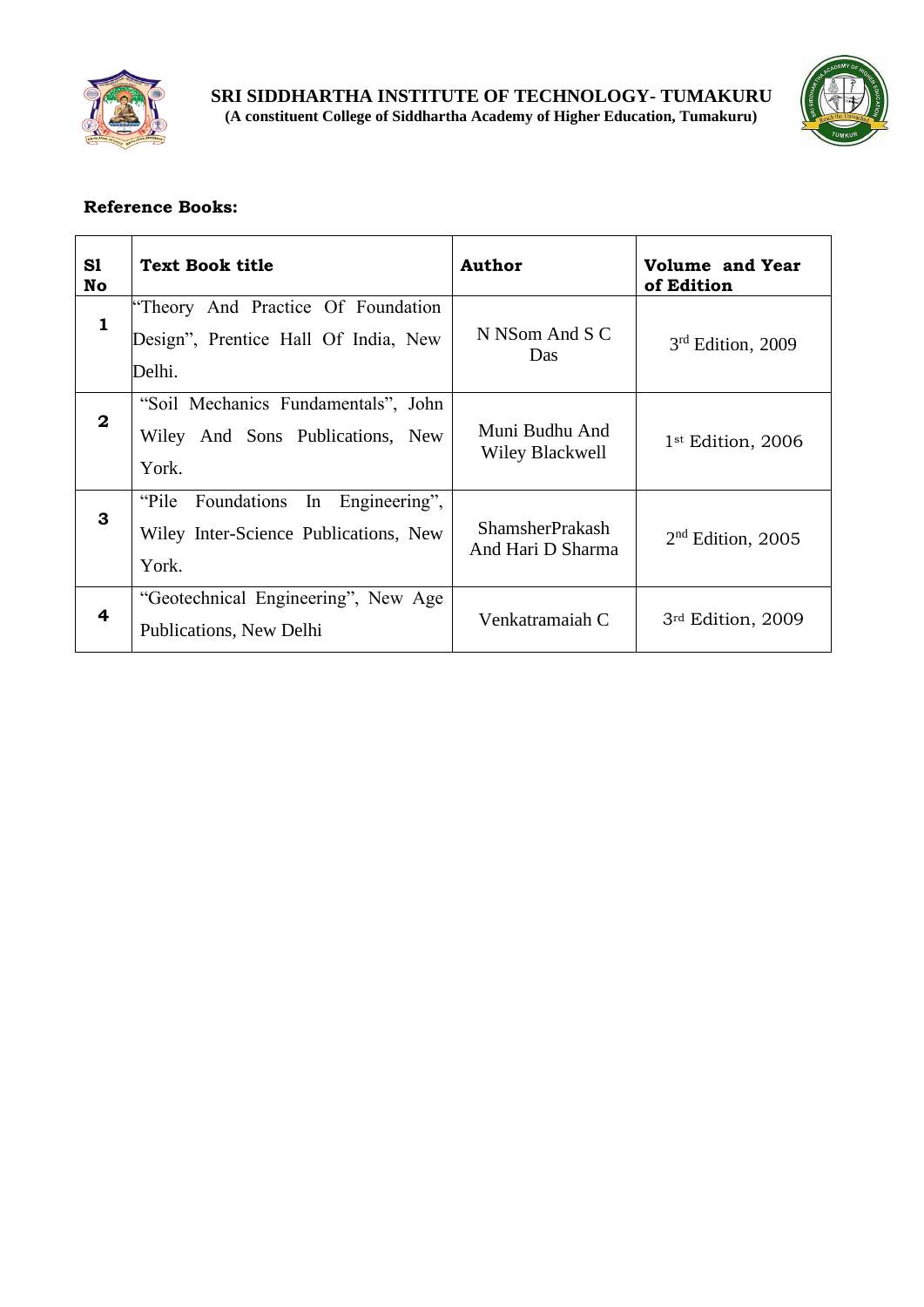



## Syllabus for the Academic Year 2021 - 2022

## **Department: Civil Engineering Semester: VII**

## **Subject Name: Solid Waste Management**

**Subject Code: 18CE8PE13 L-T-P-C: 3-0-0-3**

## **Course Objectives**

| S1.No        | <b>Course Objective</b>                                                                                         |
|--------------|-----------------------------------------------------------------------------------------------------------------|
| $\mathbf 1$  | Students will enable to know the classification and characterization                                            |
| $\mathbf{2}$ | Students will know about the types of solid wastes, and its<br>management through different methods of disposal |

| <b>UNIT</b>  | Description                                                                                                                                                                                                                                                                                                                                                                                                                                                                       | <b>Hours</b> |
|--------------|-----------------------------------------------------------------------------------------------------------------------------------------------------------------------------------------------------------------------------------------------------------------------------------------------------------------------------------------------------------------------------------------------------------------------------------------------------------------------------------|--------------|
| $\mathbf I$  | <b>Introduction:</b> Definition, Land Pollution<br>scope and importance of solid waste<br>management, functional elements of solid waste management.<br><b>SOURCES:</b> Classification and characteristics<br>municipal, commercial & industrial.<br>Methods of quantification.<br><b>Collection And Transportation:</b> Systems of collection, collection equipment, garbage<br>chutes, transfer stations bailing and compacting, route optimization techniques and<br>problems. | 8            |
| $\mathbf{I}$ | <b>Treatment / Processing Techniques:</b> Components separation, volume<br>reduction,<br>size reduction, chemical reduction and biological processing problems.<br><b>Incineration:</b> Process 3 T's, factors affecting incineration process, incinerators<br>types.<br>prevention of air pollution, pyrolsis, design criteria for incineration                                                                                                                                  | 8            |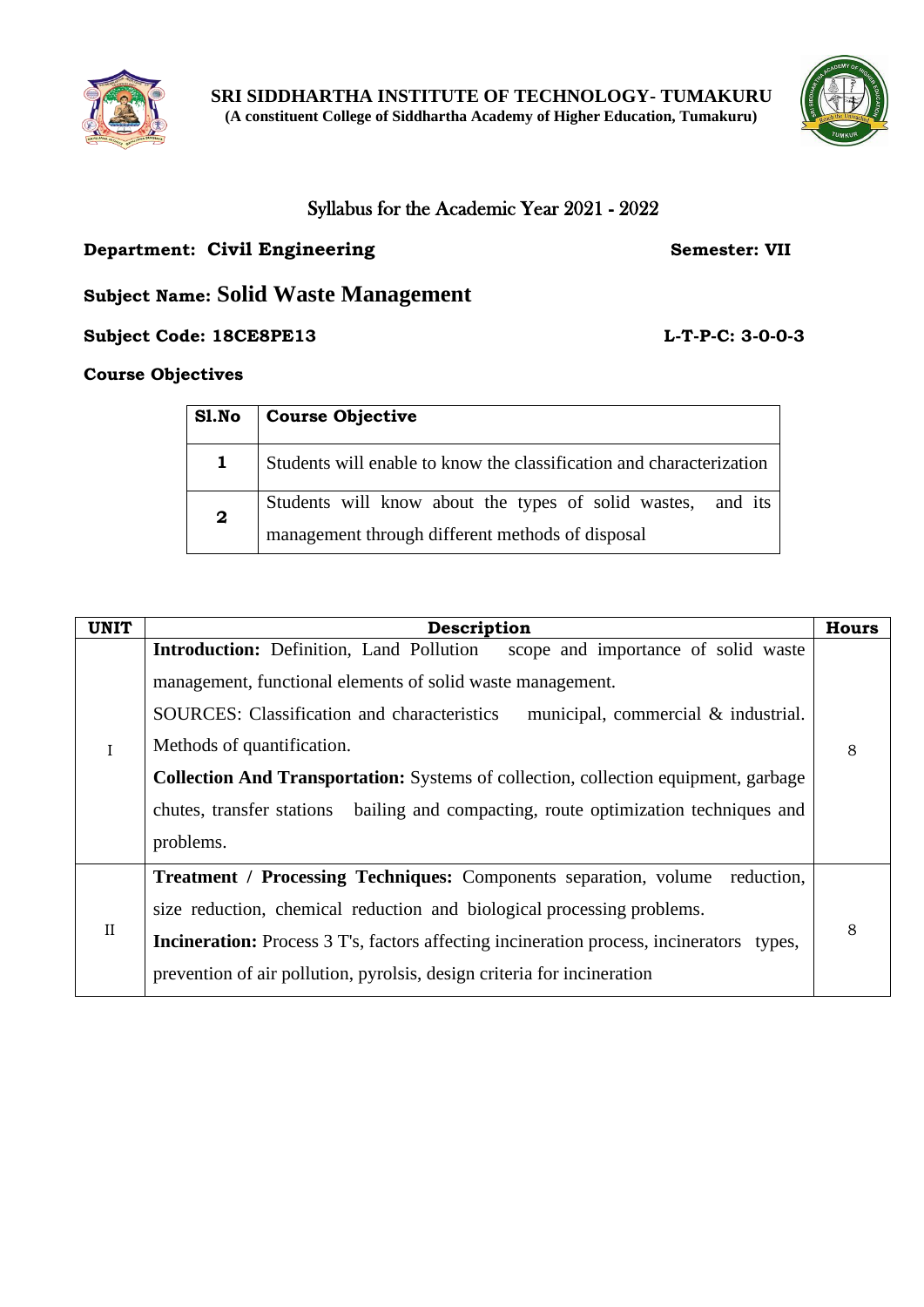



| III | <b>Composting:</b> Aerobic and anaerobic composting, factors affecting composting,<br>Indore and Bangalore processes, mechanical and semi-mechanical composting<br>processes. Vermicomposting.<br>Sanitary Land Filling: Different types, trench area, Ramp and pit method, site<br>selection, basic steps involved, cell design, prevention of site pollution, leachate $\&$ gas<br>collection and control methods, geosynthetic fabrics in sanitary land fills | 8 |
|-----|------------------------------------------------------------------------------------------------------------------------------------------------------------------------------------------------------------------------------------------------------------------------------------------------------------------------------------------------------------------------------------------------------------------------------------------------------------------|---|
| IV  | <b>Disposal Methods:</b> Open dumping selection of site, ocean disposal, feeding to hogs,<br>incineration, pyrolsis, composting, sanitary land filling, merits and demerits,<br>biomedical wastes and disposal                                                                                                                                                                                                                                                   | 8 |
| V   | <b>Recycle and Reuse:</b> Material and energy recovery operations, reuse in other<br>industries, plastic wastes, environmental significance and reuse                                                                                                                                                                                                                                                                                                            |   |

| <b>Course</b><br>outcome | Descriptions                                                                                             |
|--------------------------|----------------------------------------------------------------------------------------------------------|
| CO <sub>1</sub>          | The students should know about importance, scope, classification and<br>characteristics of solid wastes. |
| CO <sub>2</sub>          | To impart students the knowledge of collection, transportation, treatment<br>techniques.                 |
|                          | To educate students on various disposal methods, recycle and re use                                      |
| CO <sub>3</sub>          | concepts of solid waste management.                                                                      |

#### **Text Books:**

| S1<br>No | <b>Text Book title</b>           | <b>Author</b>       | <b>Volume and Year</b><br>of Edition |
|----------|----------------------------------|---------------------|--------------------------------------|
|          | <b>Environmental Engineering</b> | S.K. Garg           | Vol II                               |
| 2        | Solid Waste Engineering          | Vesilind.Pa Worrell | 2009                                 |
|          |                                  | &Reinhart.D         |                                      |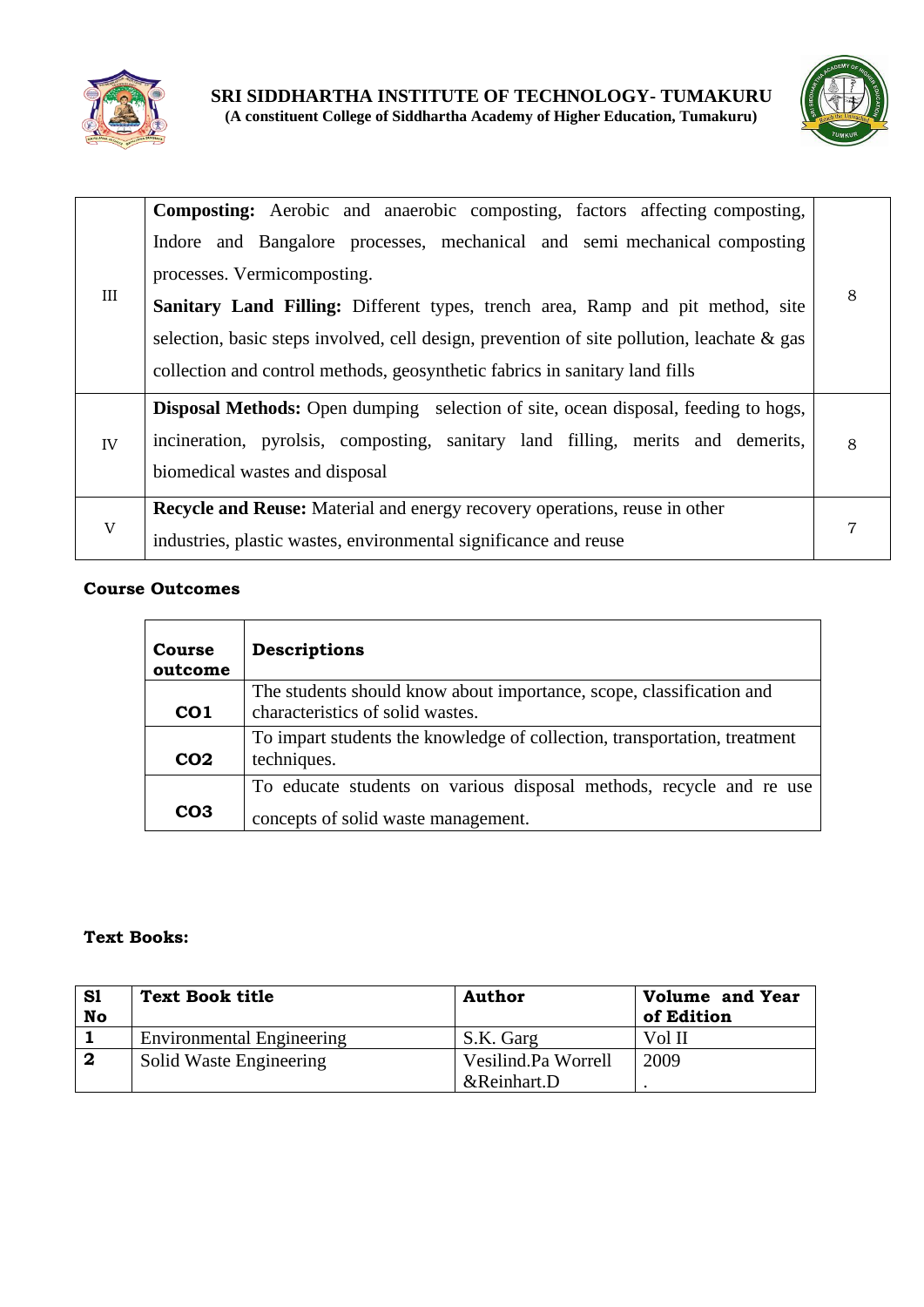



|                | <b>Reference Books:</b>              |               |                        |  |  |
|----------------|--------------------------------------|---------------|------------------------|--|--|
| S1             | <b>Text Book title</b>               | <b>Author</b> | <b>Volume and Year</b> |  |  |
| No             |                                      |               | of Edition             |  |  |
| $\mathbf{1}$   | Integrated Solid Waste Management:   | Tchobanoglous | McGraw Hill 1999       |  |  |
| $\overline{2}$ | Solid Waste Management in developing | Bhide and     | 2000                   |  |  |
|                | countries                            | Sunderashan   |                        |  |  |
| 3              | Hand book on Solid Waste Disposal    | Pavoni J.L    | 2008                   |  |  |
| 4              | <b>Environmental Engineering</b>     | Peavy and     | 2012                   |  |  |
|                |                                      | Tchobanoglous |                        |  |  |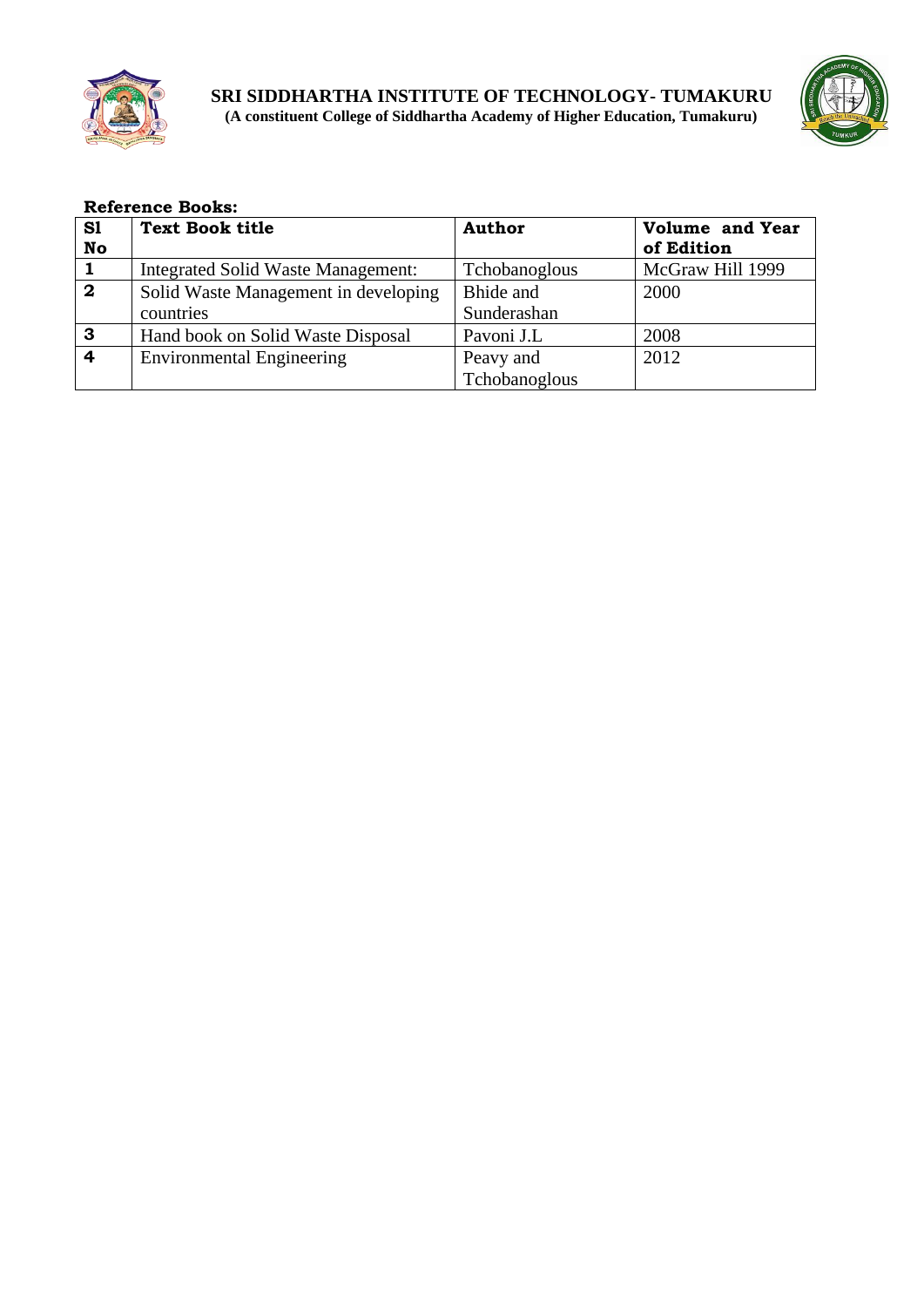



## Syllabus for the Academic Year 2021 - 2022

## **Department: Civil Engineering Semester: VII**

**Subject Name: BRIDGE ENGINEERING**

**Subject Code: 18CE8PE21 L-T-P-C: 3-0-0-3**

#### **Course Objectives:**

| Sl.No | <b>Course Objectives</b>                                 |
|-------|----------------------------------------------------------|
| 1.    | To learn basic concepts of bridges.                      |
| 2.    | To learn about IS codal provisions in design of bridges. |
| 3.    | To understand the concept of design of culverts.         |
| 4.    | To understand the design of RCC and PSC bridges.         |

| <b>UNIT</b> | Description                                                                                                                                                                                                                                                                                            | <b>Hours</b> |
|-------------|--------------------------------------------------------------------------------------------------------------------------------------------------------------------------------------------------------------------------------------------------------------------------------------------------------|--------------|
| $\mathbf I$ | Introduction: Classification of Bridges – Masonry, Arches RCC, Prestressed<br>Concrete, Steel and composite bridges. Brief description of different types of<br>bridges. Investigation of Bridge Site: Selection Sites — Selection of type of<br>bridge, Hydrological and Geotechnical investigations. | 8            |
| $_{\rm II}$ | Loads on Bridges: Introduction to different types of bridge loading (static,<br>dynamic, seismic and IRC) on roads and bridges. Design of Pipe culvert for<br>IRC class AA loadings.                                                                                                                   | 8            |
| III         | Design of Box culvert for IRC class AA loadings. Design of SLAB culverts<br>and slab bridges for IRC class AA loadings.                                                                                                                                                                                | 8            |
| IV          | Design of RCC slab bridges for IRC class AA loadings and design of<br>interior panel of RCC bridges,                                                                                                                                                                                                   | 8            |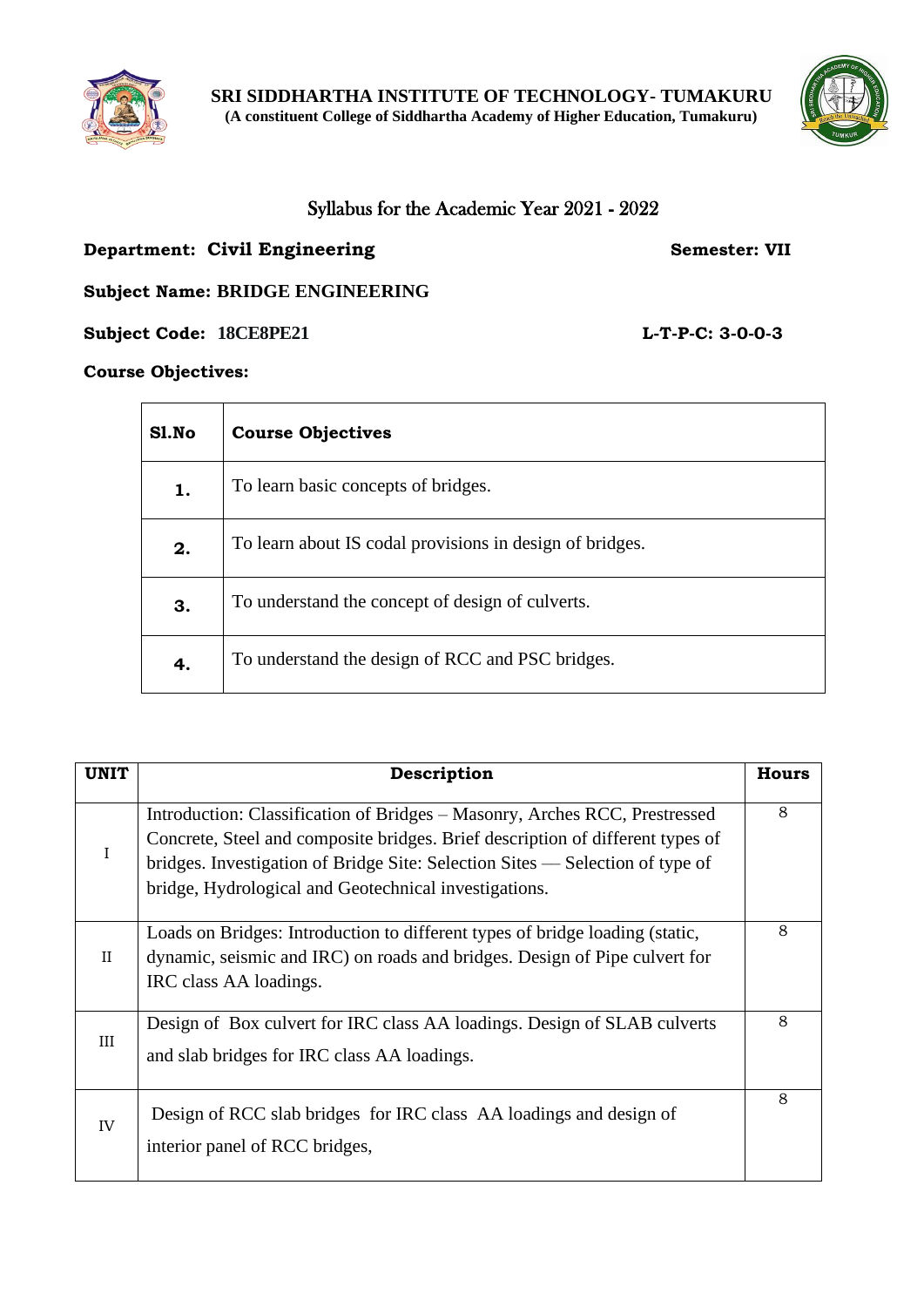



| Introduction to segmental PSC Bridges Design of PSC slab bridges for IRC  |  |
|---------------------------------------------------------------------------|--|
| class AA loadings. Introduction to Bridge bearings – Types & functions of |  |
| bearings – Loads on bearings                                              |  |

| <b>Course</b><br>outcome | Descriptions                                                                                                   |
|--------------------------|----------------------------------------------------------------------------------------------------------------|
| CO <sub>1</sub>          | Students will be made familiar about hydrological data regarding the<br>bridge site.                           |
| CO <sub>2</sub>          | Students will be made familiar about bridge sub structure and IRC loads,<br>design and maintenance of bridges. |
| CO <sub>3</sub>          | Students will be made familiar about components of bridge structure and<br>design of RC bridge for IRC loads.  |
| CO4                      | Students will be made familiar about design of PSC bridges and Bridge<br>bearings.                             |

#### **Text Books:**

| S1<br>No     | <b>Text Book title</b>    | Author           | Volume and Year of<br>Edition                 |  |
|--------------|---------------------------|------------------|-----------------------------------------------|--|
| 1            | <b>Bridge Engineering</b> | S.Ponnuswamy     | McGraw<br>Hill<br><b>Book</b><br>Company, III |  |
| $\mathbf{2}$ | <b>Bridge Engineering</b> | Johnson & Victor | Oxford $&$ IBH Publishing<br>Co New Delhi     |  |
| 3            | Design of Bridges         | Jayram&Jagadish  | Tata McGraw-Hill                              |  |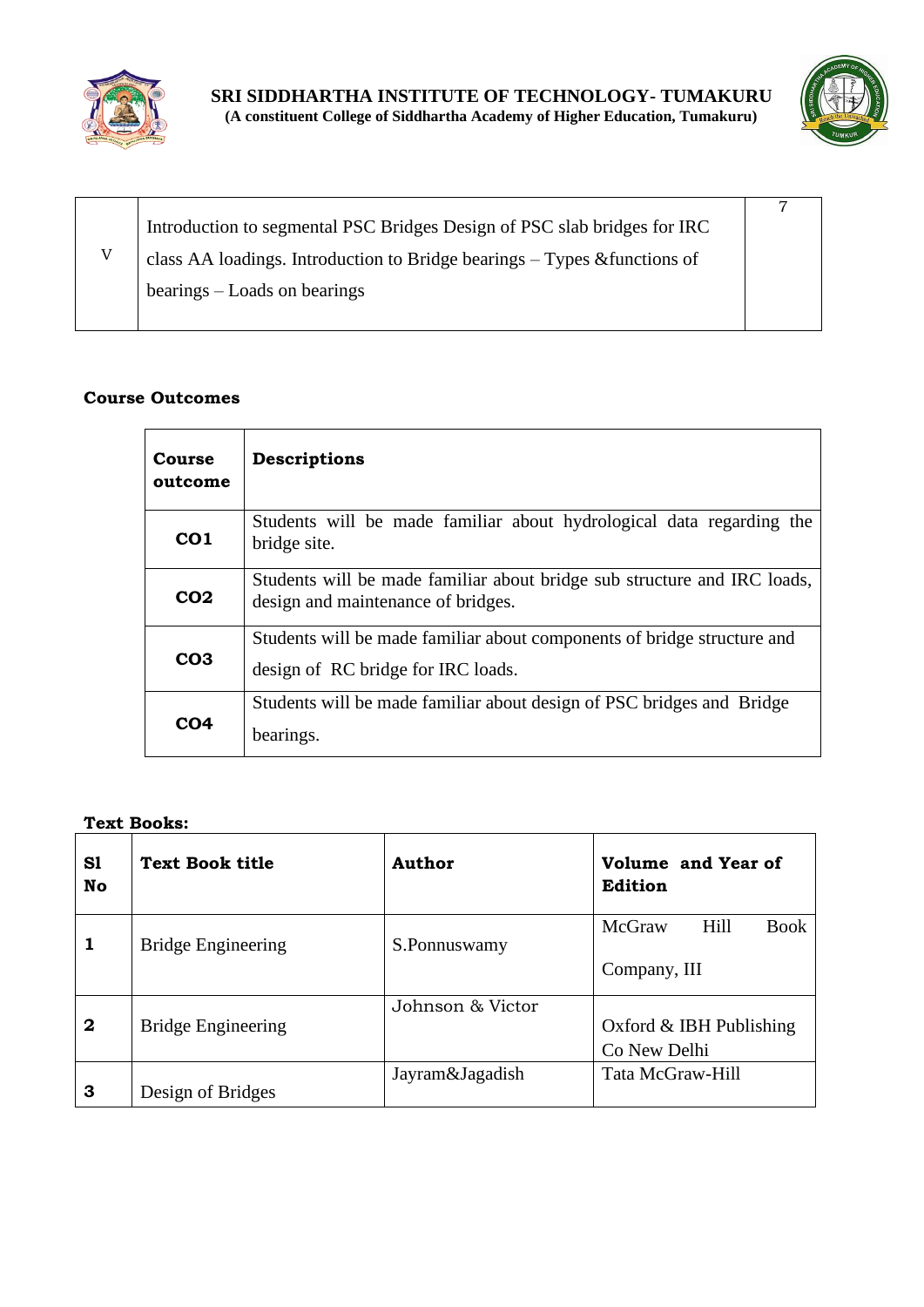



| S1<br>No     | <b>Text Book title</b>                           | <b>Author</b>                                                              | Volume and Year of<br><b>Edition</b>         |
|--------------|--------------------------------------------------|----------------------------------------------------------------------------|----------------------------------------------|
| $\mathbf{1}$ | <b>Bridge Engineering</b>                        | S.P.Bindra                                                                 | DhanpatRai&SonsNew<br>Delhi                  |
| $\bf{2}$     | Principles and Practice of Bridge<br>Engineering | S.P.Bindra                                                                 | DhanpatRai&SonsNew<br>Delhi                  |
| 3            | IRC 6, 18, 21 – 2000                             | <b>Standard Specifications</b><br>and Code of Practice For<br>Road Bridges | The Indian Road<br>Congress New Delhi        |
| 4            | Design of bridge                                 | Dr. Krishna Raju                                                           | Oxford $&$ IBH<br>Publishing Co New<br>Delhi |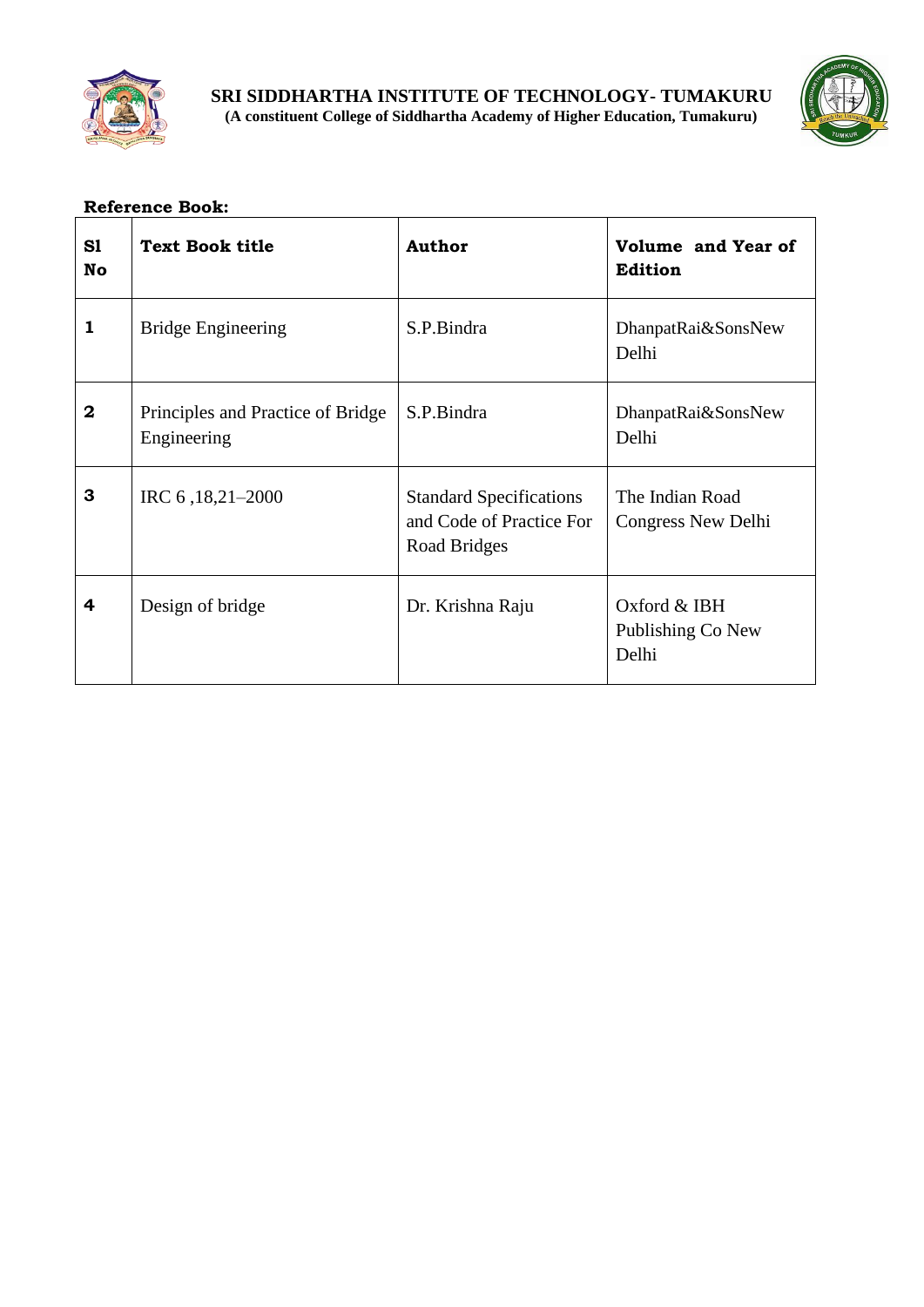



## Syllabus for the Academic Year 2021 - 2022

## **Department: Civil Engineering Semester: VII**

## **Subject Name: Structural Dynamics**

## **Subject Code: 18CE8PE22 L-T-P-C: 3-0-0-3**

### **Course Objectives**

| Sl.No        | <b>Course Objectives</b>                                                          |
|--------------|-----------------------------------------------------------------------------------|
|              | This course will enable students to understand the basics principle of structural |
| $\mathbf{1}$ | dynamics.                                                                         |
| $\mathbf 2$  | to understand the behavior of structures subjected to dynamic loads               |
|              | to understand the analytical and numerical methods in structural dynamics with    |
| 3            | emphasis on vibration                                                             |
| 4            | to evaluate the dynamic characteristics of the structures                         |

| <b>UNIT</b> | Description                                                                                                                                                                                                                                                                                  | <b>Hours</b> |
|-------------|----------------------------------------------------------------------------------------------------------------------------------------------------------------------------------------------------------------------------------------------------------------------------------------------|--------------|
| $\bf{I}$    | Introduction: Introduction to structural dynamics, brief history of vibration, Basic<br>definitions, vibration of SDOF (Single Degree of Freedom) systems, undamped,<br>Damped, Free vibrations, equivalent viscous damping, Logarithmic decrement                                           | 8            |
| $\rm II$    | Forced vibrations of SDOF system, Response of undamped and damped system<br>subjected to harmonic loading, response to SDOF subject to harmonic base excitation,<br>Duhamel's integral, response to general system of loading, dynamic load factor,<br>response spectrum                     | 8            |
| Ш           | Free vibration of MDOF (Multi Degree Freedom System), Natural frequencies, Normal<br>modes, Orthogonality of normal modes, Eigen Values Shear buildings modeled as MDOF<br>systems. Free vibrations, Natural frequencies                                                                     | 8            |
| IV          | Forced vibrations, Motion of shear buildings, Model Superposition Method, Response<br>to shear buildings, Base motion, Harmonic fixed excitation. Damped motion of shear<br>buildings, Equations for damped shear buildings, uncoupled damped equations,<br>Conditions for damping uncoupled | 8            |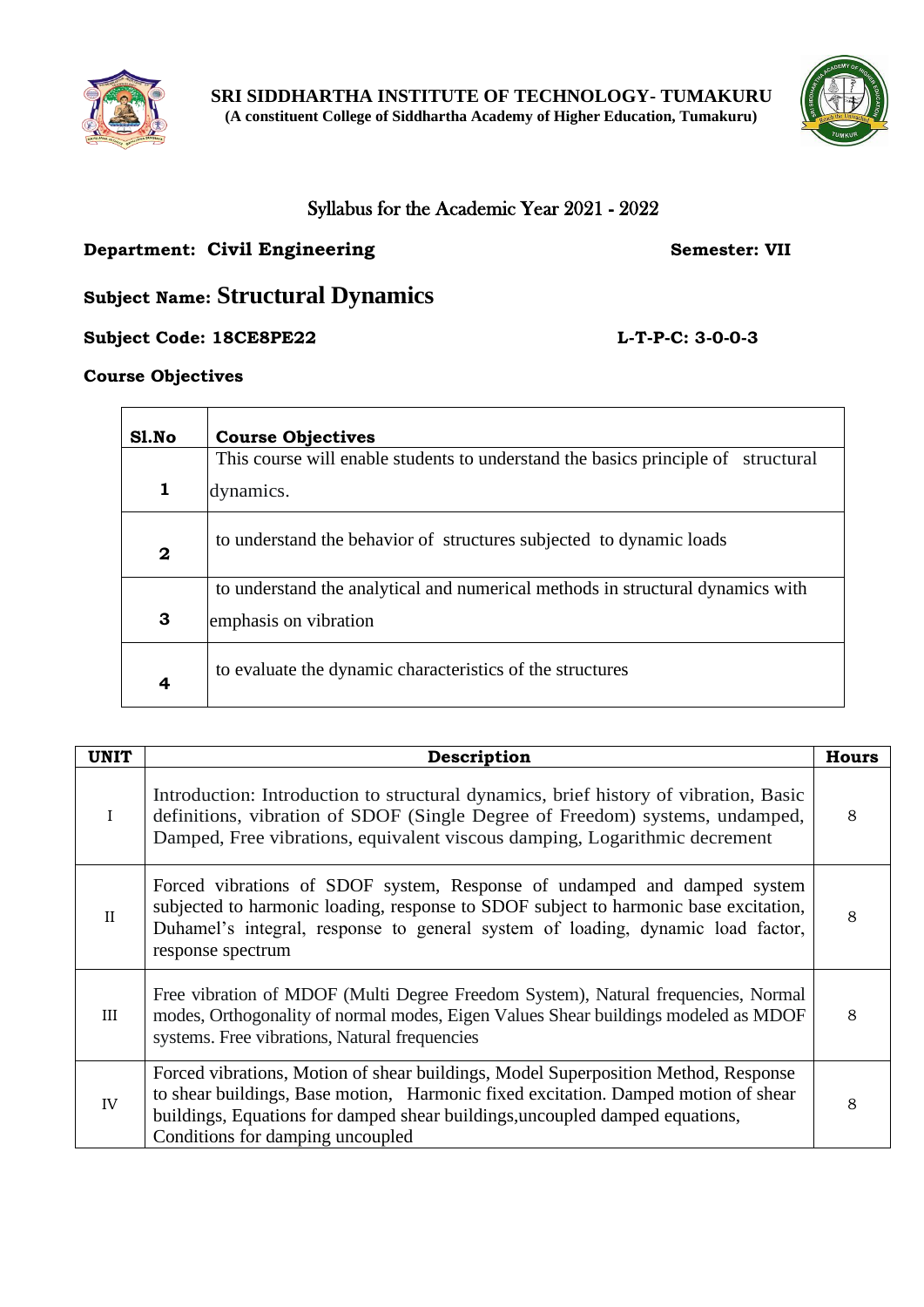

 $\mathbf{r}$ 



| Dynamic analysis of base stuffiness matrices, Lumped mass and consistent mass<br>formulation, Equations of motion |  |
|-------------------------------------------------------------------------------------------------------------------|--|
|-------------------------------------------------------------------------------------------------------------------|--|

## **Course Outcomes**

| Course<br>outcome | <b>Descriptions</b>                                                                  |
|-------------------|--------------------------------------------------------------------------------------|
|                   | Students will be able to analyse building to various dynamic loads: such as wind,    |
| CO <sub>1</sub>   | earthquake, machine vibration and ambient vibration                                  |
|                   | to apply knowledge of mathematics, science, and engineering by developing the        |
|                   | equations of motion for vibratory systems and solving for the free and forced        |
| CO <sub>2</sub>   | response                                                                             |
| CO <sub>3</sub>   | to Interpret dynamic analysis results for designing the suitable structural element, |
|                   | to apply structural dynamics theory to earthquake analysis.                          |
| CO4               |                                                                                      |

## **Text Books:**

| S1<br>No | Text Book title                 | Author          | Volume and<br><b>Year of Edition</b> |
|----------|---------------------------------|-----------------|--------------------------------------|
|          | Vibrations, structural dynamics | M. Mukhopadhaya | Oxford IBH                           |
| -2       | <b>Structural Dynamics</b>      | Mario Paz       | CBS publishers                       |

| S1<br>No | <b>Text Book title</b>     | Author          | Volume and Year<br>of Edition |
|----------|----------------------------|-----------------|-------------------------------|
|          | <b>Structural Dynamics</b> | Anil Chopra     | <b>PHI</b> Publishers         |
| 2        | <b>Structural Dynamics</b> | Clough & Penzen | <b>TMH</b>                    |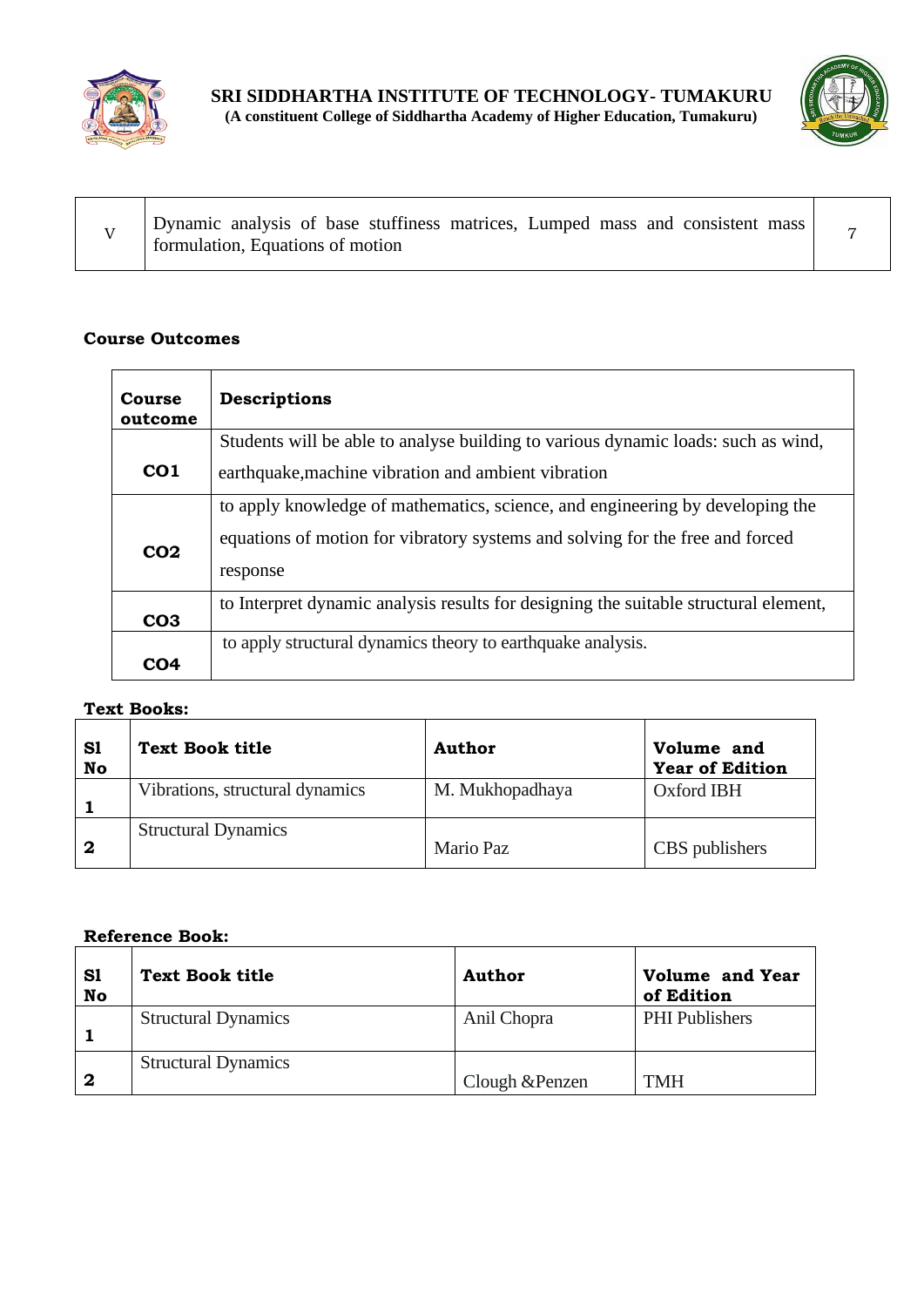



## Syllabus for the Academic Year 2021 - 2022

## **Department: Civil Engineering <b>Semester: VIII** Semester: VIII

## **Subject Name: Urban Transport Planning**

## **Subject Code: 18CE8PE23 L-T-P-C: 3-0-0-3**

## **Course Objectives :**

| Sl.No        | <b>Course Objectives</b>                             |
|--------------|------------------------------------------------------|
|              | Basics of Urban Transportation                       |
| $\mathbf{2}$ | Survey of urban transportation and trip generation   |
| 3            | Trip distribution and assignment                     |
| 4            | Urban Transport Planning For Small And Medium Cities |

| <b>UNIT</b>  | <b>Description</b>                                                                                                                                                                                                                                                                 | <b>Hours</b> |
|--------------|------------------------------------------------------------------------------------------------------------------------------------------------------------------------------------------------------------------------------------------------------------------------------------|--------------|
| I            | <b>Introduction:</b> Scope of Urban transport planning Inter dependency of land<br>use and traffic System Approach to urban planning.<br>Stages In Urban Transport Planning: Trip generation Trip production -<br>Trip distribution Modal split Trip assignment.                   | 8            |
| $\mathbf{I}$ | <b>Urban Transport Survey - Definition of study area-Zoning-Types of Surveys</b><br>Inventory of transportation facilities Expansion of data from sample.<br>TRIP GENERATION: Trip purpose Factors governing trip generation and<br>attraction Category analysis Problems on above | 8            |
| III          | TRIP DISTRIBUTION: Methods Growth factors methods<br>Synthetic<br>methods Fractor and Furness method and problems on the above.<br>MODAL SPLIT: Factors affecting characteristics of split Model split in<br>urban transport planning problems on above                            | 8            |
| IV           | TRIP ASSIGNMENT: Assignment Techniques Traffic fore casting Land use<br>transport models Lowry Model Garin Lowry model Applications in India<br>(No problems on the above)                                                                                                         | 8            |
| V            | <b>Urban Transport Planning For Small And Medium Cities: Introduction</b><br>Difficulties in transport planning Recent Case Studies.                                                                                                                                               | 7            |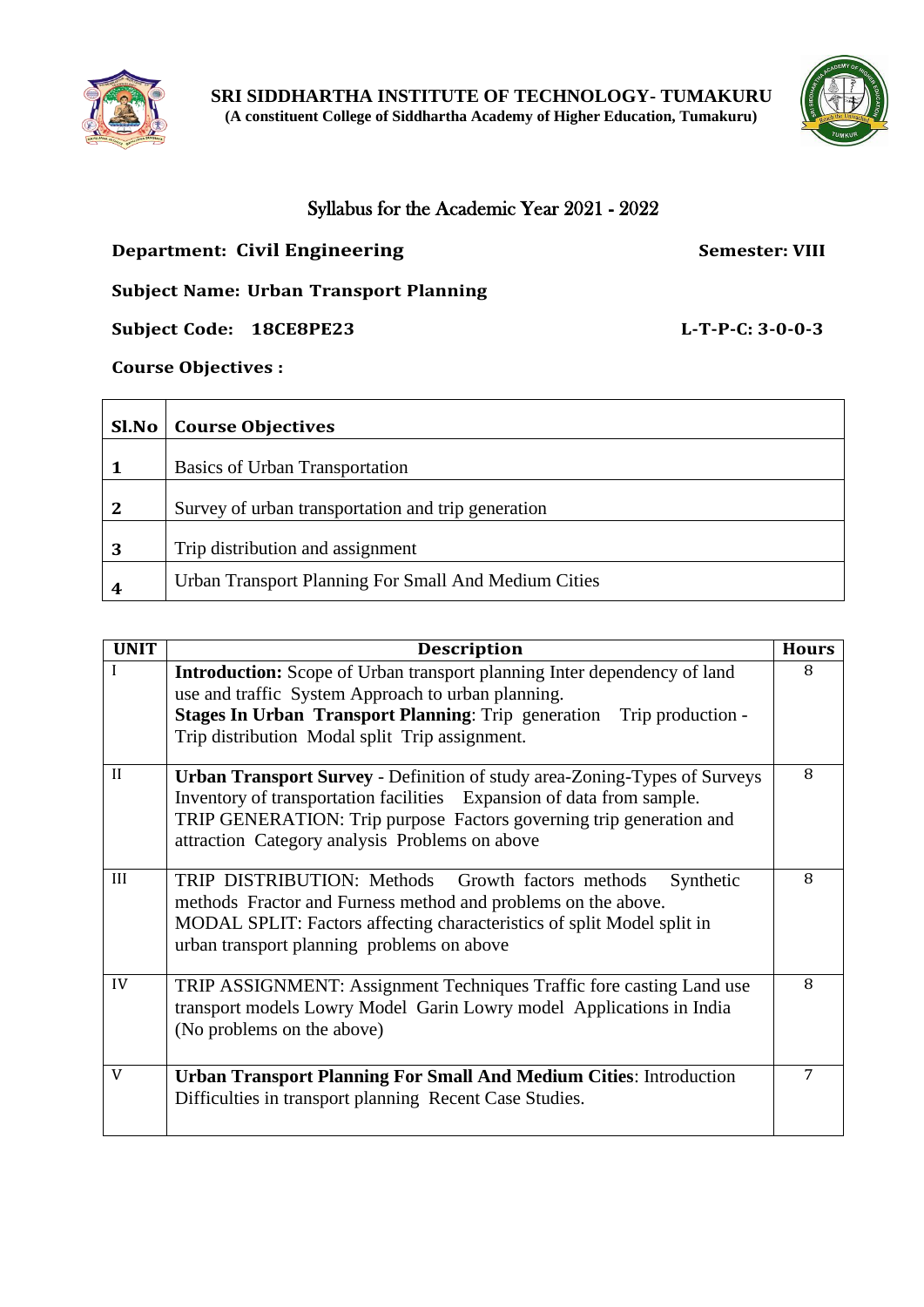



| Course<br>outcome | <b>Descriptions</b>                                                                                                                                                         |
|-------------------|-----------------------------------------------------------------------------------------------------------------------------------------------------------------------------|
| CO <sub>1</sub>   | Students will gain the knowledge about the scope of urban transport<br>planning land usage, trip generation, production and distribution.                                   |
| CO <sub>2</sub>   | Students will be able to do urban transport survey in which they<br>understand types of survey inventory of transportation facilities and<br>expansion of data from sample. |
| CO <sub>3</sub>   | Students will gain knowledge about trip generation distribution and<br>assignments.                                                                                         |
| CO4               | They will learn to make urban transport planning for small and medium<br>cities.                                                                                            |

## **Text Books:**

| <b>Sl</b><br><b>No</b> | <b>Text Book title</b>                               | Author                 | <b>Volume and Year</b><br>of Edition                             |
|------------------------|------------------------------------------------------|------------------------|------------------------------------------------------------------|
| 1                      | <b>Traffic Engineering and Transport</b><br>Planning | L.R. Kadiyali          | Khanna Publishers.                                               |
| $\mathbf{2}$           | Principles of urban transport system<br>planning     | <b>B.G. Hutchinson</b> | Scripta Book Co.,<br>Washington D.C. &<br>McGraw Hill Book<br>Co |

| Sl<br><b>No</b> | <b>Text Book title</b>                                  | Author                       | <b>Volume and Year</b><br>of Edition |
|-----------------|---------------------------------------------------------|------------------------------|--------------------------------------|
| 1               | Urban Transport planning                                | <b>Black John - Croom</b>    | Helm ltd, London.                    |
| $\mathbf{2}$    | Introduction to transportation<br>engineering           | Jotin Kristey and<br>Kentlal | PHI, New Delhi.                      |
| 3               | Urban and Regional models in<br>geography and planning- | Hutchison B G                | John Wiley and sons<br>London.       |
| 4               | Entropy in urban and regional modeling                  | Wilson A G                   | Pion Itd, London.                    |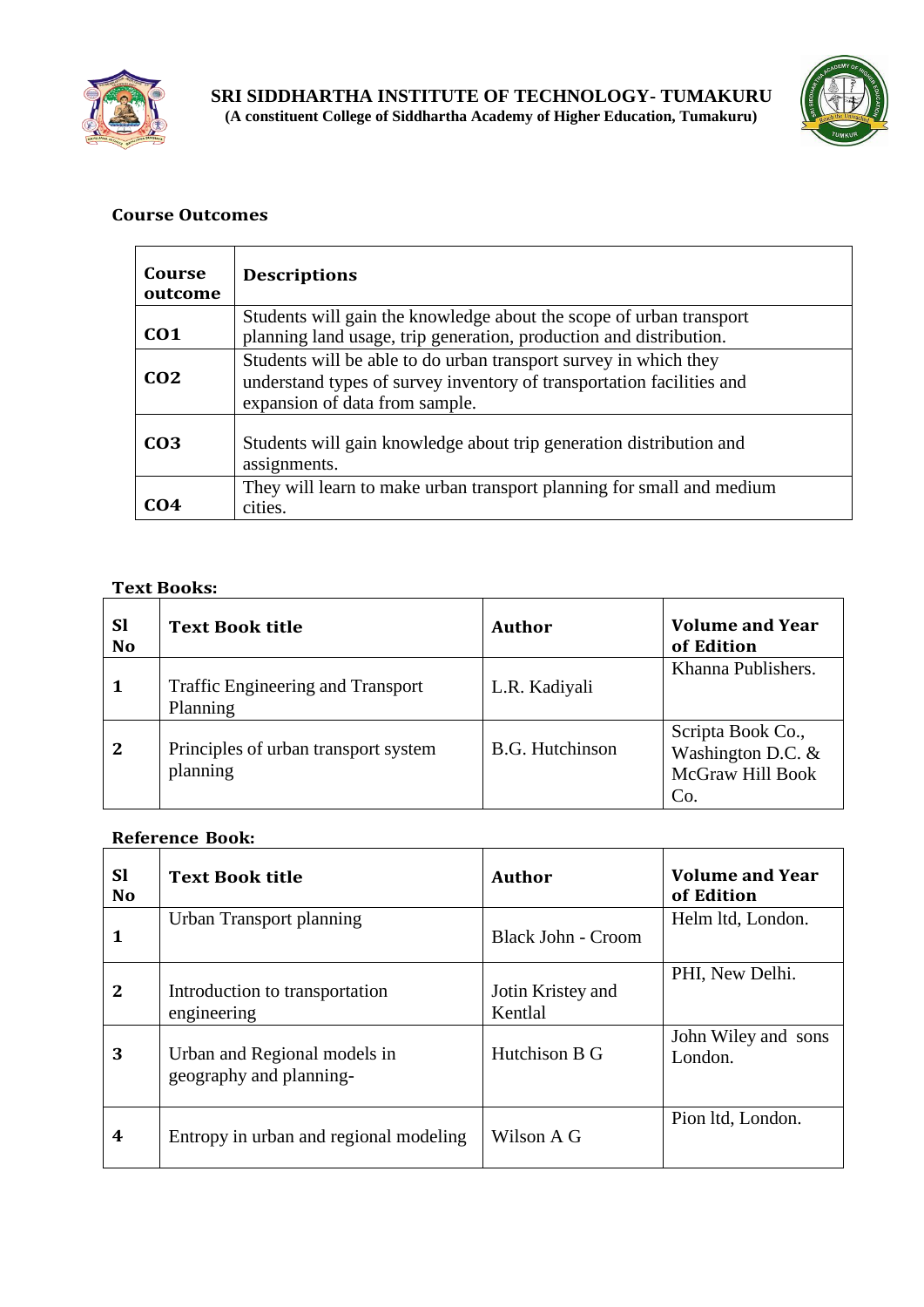



## Syllabus for the Academic Year 2021 - 2022

## **Department: Civil Engineering Semester: VIII**

**Subject Name: Pavement design**

**Subject Code: 18CE8PE31 L-T-P-C: 3-0-0-3** 

## **Course objectives :**

| Sl no            | <b>Course objectives</b>                                                                                    |
|------------------|-------------------------------------------------------------------------------------------------------------|
|                  | To enable the students learn the basics of pavements, differences between<br>highway and airfield pavements |
| $\boldsymbol{2}$ | to design flexible and rigid pavements                                                                      |
| 3                | to understand about maintenance and evaluation of flexible and rigid<br>pavements.                          |

| <b>UNIT</b>  | Description                                                                                                                                                                                                                                                                                                                                                                                                                                                                                                         | <b>Hours</b> |
|--------------|---------------------------------------------------------------------------------------------------------------------------------------------------------------------------------------------------------------------------------------------------------------------------------------------------------------------------------------------------------------------------------------------------------------------------------------------------------------------------------------------------------------------|--------------|
| I            | Introduction: Desirable characteristics of pavement, types and<br>components, comparison between Rigid and flexible pavement<br>Difference between Highway pavement and Air field pavement with<br>respect to loading characteristics<br><b>Fundamentals of Design of Pavements:</b> Design life, Traffic factors,<br>climatic factors, Road geometry, etc., Boussinesq's theory principle,<br>Assumptions Limitations and problems on above - Burmister<br>theory, assumptions, limitations and problems on above. | 08           |
| $\mathbf{H}$ | <b>Design Factors:</b> Design wheel load, contact pressure, ESWL concept<br>Determination of ESWL by equivalent deflection criteria Stress criteria<br>EWL concept.<br>Flexible Pavement Design: Assumptions McLeod Method Kansas<br>method Tri-axial method - CSA Method using IRC 37-2001, CR-method<br>of pavement design, problems on above.                                                                                                                                                                    | 10           |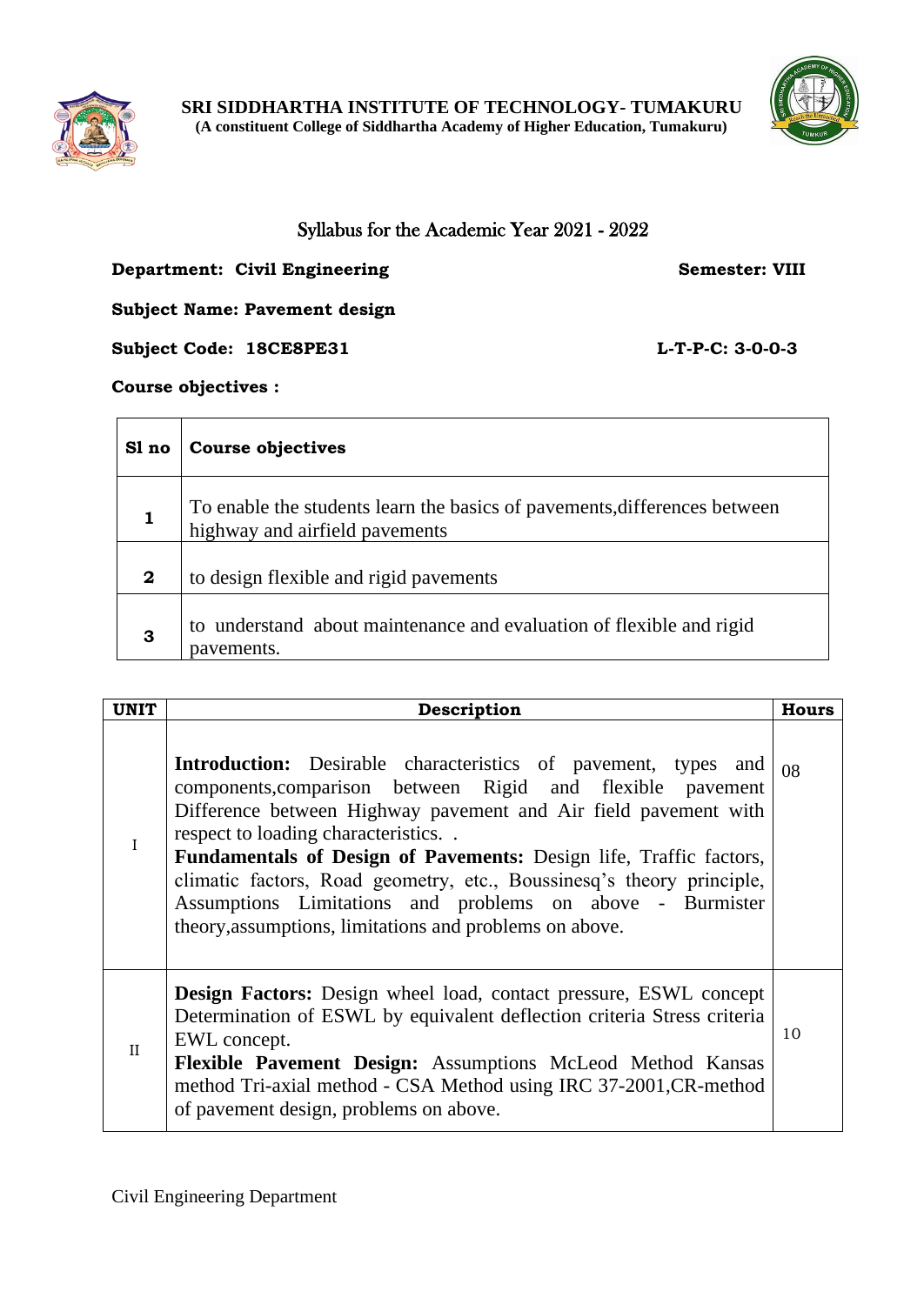



| III          | <b>Stresses in Rigid Pavement:</b> Principle Factors-wheel load and its<br>repetitions, properties of plain cement concrete. External conditions<br>joints Reinforcement Analysis of stresses Assumptions Westergaard's<br>Analysis Modified Westergaard's equations Critical stresses Wheel load<br>stresses, Warping stress Frictional stress combined stresses - problems<br>on above.                                                                       | 07 |
|--------------|-----------------------------------------------------------------------------------------------------------------------------------------------------------------------------------------------------------------------------------------------------------------------------------------------------------------------------------------------------------------------------------------------------------------------------------------------------------------|----|
| IV           | <b>Design of Rigid Pavement:</b> Design of C.C. Pavement by IRC: 58 2001<br>Requirements of joints, Types of joints: Expansion joint, contraction<br>joint, warping joint, construction joint, longitudinal joint. Design of<br>joints, Design of Dowel bars, Design of Tie bars and problems on above                                                                                                                                                          | 07 |
| $\mathbf{V}$ | <b>Flexible pavement failures, maintenance and evaluation:</b><br>Types of failures, causes, remedial/maintenance measures in flexible<br>pavements, Functional Evaluation by visual inspection and unevenness<br>measurement by using different techniques - Structural Evaluation by<br>Benkelman Beam Deflection Method.<br><b>Rigid Pavement Failures, Maintenance And Evaluation:</b><br>Types of failures, causes, remedial/maintenance measures in rigid | 07 |
|              | pavements Functional Evaluation by visual inspection and unevenness<br>measurements.                                                                                                                                                                                                                                                                                                                                                                            |    |

| <b>Course</b><br>outcome | Descriptions                                                                                                                                         |
|--------------------------|------------------------------------------------------------------------------------------------------------------------------------------------------|
| CO <sub>1</sub>          | Student understands the desirable characteristics of pavements, its<br>types, functions of various layer and fundamentals of design of<br>pavements. |
| CO <sub>2</sub>          | The student learn various pavement design factors, stresses in flexible<br>pavements and their design methods.                                       |
| CO <sub>3</sub>          | Students able to learn about various types of stresses in rigid<br>pavements and its determination, stresses in reinforcement.                       |
| CO <sub>4</sub>          | Students able to learn about the design of rigid pavements, joints,<br>dowel bars and tie bars and maintenance of flexible and rigid<br>payements.   |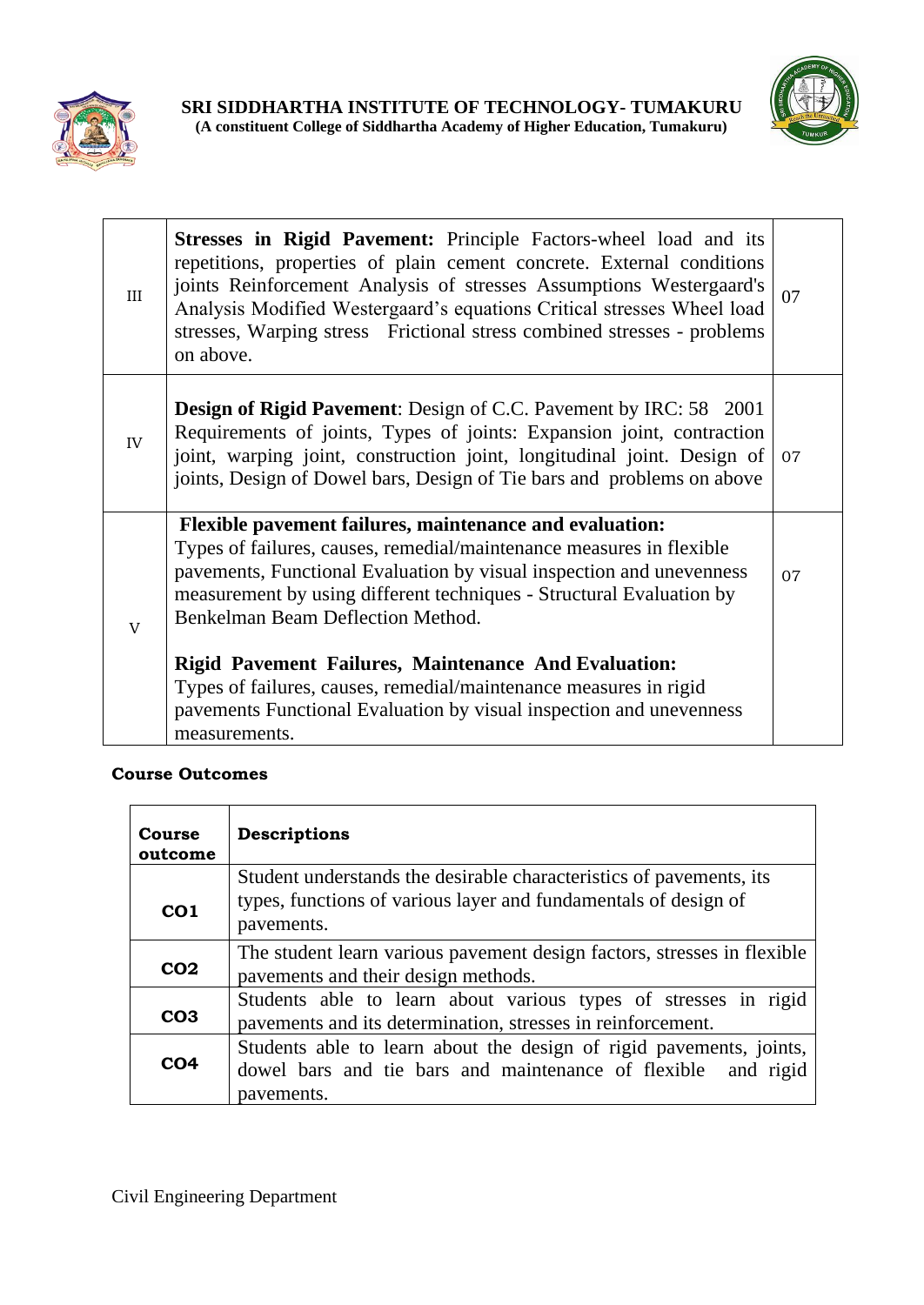



## **Text Books:**

| S1<br>No    | <b>Text Book title</b>                           | Author                                 | <b>Volume and Year</b><br>of Edition |
|-------------|--------------------------------------------------|----------------------------------------|--------------------------------------|
|             | Highway Engineering                              | Khanna, CEC Justo and<br>Veeraraghavan | Nemchand& Bros                       |
| $\mathbf 2$ | Principle and practice of<br>Highway Engineering | L.R.Kadiyalli and<br>N.B.Lal           | Khanna<br>publications               |

| S1<br>No | <b>Text Book title</b>                                    | Author            | <b>Volume and Year</b><br>of Edition |
|----------|-----------------------------------------------------------|-------------------|--------------------------------------|
| 1        | Principles, practice and design of<br>Highway Engineering | S.k.Sharma        | S.Chand Technical<br>publications    |
| 2        | Principles of Pavement Design                             | Yoder and Witzack | 2nd edition, John<br>Wileys and Sons |
| 3        | Relevant IRC codes                                        |                   |                                      |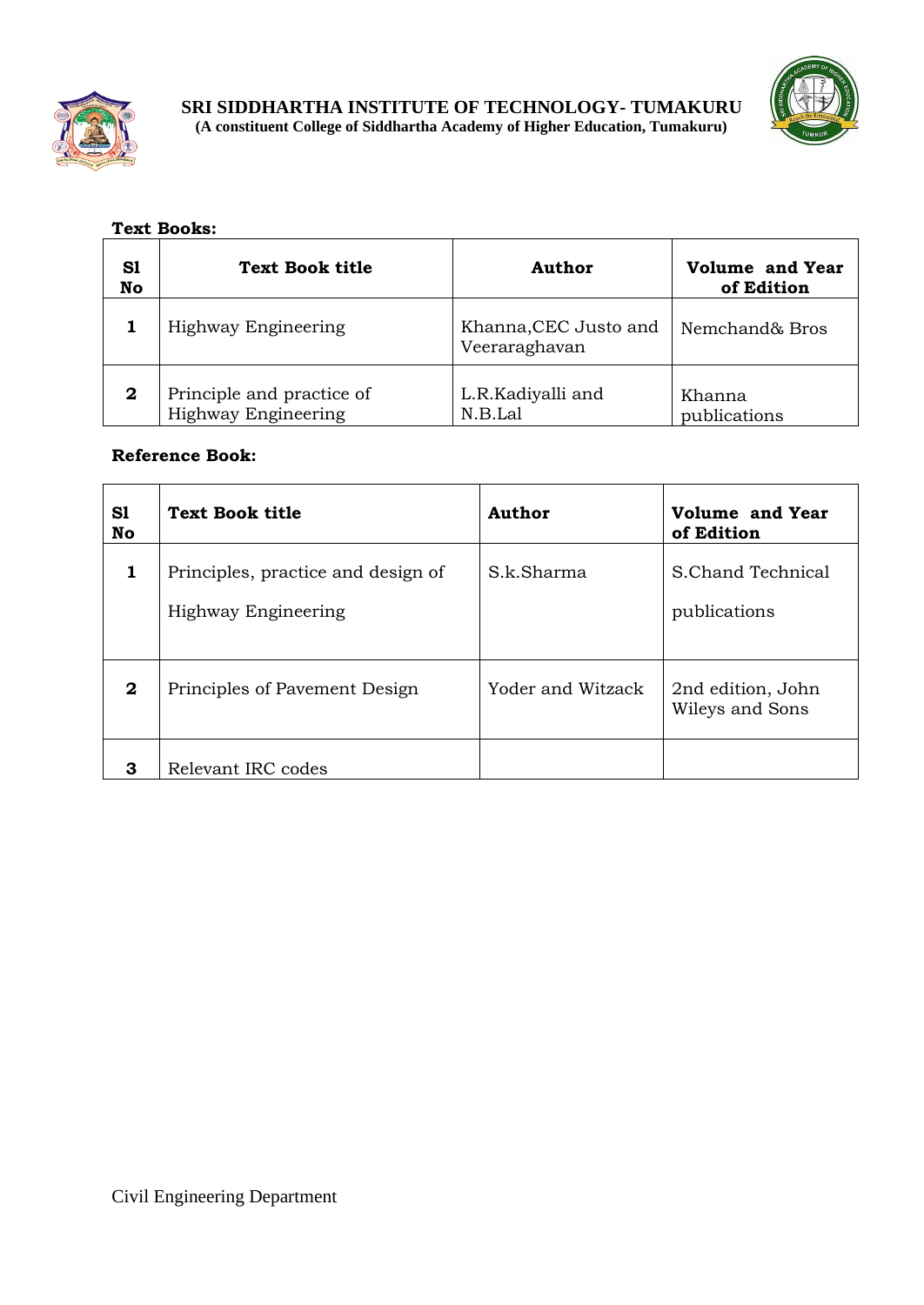



## Syllabus for the Academic Year 2021 - 2022

## **Department: Civil Engineering Semester: VIII**

#### **Subject Name: Finite Element Analysis**

## **Subject Code: 18CE8PE32 L-T-P-C: 3-0-0-3**

#### **Course objectives:**

| Sl no                   | <b>Course objectives</b>                                               |
|-------------------------|------------------------------------------------------------------------|
| 1                       | Develop analytical skills.                                             |
| $\mathbf{2}$            | Learn principles of analysis of stress and strain.                     |
| 3                       | Develop problem solving skills.                                        |
| $\overline{\mathbf{r}}$ | Understand the principles of FEM for one and two dimensional problems. |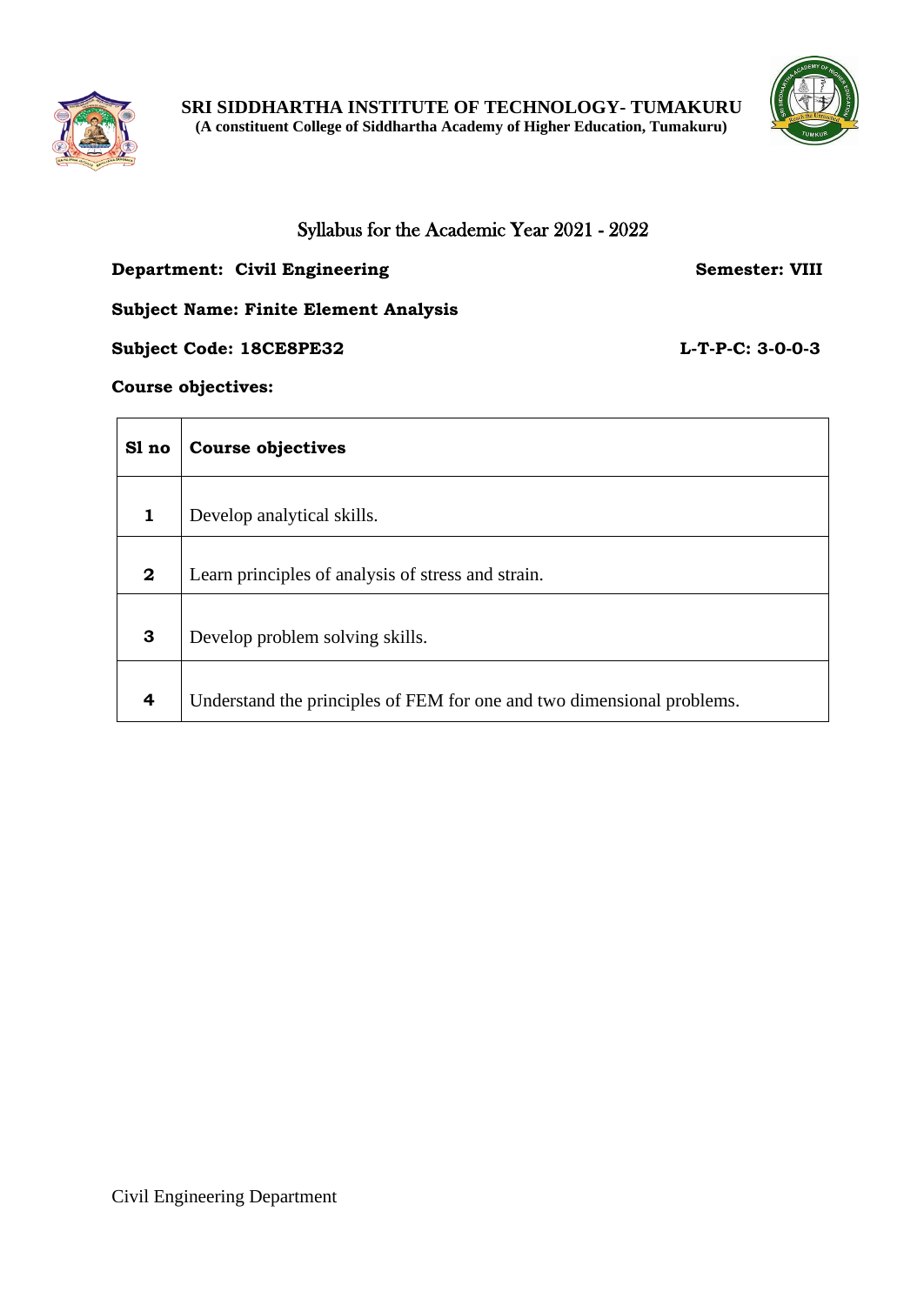



| <b>UNIT</b>  | Description                                                                                                                                                                                                                                                                  | <b>Hours</b> |
|--------------|------------------------------------------------------------------------------------------------------------------------------------------------------------------------------------------------------------------------------------------------------------------------------|--------------|
| $\mathbf{I}$ | Introduction to FEA and FEM, Theory of elasticity concepts, Energy<br>principles, Rayleigh - Ritz Method, Galerkin method and finite element<br>method, steps in finite element analysis, displacement approach, stiffness<br>matrix and boundary conditions.                | 8            |
| $\mathbf{H}$ | Discretisation; finite representation of infinite bodies and discretisation of very<br>large bodies, Natural Coordinates, Shape functions; polynomial, Lagrange and<br>Serendipity, one dimensional formulations; beam and truss with numerical<br>examples.                 |              |
| Ш            | 2D formulations; Constant Strain Triangle, Linear Strain Triangle, 4 and<br>8- noded quadrilateral elements, Numerical Evaluation of Element Stiffness -<br>Computation of Stresses, Static Condensation of nodes, degradation<br>technique, Axisymmetric Element.           | 8            |
| IV           | Iso-parametric concepts; is opera metric, sub parametric and super parametric<br>elements, Jacobian transformation matrix, Stiffness Matrix of Iso-parametric<br>Elements, Numerical integration by Gaussian quadrature rule for one, two and<br>three dimensional problems. | 8            |
| $\mathbf{V}$ | Techniques to solve non-linearities in structural systems; material, geometric<br>and combined non linearity, incremental and iterative techniques. Structure of<br>computer program for FEM analysis, description of different modules,<br>exposure to FEM soft wares.      | 8            |

| <b>Course</b><br>outcome | Descriptions                                                                                                                                                         |
|--------------------------|----------------------------------------------------------------------------------------------------------------------------------------------------------------------|
| CO <sub>1</sub>          | Understand the concepts behind formulation methods in FEM.                                                                                                           |
| CO <sub>2</sub>          | Identify the application and characteristics of FEA elements such as bars,<br>beams.                                                                                 |
| CO <sub>3</sub>          | Develop element characteristic equation and generation of global equation.                                                                                           |
| CO <sub>4</sub>          | Able to apply suitable boundary conditions to a global equation for bars and<br>trusses, beams problems and solve them displacements, stress and strains<br>induced. |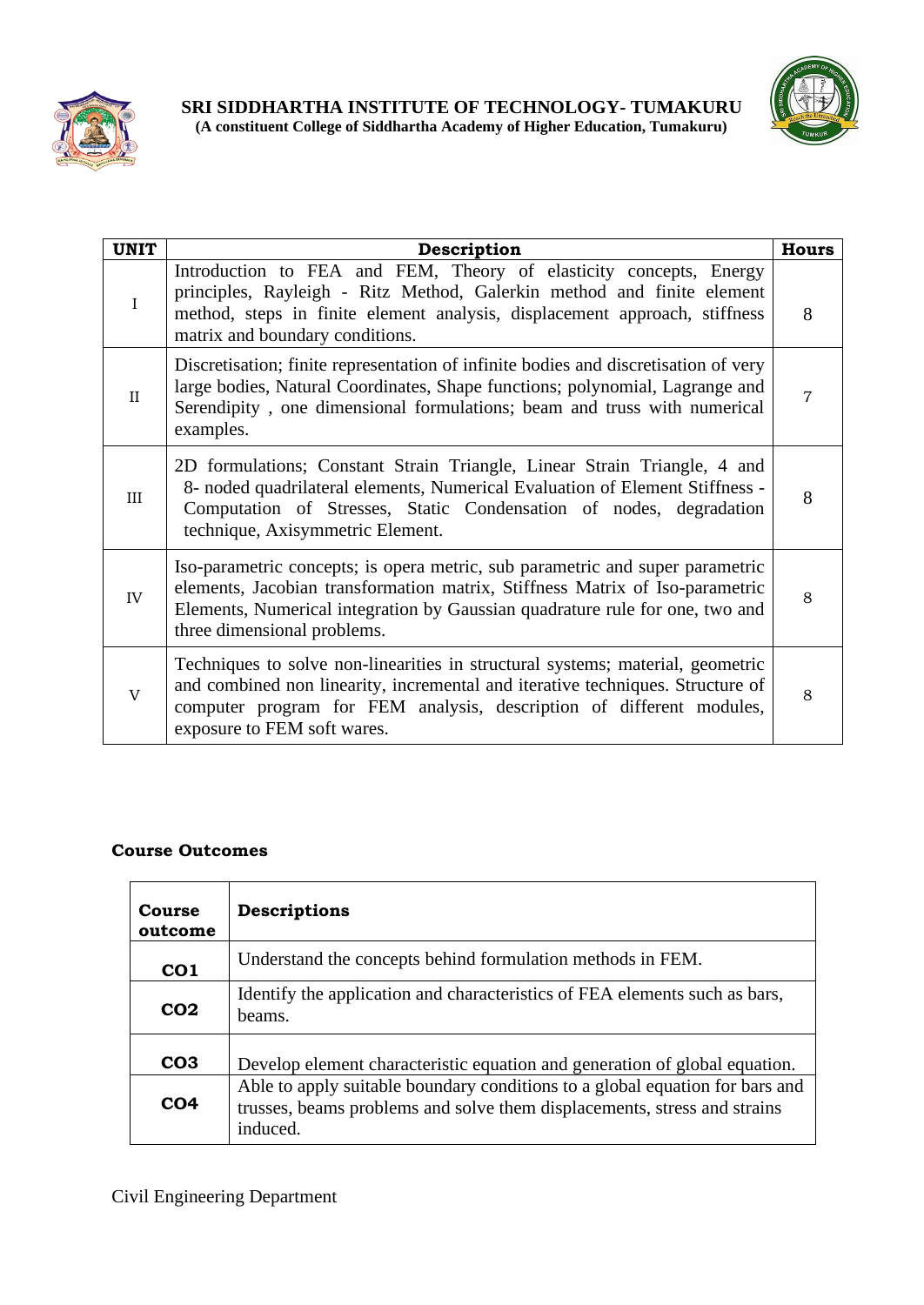



## **Text Books:**

| S1<br><b>No</b> | <b>Text Book title</b>                   | Author                  | <b>Volume and Year</b><br>of Edition |
|-----------------|------------------------------------------|-------------------------|--------------------------------------|
|                 | Finite Element analysis                  | Krishnamoorthy<br>C.S., | Second Edition &<br>1994             |
| 2               | Introduction to Finite element<br>Method | Desai C & Abel J F      | East West Press Pvt.<br>Ltd& 2006    |

| S1<br>No | <b>Text Book title</b>                                  | <b>Author</b>   | Volume and Year<br>of Edition |
|----------|---------------------------------------------------------|-----------------|-------------------------------|
|          | A first course on Finite element<br>Method              | Daryl L Logan,  | Fourth edition                |
| 2        | Finite Element Procedures in<br>Engineering analysis    | Bathe K J       | Second Edition                |
| 3        | Concepts and applications of Finite<br>Element analysis | Cook R D et.al. | Fourth Edition                |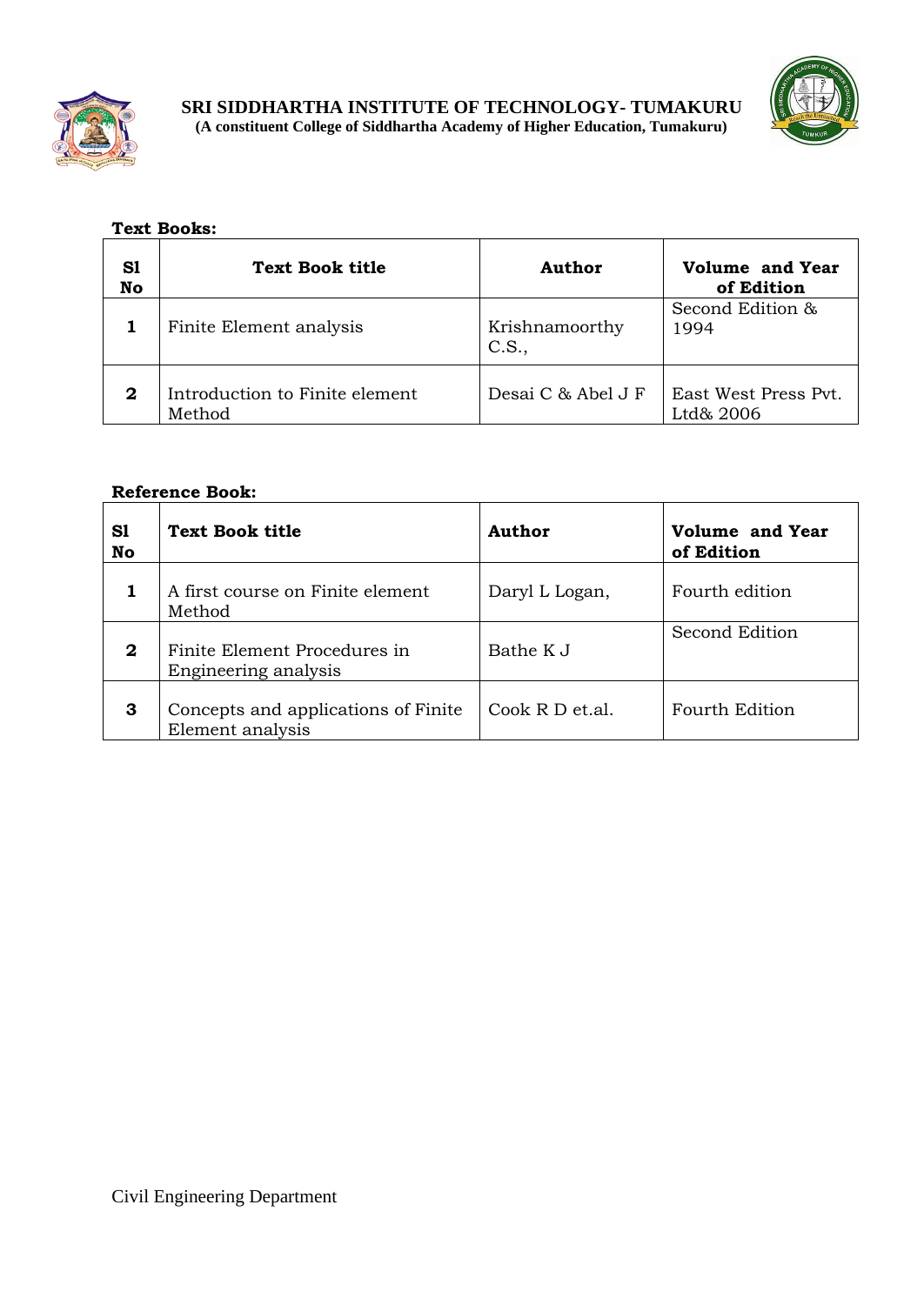



## Syllabus for the Academic Year 2021 - 2022

## **Department: Civil Engineering Semester: VII**

**Subject Name: Air Pollution & Control**

**Subject Code: 18CE8PE33 L-T-P-C: 3-0-0-3**

#### **Course Objectives**

| Sl.No            | <b>Course Objectives</b>                                                                            |
|------------------|-----------------------------------------------------------------------------------------------------|
| 1                | This course will enable students to Study the sources and effects of air pollution                  |
| $\boldsymbol{2}$ | This course will enable students to Learn the meteorological factors influencing air<br>pollution.  |
| 3                | This course will enable students to Analyze air pollutant dispersion models                         |
| 4                | This course will enable students to Illustrate particular and gaseous pollution<br>control methods. |

| <b>UNIT</b>  | Description                                                                                                                                                                                                                                                                                                                                                                                                 | <b>Hours</b> |
|--------------|-------------------------------------------------------------------------------------------------------------------------------------------------------------------------------------------------------------------------------------------------------------------------------------------------------------------------------------------------------------------------------------------------------------|--------------|
|              | Classification and Characterization of Air<br><b>Introduction:</b> Definition<br>Pollutants, Emission Sources, Behavior and Fate of air Pollutants, Chemical<br>Reactions in the Atmosphere, Photo-chemical Smog, Coal-induced smog, Air<br><b>Pollution Inventories</b>                                                                                                                                    | 8            |
| $\mathbf{I}$ | <b>Effects of Air Pollution:</b> On Human Health, Animals, Plants and Materials<br>Major Environmental Air Pollution Episodes London Smog, Los Angeles<br>Smog & Bhopal Gas Tragedy.<br>Meteorology: Introduction Meteorological Variables, Primary<br>and<br>Secondary pollutants Lapse Rate, Inversions, Stability Conditions, Windrose,<br>General Characteristics of Stack Plumes, Meterological Models | 8            |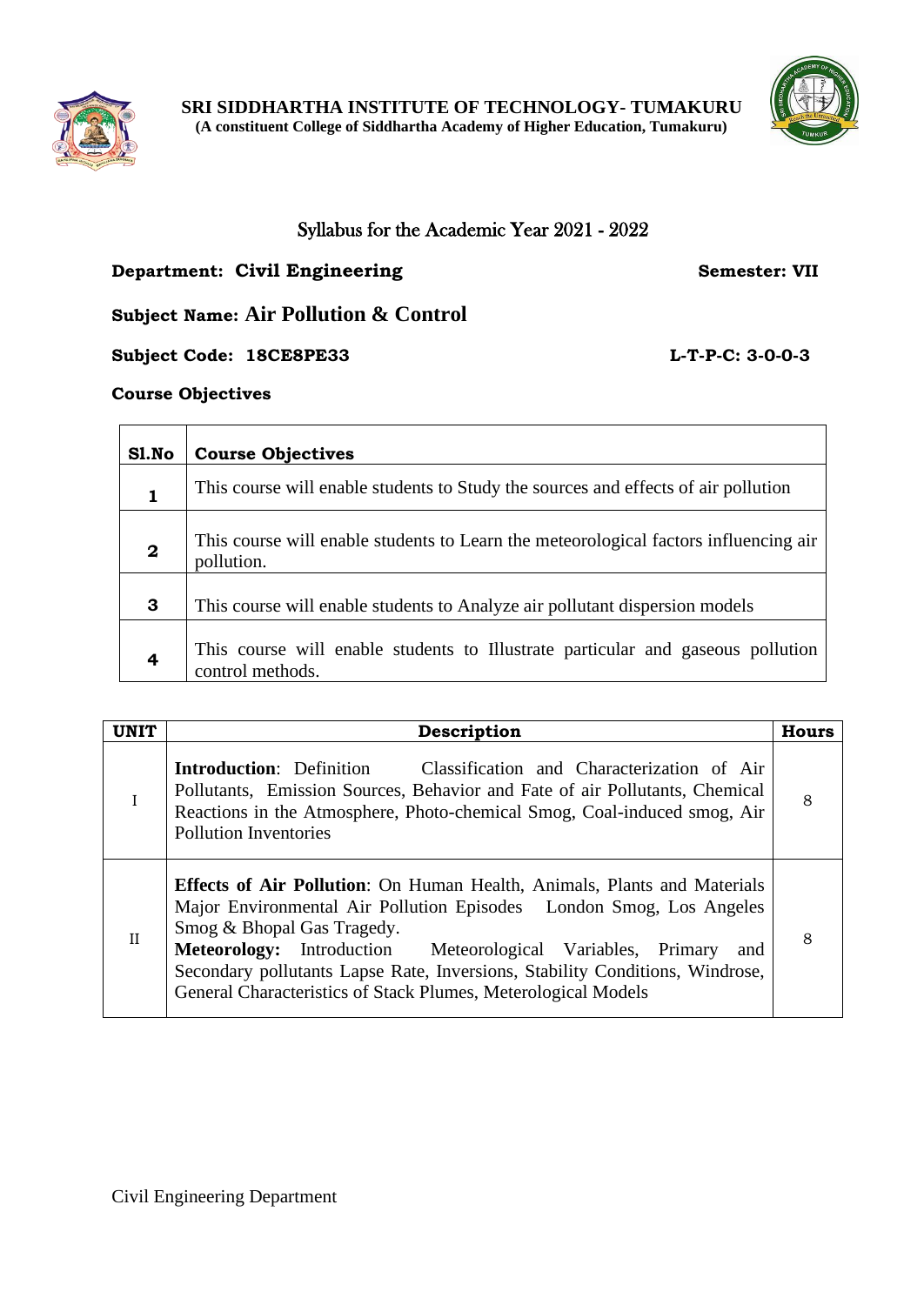



| III | Factors to be considered in Industrial Plant Location and Planning Noise<br>pollution sources, measurement UNITs, effects and control<br><b>Sampling, Analysis and Control:</b> Sampling and Measurement of Gaseous<br>and Particulate matter, Stack Sampling, Analysis of Air Pollutants, Smoke and<br>Smoke Measurement, Air Pollution Control Methods Particulate, Emission<br>Control, Gravitational Settling Chambers, Cyclone Separators, Fabric Filters,<br>Electrostatic Precipitators, Wet Scrubbers, Selection of a<br>Particulate Collecting Equipment, Control of Gaseous Emissions, Adsorption<br>by Liquids, Absorption by Solids, Combustion odours and their control | 8 |
|-----|--------------------------------------------------------------------------------------------------------------------------------------------------------------------------------------------------------------------------------------------------------------------------------------------------------------------------------------------------------------------------------------------------------------------------------------------------------------------------------------------------------------------------------------------------------------------------------------------------------------------------------------------------------------------------------------|---|
| IV  | Air Pollution Due To Automobiles: Air Pollution due to Gasoline<br>Driven and Diesel Driven Engines, Effects, Direct and Indirect Methods of<br>control                                                                                                                                                                                                                                                                                                                                                                                                                                                                                                                              | 7 |
| V   | <b>Burning Environmental Issues:</b><br>1. Acid Rain<br>2. Global Warming<br>3. Ozone Depletion in Stratosphere<br>4. Indoor Air Pollution<br><b>ENVIRONMENTAL LEGISLATION: Environmental Policy, Environmental</b><br>Acts, Water, Air and Noise Pollution Standards                                                                                                                                                                                                                                                                                                                                                                                                                | 8 |

| Course<br>outcome | Descriptions                                                                  |
|-------------------|-------------------------------------------------------------------------------|
| CO <sub>1</sub>   | Ability to classify air pollutants and air pollution inventories              |
| CO <sub>2</sub>   | Understand the effects of air pollution on human health, animals and plants   |
| CO <sub>3</sub>   | Able to understand noise pollution sources, measurements, effects and control |
|                   | Able to understand acid rain, global warming, ozone depletion and air $\&$    |
| CO <sub>4</sub>   | noise pollution standards                                                     |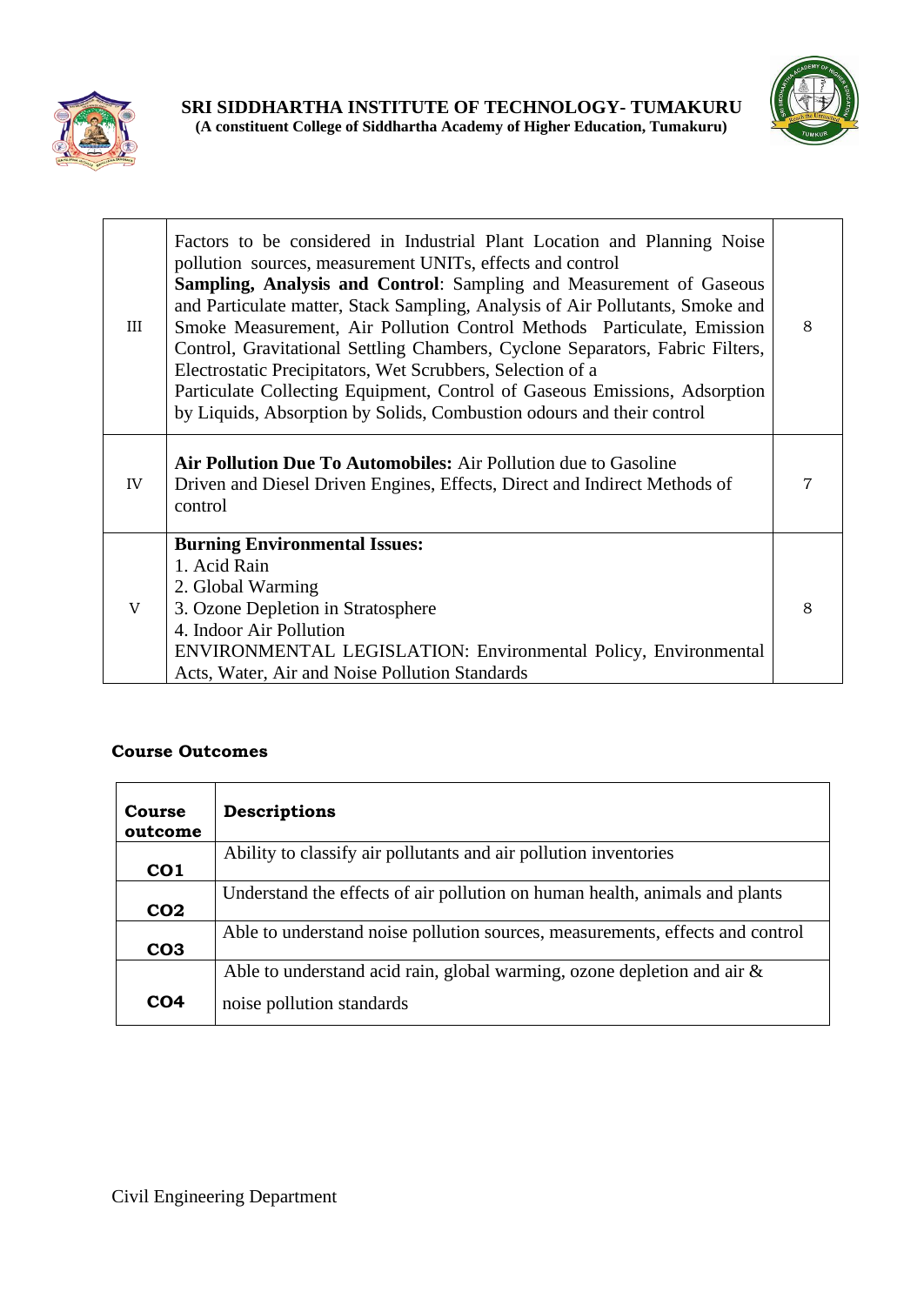



## **Text Books:**

| S1<br>No    | <b>Text Book title</b>               | <b>Author</b>    | Volume and<br><b>Year of Edition</b> |
|-------------|--------------------------------------|------------------|--------------------------------------|
|             | <b>Environmental Engineering</b>     | P. VenugopalaRao | 2002                                 |
| $\mathbf 2$ | <b>Fundamentals of Air Pollution</b> | B.S.N. Raju      | 2000                                 |

| S1<br>No | <b>Text Book title</b>        | <b>Author</b>                                                   | Volume and Year<br>of Edition                                          |
|----------|-------------------------------|-----------------------------------------------------------------|------------------------------------------------------------------------|
| 1        | Fundamentals of Air Pollution | Boubel, R.W.,<br>Donald, L.F., Turner,<br>D.B., and Stern, A.C. | <b>Academic Press</b>                                                  |
|          |                               |                                                                 |                                                                        |
| 2        | Air Pollution Control Theory  | Crawford, M                                                     | TMH Edition, Tata<br>McGraw Hill<br>Publishing Co. Ltd.,<br>New Delhi. |
| 3        | Environmental Engineering     | Peavy, H.S., Rowe,<br>$D.R.,$ and<br>Tchobanoglous, G           | McGraw Hill Book<br>Co.<br>2013                                        |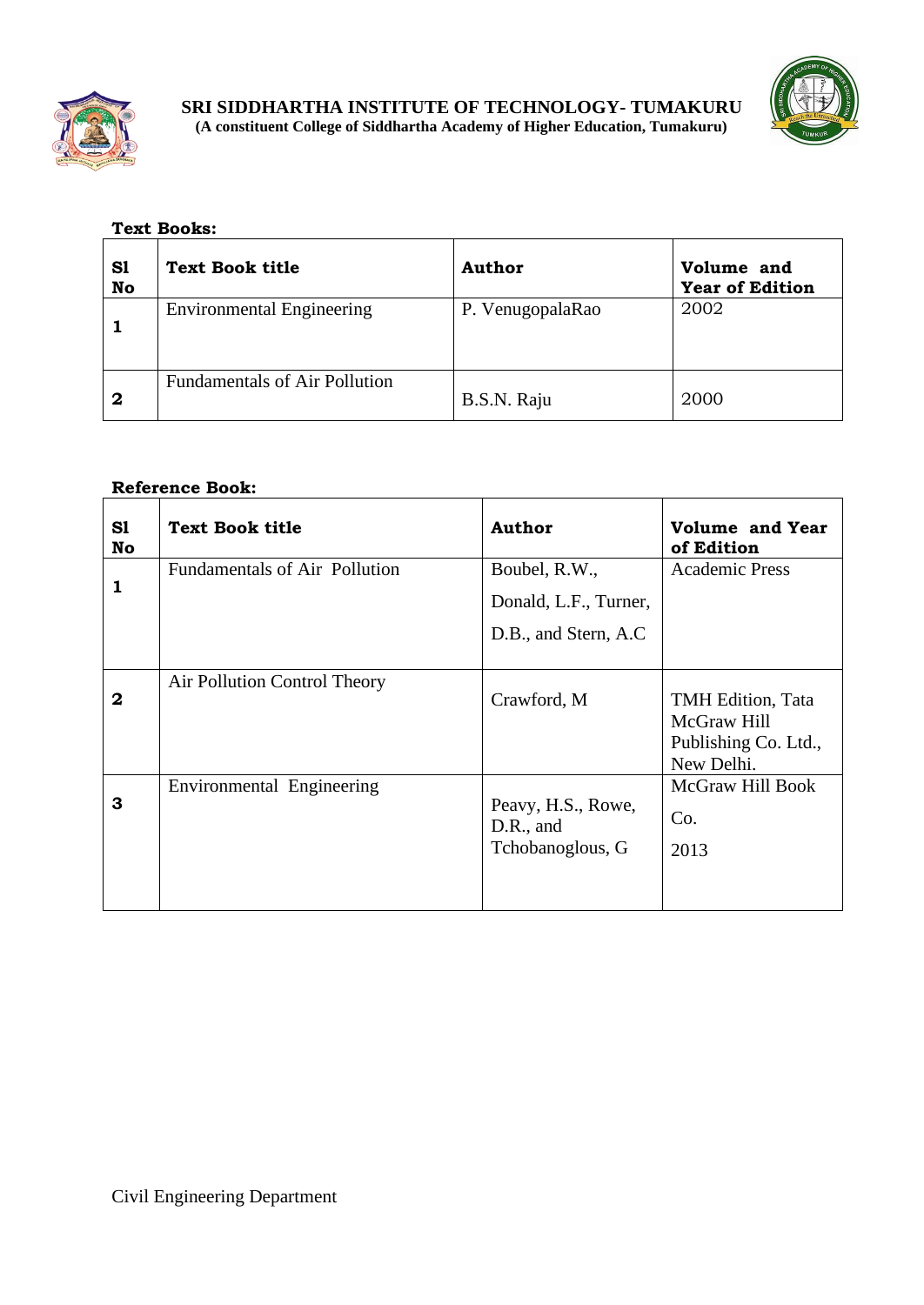



## Syllabus for the Academic Year 2021 - 2022

# **Department: Civil Engineering Semester: VIII Subject Name: Project work phase II**

## **Subject Code: 18CE8PW02 L-T-P-C: 0-0-14-7**

## **Course Objectives**

| Sl.<br>No. | <b>Course Objectives</b>                                                    |
|------------|-----------------------------------------------------------------------------|
| 1.         | To impart skills to work in teams                                           |
| 2.         | To apply the acquired theoretical knowledge for solving practical problems. |
| 3.         | To develop report preparation and presentation skills.                      |

## **Description**

- ❖ The continuation of main Project Work will be done after the synopsis approval by the Departmental Evaluation Committee.
- ❖ After the synopsis approval LABORATORY INVESTIGATIONS will be carried out and data will be compiled suitably.
- ❖ Organize the data and prepare report.
- ❖ Defend the presentation.
- ❖ The end term practical examination for the project work will be assessed by internal and external examiners.

## **Course Outcomes**

| <b>Course</b><br>outcome | <b>Descriptions</b>                                                     |
|--------------------------|-------------------------------------------------------------------------|
| CO <sub>1</sub>          | Team spirit is cultivated and leadership qualities are acquired         |
| CO <sub>2</sub>          | Analyzing the result and concluding remarks are carried out.            |
| CO <sub>3</sub>          | Able to analyze, design and implement solutions for practical problems. |